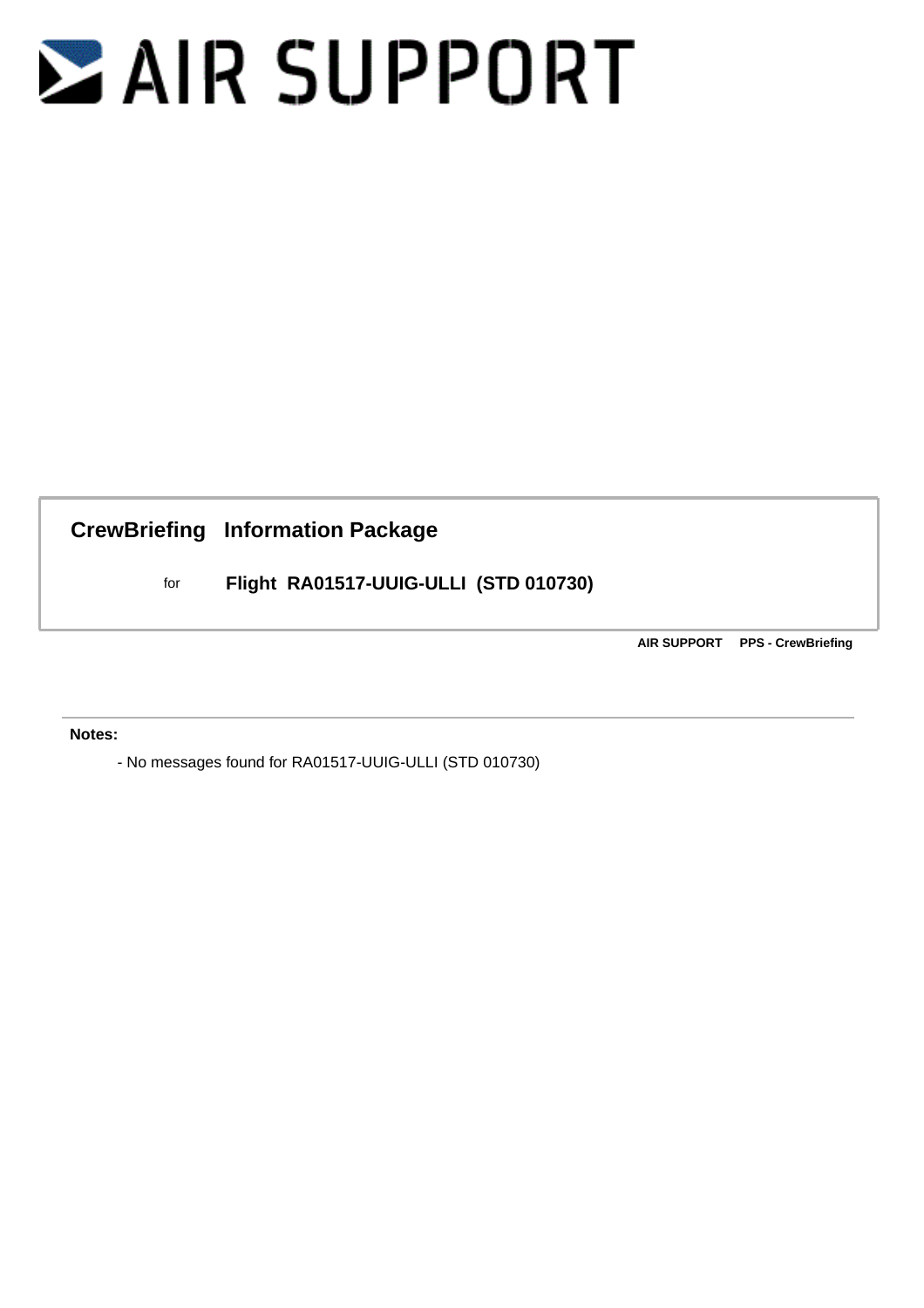|                                                                                                                                                                                                                                                                                                                                       |                                                                        | COMPUTER FLIGHT                                                    |                                       | PLAN                                                                                                                         |           |                                                                                                                                                            |  |  |  |
|---------------------------------------------------------------------------------------------------------------------------------------------------------------------------------------------------------------------------------------------------------------------------------------------------------------------------------------|------------------------------------------------------------------------|--------------------------------------------------------------------|---------------------------------------|------------------------------------------------------------------------------------------------------------------------------|-----------|------------------------------------------------------------------------------------------------------------------------------------------------------------|--|--|--|
| CREW                                                                                                                                                                                                                                                                                                                                  |                                                                        |                                                                    |                                       | DATE : 01.07.2020<br>FLIGHT : RA01517                                                                                        |           |                                                                                                                                                            |  |  |  |
| CAPT: C<br>/ CAPTAIN<br>CAPT: FO<br>/ CO-PILOT<br>FO.<br>$\sim$ 100<br>$\sqrt{2}$                                                                                                                                                                                                                                                     |                                                                        |                                                                    |                                       | TYPE OF $A/C$ : PC12 APD: 2,5 %                                                                                              |           |                                                                                                                                                            |  |  |  |
| $FO$ :<br>$\sqrt{2}$                                                                                                                                                                                                                                                                                                                  |                                                                        |                                                                    |                                       | TAILNUMBER : RA01517CREATED: 301738                                                                                          |           |                                                                                                                                                            |  |  |  |
| STD 07:30 UTC<br>FROM:<br>/ UUIG                                                                                                                                                                                                                                                                                                      |                                                                        |                                                                    | PLAN NR : 5867<br>VALID UNTIL:<br>UTC |                                                                                                                              |           |                                                                                                                                                            |  |  |  |
| TO : LED / ULLI                                                                                                                                                                                                                                                                                                                       |                                                                        | STA<br>UTC                                                         |                                       | OFF CHKS :                                                                                                                   |           | $T/OFF$ :                                                                                                                                                  |  |  |  |
| ALTN #1: PKV/ULOO ALTN #2: CEE/ULWC                                                                                                                                                                                                                                                                                                   |                                                                        |                                                                    | ON CHOCKS:                            |                                                                                                                              | LAND ON : |                                                                                                                                                            |  |  |  |
| FEA (FUEL EN-ROUTE ALTN): $/$                                                                                                                                                                                                                                                                                                         |                                                                        |                                                                    |                                       | BLK TIME:                                                                                                                    |           | FLT TIME:                                                                                                                                                  |  |  |  |
| OSBUR W288 EKSIM/N0281F250 W288 POGAS/N0284F260 W9 BADAK<br>B245 BD B160 OKULO R961 GENPA GENPA1A                                                                                                                                                                                                                                     |                                                                        |                                                                    |                                       |                                                                                                                              |           |                                                                                                                                                            |  |  |  |
| DEST LED/ULLI<br>ALTN PKV/ULOO<br>HOLD<br>CONT 5%<br>$\operatorname{\mathsf{MSF}}$<br>EXTRA<br>TKOF<br>TAXI<br><b>BLOCK</b><br>ALTN 2 INFO CEE/ULWC 1:22 249<br>ATC CLEARANCE:<br>ARRIVAL ATIS:                                                                                                                                       | TIME<br>2:18<br>1:17<br>0:45<br>0:07<br>4:32<br>1:26<br>5:58<br>$\sim$ | FUEL<br>418<br>239<br>100<br>21<br>788<br>192<br>980<br>20<br>1000 |                                       | ACTUAL DISTANCE : 499 NM<br>STILL AIR DISTANCE: 525 NM<br>AVERAGE WIND COMPONENT: 12 KTS HEAD<br>CRUISE-PROFILE USED: NORMAL |           | TKOF WT LAND WT AV PLD ZFW<br>4448 Kg  4030 Kg  421 Kg  3468 Kg<br>TOW CHANGE +1000 KGS ADD BURN : N/A KGS<br>TOW CHANGE -1000 KGS SUBTRACT BURN : N/A KGS |  |  |  |
| RVSM TIME:                                                                                                                                                                                                                                                                                                                            | ALT #1:                                                                |                                                                    |                                       | $ALT$ #2:                                                                                                                    |           | STBY ALT:                                                                                                                                                  |  |  |  |
| (FPL-RA01517-IG<br>-PC12/L-SDFGIRUY/S<br>$-UVIG0730$<br>-N0284F260 OSBUR W288 EKSIM/N0281F250 W288 POGAS/N0284F260<br>W9 BADAK B245 BD B160 OKULO R961 GENPA GENPA1A<br>-ULLI0218 ULOO ULWC<br>$-PBN/B2$ DOF/200701 REG/RA01517 EET/UUWV0001 ULLL0129<br>OPR/ABI PRODUCT CJSC RMK/<br>$-E/0558 P/005 R/E$<br>A/WHITE<br>$C/CAPTAIN$ ) |                                                                        |                                                                    |                                       |                                                                                                                              |           |                                                                                                                                                            |  |  |  |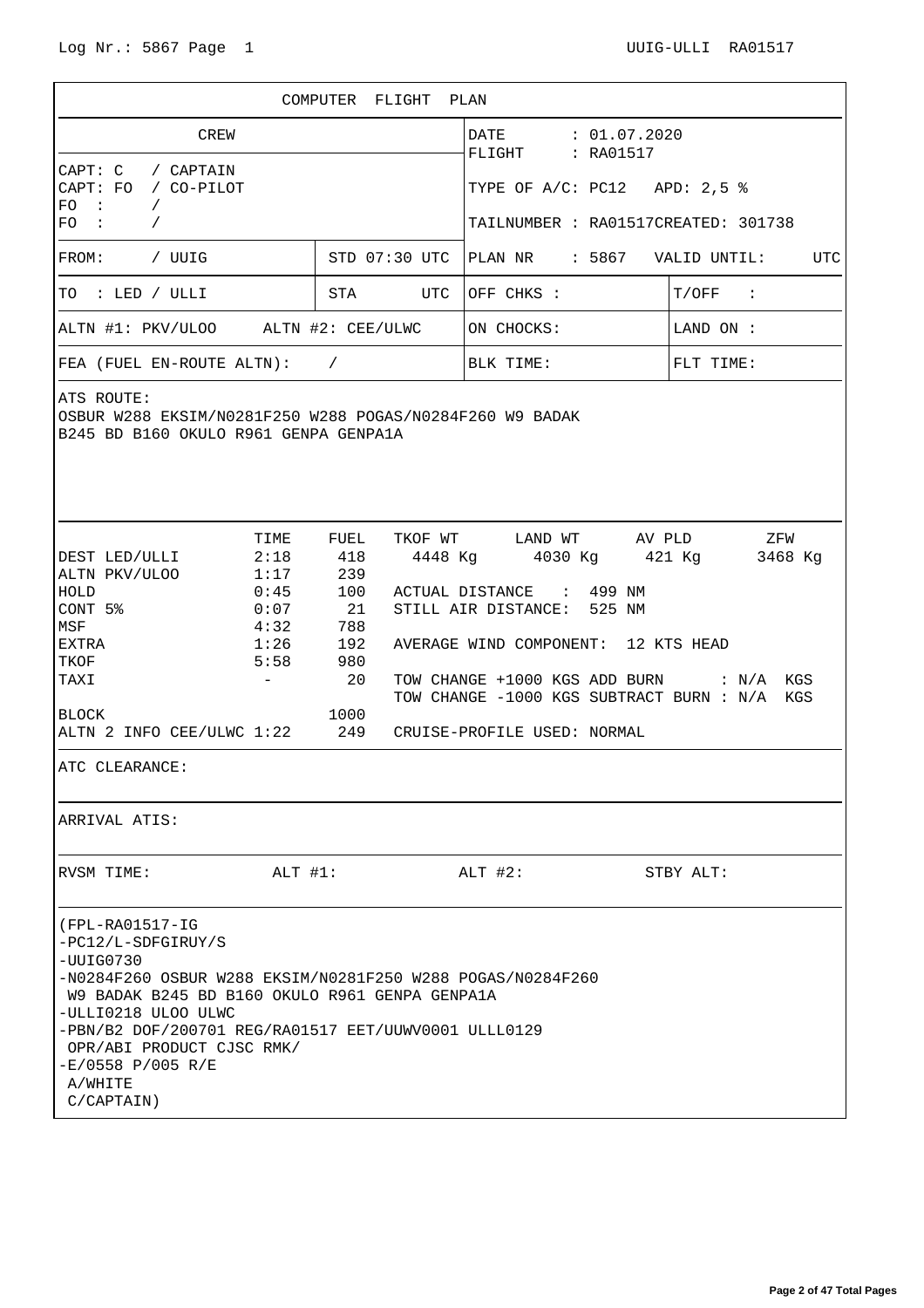$\Gamma$ 

٦

| WAYPOINT FIR FREQ<br>UUIG<br>534ft<br>N56:14.2 E041:14.1 | AWY<br>GMORA MC                                       | TC         | DIST PFL<br>DTGO TEMP<br>499 |                     | W/V<br>WС               | TAS<br>GS  | ZΤ<br><b>CTME</b> | BO.<br>ABO | PFR<br>980 | ETA<br>ATA | AFL<br>RET |
|----------------------------------------------------------|-------------------------------------------------------|------------|------------------------------|---------------------|-------------------------|------------|-------------------|------------|------------|------------|------------|
| UUWV<br>OSBUR<br>N56:33.7 E041:26.4                      | DCT<br>20                                             | 019<br>007 | 51<br>448                    | <b>VAR</b>          | CLB 238/021<br>H 13     | 152<br>139 | 22<br>0:22        | 120        | 880        |            |            |
| TIPSU<br>UUWV<br>N56:42.8 E041:03.2                      | W288<br>20                                            | 306<br>293 | 15<br>433                    | VAR                 | CLB 238/021<br>H 13     | 152<br>139 | 6<br>0:28         | 150        | 850        |            |            |
| $-TOC-$<br>N56:49.8 E040:45.4                            | W288<br>25                                            | 306<br>293 | 12<br>421                    | VAR                 | 260 232/035 284<br>H 12 | 272        | 4<br>0:32         | 173        | 826        |            |            |
| OLATU<br>UUWV<br>N56:59.8 E040:19.4                      | W288<br>25                                            | 306<br>293 | 18<br>403                    | $-30$               | 260 225/032<br>H 12     | 284<br>272 | 5<br>0:37         | 185        | 815        |            |            |
| EKSIM<br>UUWV<br>N57:05.0 E040:06.9                      | <b>W288</b><br>25                                     | 308<br>295 | 8<br>395                     | $-31$               | 260 223/036<br>H 5      | 284<br>279 | 2<br>0:39         | 190        | 810        |            |            |
| POGAS<br>UUWV<br>N57:20.4 E040:08.2                      | W288<br>20                                            | 003<br>350 | 16<br>379                    | $-29$               | 250 226/036 281<br>T 25 | 306        | 3<br>0:42         | 199        | 800        |            |            |
| BADAK<br>UUWV<br>N57:21.0 E039:08.9                      | W9<br>25                                              | 271<br>258 | 32<br>347                    | $-31$               | 260 223/036<br>H 25     | 284<br>259 | 7<br>0:49         | 224        | 775        |            |            |
| TUMIR<br>UUWV<br>N57:12.5 E038:17.3                      | <b>B245</b><br>25                                     | 253<br>240 | 29<br>318                    | $-31$               | 260 223/036<br>H 32     | 284<br>252 | 7<br>0:56         | 244        | 755        |            |            |
| UUWV 3600.0 B245<br>BD<br>N57:06.5 E037:42.7             | 22                                                    | 253<br>241 | 20<br>298                    | $-32$               | 260 224/040<br>H 36     | 283<br>247 | 5<br>1:01         | 259        | 741        |            |            |
| UUWV<br>BENEK<br>N57:17.3 E036:54.6                      | <b>B160</b><br>20                                     | 293<br>281 | 28<br>270                    | $-32$               | 260 224/040<br>H 17     | 283<br>266 | 6<br>1:07         | 277        | 723        |            |            |
| DB UUWV 3750.0 B160<br>N57:42.8 E034:58.3                | 24                                                    | 293<br>281 | 67<br>203                    | $-32$               | 260 224/040<br>H 17     | 283<br>266 | 15<br>1:22        | 320        | 679        |            |            |
| NUKOL<br>UUWV<br>N58:05.0 E034:07.9                      | B160<br>22                                            | 310<br>298 | 35<br>168                    | $-33$               | 260 230/040 282<br>H 10 | 272        | 8<br>1:30         | 343        | 657        |            |            |
| OKULO<br>ULLL<br>N58:24.2 E033:23.4                      | <b>B160</b><br>22                                     | 310<br>298 | 30<br>138                    | 260<br>$-34$        | 226/042<br>H 8          | 282<br>274 | 7<br>1:37         | 361        | 638        |            |            |
| BRODA<br>ULLL<br>N58:49.0 E032:28.5                      | R961<br>22                                            | 311<br>299 | 38<br>100                    | $-34$               | 260 226/042<br>H<br>7   | 282<br>275 | 8<br>1:45         | 385        | 615        |            |            |
| GENPA<br>ULLL<br>N59:06.4 E031:48.7                      | R961<br>23                                            | 311<br>299 | 27<br>73                     | 260<br>$-34$        | 230/046<br>H 11         | 282<br>271 | 6<br>1:51         | 402        | 597        |            |            |
| $-TOD-$<br>N59:14.4 E031:31.3                            | DCT<br>16                                             | 312<br>301 | 12<br>61                     | 260<br>$-34$        | 230/046<br>H 6          | 282<br>276 | 3<br>1:54         | 410        | 590        |            |            |
| ULLI<br>79ft DCT<br>N59:48.0 E030:15.8                   | 26                                                    | 312<br>301 | 61<br>$\mathbf{0}$           | VAR                 | 228/032 165<br>H 6      | 190        | 24<br>2:18        | 438        | 562        |            |            |
| Alternate ULOO DCT RUMOL B924 ADOMA W2 RODUK DCT         |                                                       |            |                              |                     |                         |            |                   |            |            |            |            |
| ULLL<br>RUMOL<br>N59:07.2 E030:50.3                      | DCT<br>26                                             | 156<br>145 | 54                           | <b>CLB</b><br>$-26$ | 236/047                 | 272<br>260 | 19<br>2:37        | 497        | 503        |            |            |
| ADOMA<br>ULLL<br>N58:28.2 E031:06.1                      | B924<br>26                                            | 168<br>157 | 40                           | $-26$               | 220 236/047             | 272<br>251 | 14<br>2:51        | 540        | 459        |            |            |
| GOROP<br>ULLL<br>N58:23.0 E030:20.9                      | W <sub>2</sub><br>$\begin{array}{ccc} \end{array}$ 23 | 258<br>247 | 24                           | $-26$               | 220 236/047             | 272<br>228 | 8<br>2:59         | 566        | 433        |            |            |

Log Nr.:5867 Page 2 PPS 8. 0. 744. 0 3 To be continued next page.....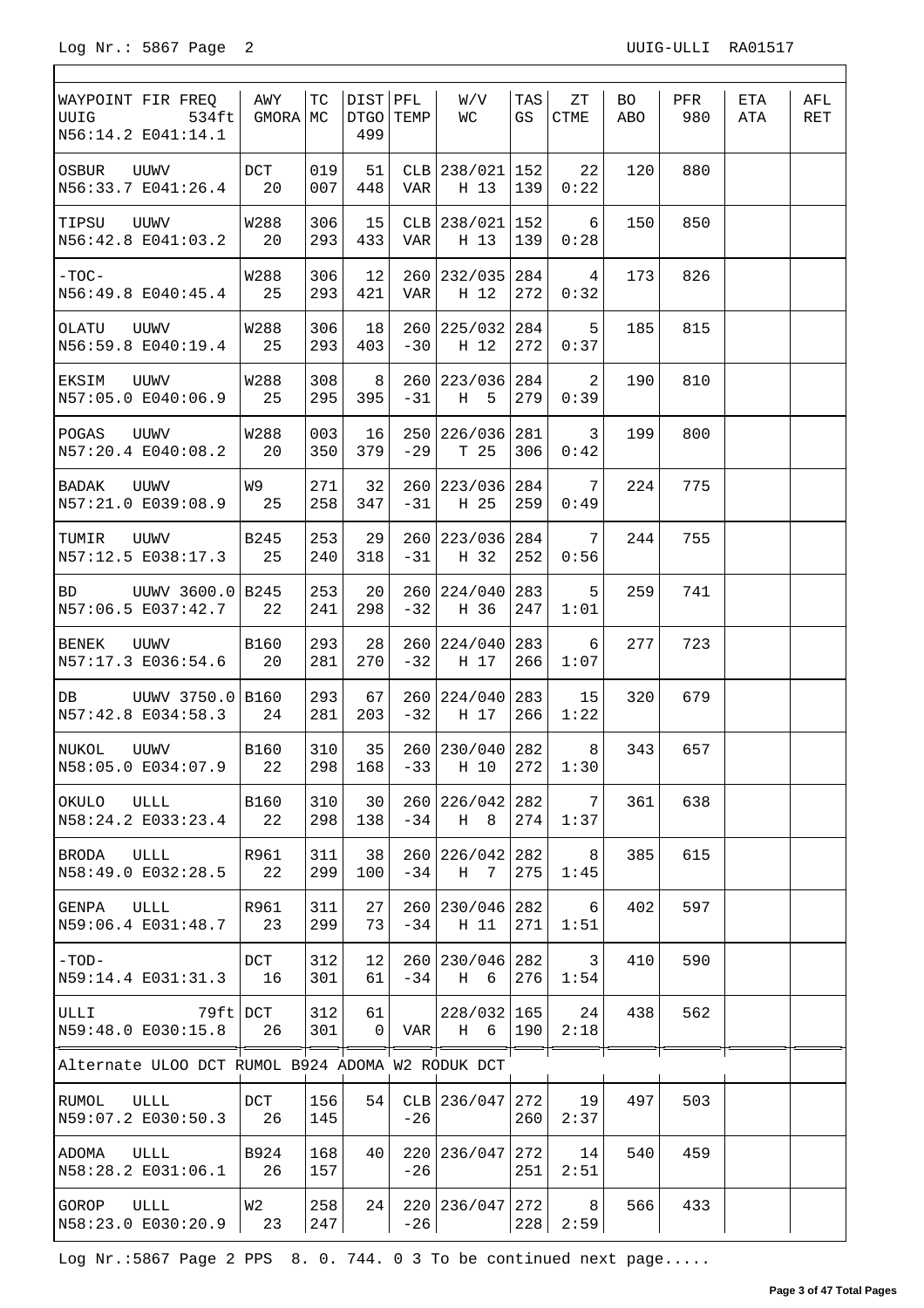Log Nr.: 5867 Page 3 UUIG-ULLI RA01517

| WAYPOINT FIR FREO<br>$CO-ORD$                                                 | AWY<br>GMORA MC  | ТC         | DISTIPFL<br>DTGO TEMP |       | W/V<br>WС               | TAS<br>GS | ZΤ<br><b>CTME</b> | BO.<br>ABO | <b>PFR</b><br>AFR | ETA<br>ATA | AFL<br><b>RET</b> |
|-------------------------------------------------------------------------------|------------------|------------|-----------------------|-------|-------------------------|-----------|-------------------|------------|-------------------|------------|-------------------|
| ULLL<br>RODUK<br>N58:01.5 E029:09.7                                           | W2<br>21         | 241<br>231 | 43                    | $-26$ | 220 236/047 272         | 225       | 16<br>3:15        | 613        | 386               |            |                   |
| <b>ULOO</b><br>N57:46.9 E028:23.7                                             | <b>DCT</b><br>22 | 240<br>231 | 58                    | $-26$ | DSC 236/047 272         | 225       | 20<br>3:35        | 677        | 323               |            |                   |
| 377ft<br>ULWC<br>N59:16.6 E038:01.1                                           | 24               | 094<br>083 | 278                   | VAR   | 270 225/044 284<br>T 27 | 311       | 82<br>3:40        | 687        | 313               |            |                   |
| 173 Ka<br>Climb<br>: 78 NM in 0:32 hrs<br>Descent: 61 NM in 0:24 hrs<br>28 Kg |                  |            |                       |       |                         |           |                   |            |                   |            |                   |

\_\_\_\_\_\_\_\_\_\_\_\_\_\_\_\_\_\_\_\_\_\_\_\_\_\_\_\_\_\_\_\_\_\_\_\_\_\_\_\_\_\_\_\_\_\_\_\_\_\_\_\_\_\_\_\_\_\_\_\_\_\_\_\_\_\_\_\_\_\_\_\_\_\_\_\_\_\_\_\_\_\_\_\_\_\_

 $\frac{1}{2}$  , and the set of the set of the set of the set of the set of the set of the set of the set of the set of the set of the set of the set of the set of the set of the set of the set of the set of the set of the set

 $\frac{1}{2}$  , and the set of the set of the set of the set of the set of the set of the set of the set of the set of the set of the set of the set of the set of the set of the set of the set of the set of the set of the set

 $\frac{1}{2}$  , and the set of the set of the set of the set of the set of the set of the set of the set of the set of the set of the set of the set of the set of the set of the set of the set of the set of the set of the set

 $\frac{1}{2}$  , and the set of the set of the set of the set of the set of the set of the set of the set of the set of the set of the set of the set of the set of the set of the set of the set of the set of the set of the set

 $\frac{1}{2}$  , and the set of the set of the set of the set of the set of the set of the set of the set of the set of the set of the set of the set of the set of the set of the set of the set of the set of the set of the set

 $\frac{1}{2}$  , and the set of the set of the set of the set of the set of the set of the set of the set of the set of the set of the set of the set of the set of the set of the set of the set of the set of the set of the set

\_\_\_\_\_\_\_\_\_\_\_\_\_\_\_\_\_\_\_\_\_\_\_\_\_\_\_\_\_\_\_\_\_\_\_\_\_\_\_\_\_\_\_\_\_\_\_\_\_\_\_\_\_\_\_\_\_\_\_\_\_\_\_\_\_\_\_\_\_\_\_\_\_\_\_\_\_\_\_\_\_\_\_\_\_\_

 $\frac{1}{2}$  , and the set of the set of the set of the set of the set of the set of the set of the set of the set of the set of the set of the set of the set of the set of the set of the set of the set of the set of the set

 $\frac{1}{2}$  , and the set of the set of the set of the set of the set of the set of the set of the set of the set of the set of the set of the set of the set of the set of the set of the set of the set of the set of the set

 $\frac{1}{2}$  , and the set of the set of the set of the set of the set of the set of the set of the set of the set of the set of the set of the set of the set of the set of the set of the set of the set of the set of the set

|              |                |     | <b>DISPATCHER</b>                                                     |     |                       |     |                | CAPTAIN |                               |     |
|--------------|----------------|-----|-----------------------------------------------------------------------|-----|-----------------------|-----|----------------|---------|-------------------------------|-----|
|              |                |     |                                                                       |     |                       |     |                |         |                               |     |
|              |                |     |                                                                       |     | AVERAGE DESCENT WINDS |     |                |         |                               |     |
|              |                |     | FL300 228/063 FL240 236/045 FL180 228/031 FL100 230/031 FL050 232/031 |     |                       |     |                |         |                               |     |
|              |                |     |                                                                       |     |                       |     |                |         |                               |     |
|              |                |     |                                                                       |     | ENROUTE WINDS         |     |                |         |                               |     |
| <b>IDENT</b> | FL 260         |     | FL 300                                                                |     | FL 340                |     | FL 380         |         | FL 410                        |     |
|              | W/V            | TMP | W/V                                                                   | TMP | W/V                   | TMP | W/V            | TMP     | W/V                           | TMP |
| OSBUR        | $238/026 - 30$ |     | $244/026 - 41$                                                        |     | $252/027 - 51$        |     | 248/028 -55    |         | $256/024 - 55$                |     |
| TIPSU        | $232/035 - 30$ |     | 228/038 -41                                                           |     | $228/041 - 51$        |     |                |         | $236/040 - 55$ $244/032 - 54$ |     |
| $-TOC-$      | $232/035 - 30$ |     | $228/038 - 41$                                                        |     | $228/041 - 51$        |     | $236/040 - 55$ |         | $244/032 -54$                 |     |
| OLATU        | $223/036 - 31$ |     | $220/042 - 42$                                                        |     | $216/048 - 51$        |     | $226/043 - 53$ |         | $231/032 -52$                 |     |
| EKSIM        | $223/036 - 31$ |     | 220/042 -42                                                           |     | $216/048 - 51$        |     | $226/043 - 53$ |         | $231/032 -52$                 |     |
| POGAS        | $223/036 - 31$ |     | $220/042 - 42$                                                        |     | $216/048 - 51$        |     | $226/043 - 53$ |         | $231/032 -52$                 |     |
| BADAK        | $223/036 - 31$ |     | $220/042 - 42$                                                        |     | $216/048 - 51$        |     | $226/043 - 53$ |         | $231/032 -52$                 |     |
| TUMIR        | $223/036 - 31$ |     | $220/042 - 42$                                                        |     | $216/048 - 51$        |     | $226/043 - 53$ |         | $231/032 -52$                 |     |
| <b>BD</b>    | $224/040 - 32$ |     | 220/041 -43                                                           |     | $228/046 - 51$        |     | $230/043 - 52$ |         | $233/034 - 50$                |     |
| <b>BENEK</b> | $224/040 - 32$ |     | $220/041 - 43$                                                        |     | $228/046 - 51$        |     | $230/043 - 52$ |         | $233/034 - 50$                |     |
| DB           | $230/040 - 33$ |     | $228/043 - 44$                                                        |     | $240/048 - 51$        |     | $236/043 - 51$ |         | $236/034 - 50$                |     |
| NUKOL        | $230/040 - 33$ |     | $228/043 - 44$                                                        |     | $240/048 - 51$        |     | $236/043 - 51$ |         | $236/034 - 50$                |     |
| OKULO        | $226/042 - 34$ |     | $224/046 - 44$                                                        |     | $228/048 - 51$        |     | $228/040 - 49$ |         | $230/031 - 47$                |     |
| <b>BRODA</b> | $230/046 - 34$ |     | $228/048 - 45$                                                        |     | $232/049 - 51$        |     | $232/040 - 49$ |         | $236/030 - 46$                |     |
| GENPA        | $230/046 - 34$ |     | $228/048 - 45$                                                        |     | 232/049 -51           |     | $232/040 - 49$ |         | $236/030 - 46$                |     |
| $-TOD-$      |                |     | $230/046 - 34$ 228/048 -45                                            |     | 232/049 -51           |     | $232/040 - 49$ |         | $236/030 - 46$                |     |
|              |                |     |                                                                       |     |                       |     |                |         |                               |     |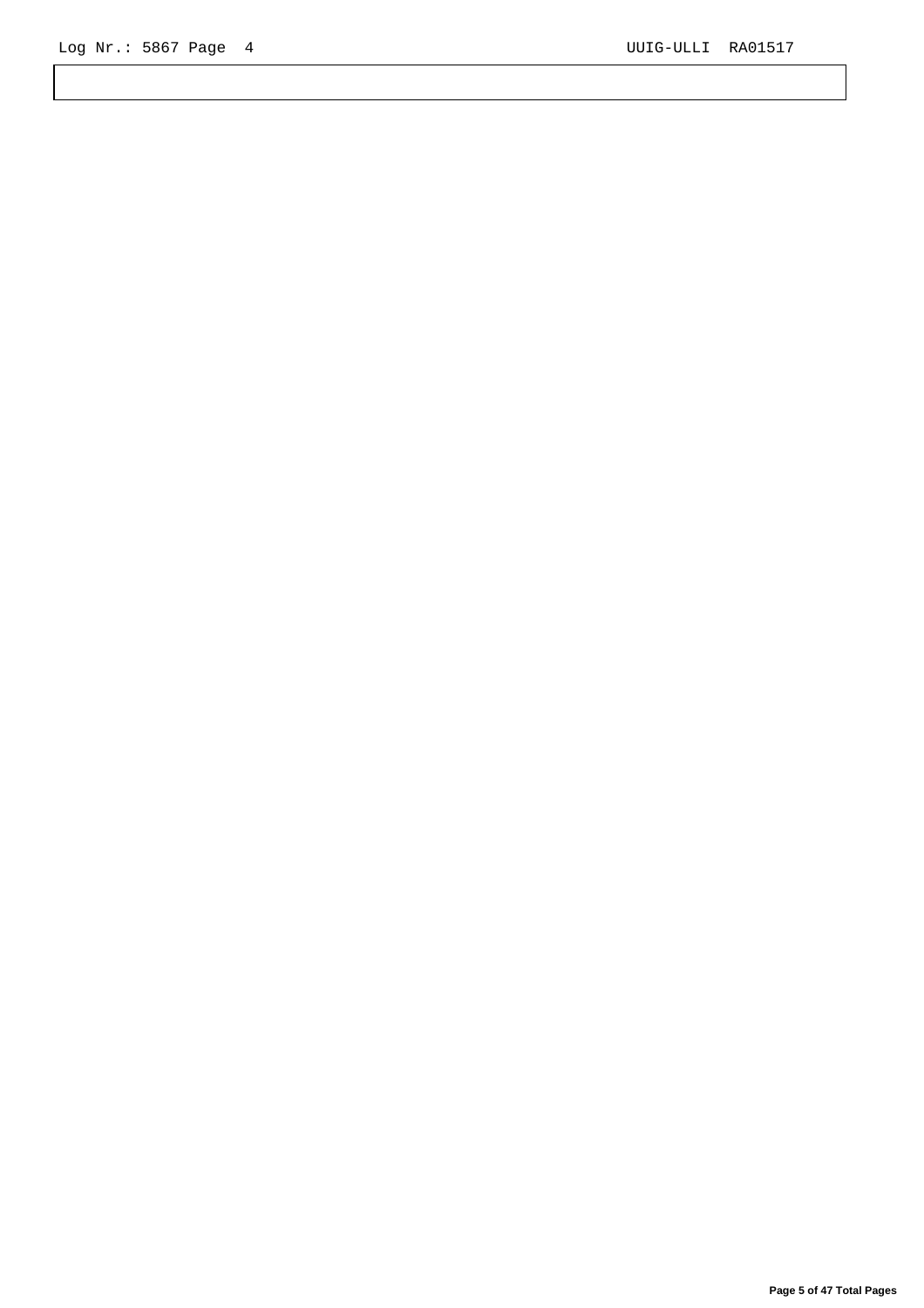## **Short ICAO ATC Flight Plan** for flight **RA01517-UUIG-ULLI** (STD 010730)

(FPL-RA01517-IG -PC12/L-SDFGIRUY/S -UUIG0730 -N0284F260 OSBUR W288 EKSIM/N0281F250 W288 POGAS/N0284F260 W9 BADAK B245 BD B160 OKULO R961 GENPA GENPA1A -ULLI0218 ULOO ULWC -PBN/B2 DOF/200701 REG/RA01517 EET/UUWV0001 ULLL0129 OPR/ABI PRODUCT CJSC RMK/ -E/0558 P/005 R/E A/WHITE C/CAPTAIN)

**End of Short ICAO ATC Flight Plan**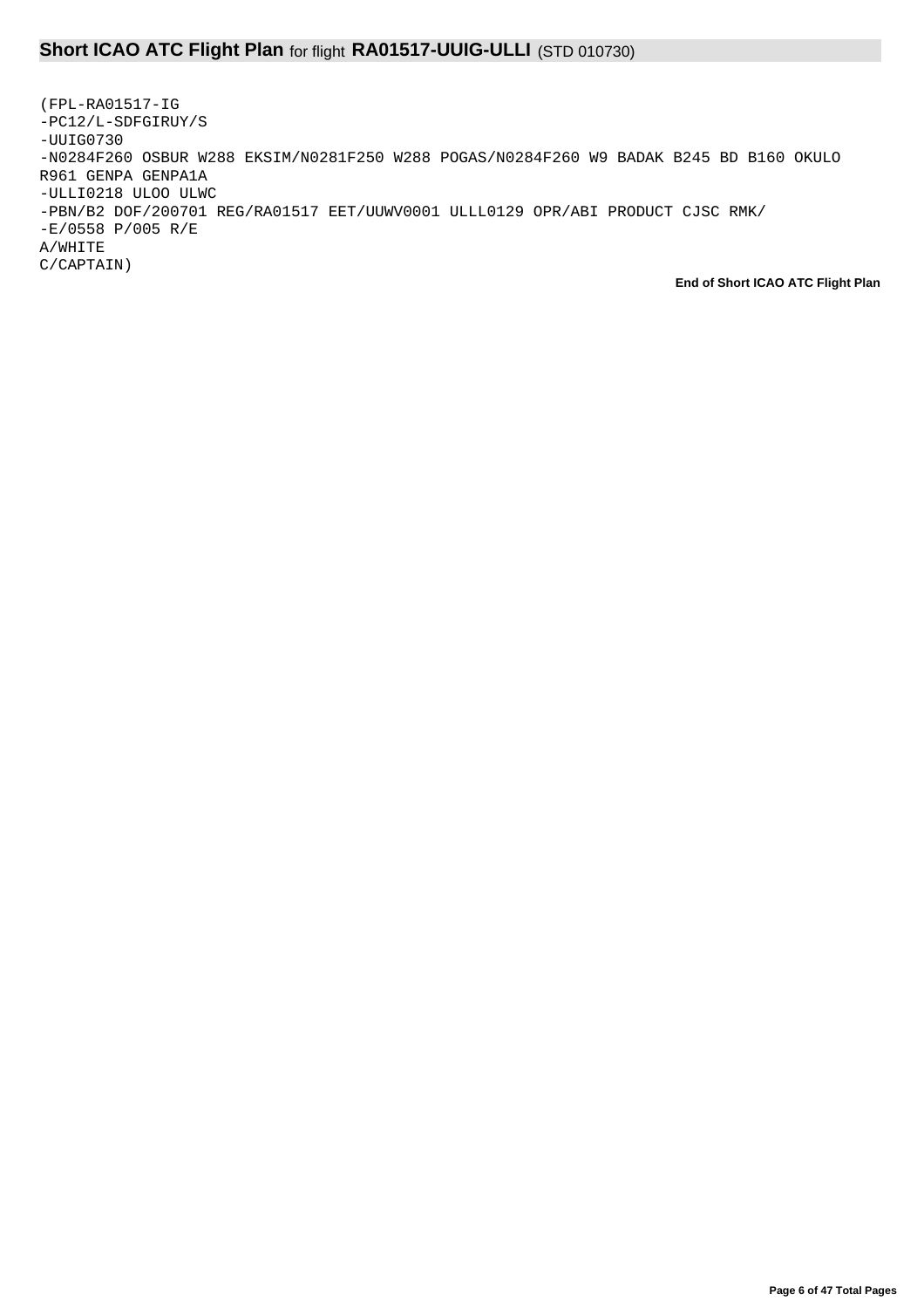| <b>Flight Plan</b>                                                                                                                                                                                 |              |
|----------------------------------------------------------------------------------------------------------------------------------------------------------------------------------------------------|--------------|
| ADDRESSEE(S)<br><b>PRIORITY</b>                                                                                                                                                                    |              |
| $FF \rightarrow$<br>≪≡                                                                                                                                                                             |              |
|                                                                                                                                                                                                    |              |
|                                                                                                                                                                                                    | ≪≡           |
| <b>FILING TIME</b><br>ORIGINATOR                                                                                                                                                                   |              |
|                                                                                                                                                                                                    |              |
| SPECIFIC IDENTIFICATION OF ADDRESSEE(S) AND / OR ORIGINATOR                                                                                                                                        |              |
|                                                                                                                                                                                                    |              |
| 3 MESSAGE TYPE<br>TYPE OF FLIGHT<br>7 AIRCRAFT IDENTIFICATION<br>8 FLIGHT RULES<br>$A$ 0 1<br>$\overline{5}$ . 1<br>7<br>I<br>R<br>G                                                               |              |
| $\textsf{K} \equiv \textsf{FPL}$                                                                                                                                                                   |              |
| WAKE TURBULENCE CAT.<br>9 NUMBER<br>TYPE OF AIRCRAFT<br>10 EQUIPMENT<br>SDFGIRUY/S<br>C <sub>1</sub><br>2<br>Р<br>L                                                                                | ≪≡<br>≪≡     |
|                                                                                                                                                                                                    |              |
| 13 DEPARTURE AERODROME<br><b>TIME</b><br>0, 7, 3, 0<br>UUIG<br>≪≡                                                                                                                                  |              |
| <b>ROUTE</b><br>15 CRUISING SPEED<br>LEVEL                                                                                                                                                         |              |
| 2,6,0<br>OSBUR W288 EKSIM/N0281F250 W288 POGAS/N0284F260<br>N 0 2 8 4<br>F                                                                                                                         |              |
| OKULO R961 GENPA GENPA1A<br>W9 BADAK B245<br><b>BD</b><br>B160                                                                                                                                     |              |
|                                                                                                                                                                                                    |              |
|                                                                                                                                                                                                    |              |
|                                                                                                                                                                                                    | $\ll \equiv$ |
| <b>TOTAL EET</b>                                                                                                                                                                                   |              |
| 16 DESTINATION AERODROME<br>HR<br>MIN<br>ALTN AERODROME<br>2ND ALTN AERODROME                                                                                                                      |              |
| ULLI<br>2<br>8<br>$L$ 0 0<br>0<br>1<br>U<br>U, L, W<br>C                                                                                                                                           | $\ll\equiv$  |
| 18 OTHER INFORMATION<br>PBN/B2 DOF/200701 REG/RA01517 EET/UUWV0001 ULLL0129 OPR/ABI PRODUCT CJSC                                                                                                   |              |
| RMK/                                                                                                                                                                                               |              |
|                                                                                                                                                                                                    |              |
|                                                                                                                                                                                                    | ) ≪≡         |
| SUPPLEMENTARY INFORMATION (NOT TO BE TRANSMITTED IN FPL MESSAGES)                                                                                                                                  |              |
| 19 ENDURANCE<br><b>EMERGENCY RADIO</b>                                                                                                                                                             |              |
| PERSONS ON BOARD<br>HR<br>MIN<br><b>UHF</b><br>VHF<br><b>ELT</b>                                                                                                                                   |              |
| 0, 0, 5<br>0, 5   5, 8<br>E<br>$\rightarrow$ P /<br>IЖ<br>– E<br>$\rightarrow$ R $/$<br><b>M</b>                                                                                                   |              |
| SURVIVAL EQUIPMENT<br><b>JUNGLE</b>                                                                                                                                                                |              |
| <b>POLAR</b><br><b>DESERT</b><br><b>MARITIME</b><br><b>JACKETS</b><br><b>LIGHT</b><br><b>FLOURES</b><br>UHF<br>VHF<br>$\cancel{\mathsf{X}}$<br>M<br>R<br>圆<br>M<br>X<br>$ \mathbf{X} $<br><b>X</b> |              |
| <b>DINGHIES</b>                                                                                                                                                                                    |              |
| <b>NUMBER</b><br>CAPACITY<br>COVER<br>COLOUR                                                                                                                                                       |              |
| ∤≪<br>≪≡<br>R                                                                                                                                                                                      |              |
| AIRCRAFT COLOUR AND MARKINGS                                                                                                                                                                       |              |
| WHITE<br>A                                                                                                                                                                                         |              |
| <b>REMARKS</b>                                                                                                                                                                                     |              |
|                                                                                                                                                                                                    | ⋘            |
| PILOT-IN-COMMAND                                                                                                                                                                                   |              |
| ) ≪≡<br><b>CAPTAIN</b><br>C.                                                                                                                                                                       |              |
| FILED BY                                                                                                                                                                                           |              |
| SPACE RESERVED FOR ADDITIONAL REQUIREMENTS                                                                                                                                                         |              |
|                                                                                                                                                                                                    |              |
| <b>PPS - CrewBriefing</b><br><b>AIR SUPPORT A/S</b><br>ICAO model ATC flight plan                                                                                                                  |              |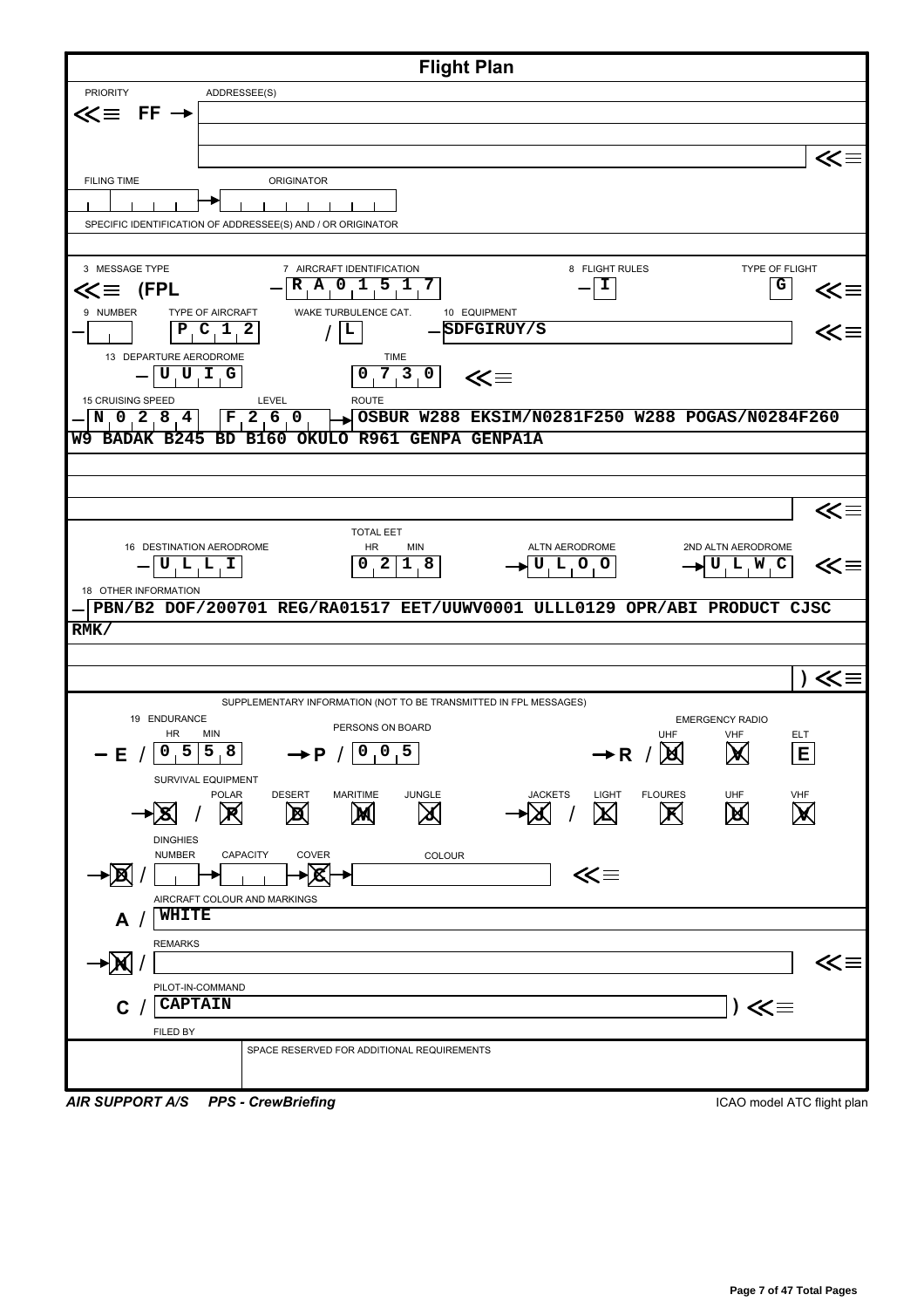(NOTAM search performed 2020-06-30 17:39:55 UTC. Searched for NOTAMs with validity within the time period: 2 hours before STD + EET + 3 hours. Search for NOTAMs for cruise phase FIRs additionally limited to relevant flight level range. All NOTAMs with Q-codes QKKKK (checklist) excluded. NOTAMs within each series are sorted by effective time start in descending order. Details on any NOTAMs which may have been excluded in accordance with company policy, and/or by user, listed at end of NOTAM search result. NOTAM uniform abbreviation for Q-code second and third letters signification shown in sharp brackets above/right of each NOTAM. In same sharp brackets, uniform abbreviation is followed by vertical line and number of days since NOTAM in effect time, or text 'NEW TODAY' if less than one day.) NOTE: NOTAMs applicable to more than one FIR (FIR ICAO in Item Q) contains 'XX' or 'XXX') will appear under each relevant FIR header. **UUIG - [No IATA found] - [No name found] RWY [No RWY found] No relevant NOTAMs found Departure airport Destination airport ULLI - LED - SANKT-PETERBURG/PULKOVO RWY 10L 10R 28L 28R** [apron | NEW TODAY] A4701/20 NOTAMN Q) ULLL/QMNXX/IV/NBO/A/000/999/5948N03016E005 A) ULLI B) 2006301330 C) 2007021400 E) APRON 4: TAX SHALL CARRY OUT ABEAM STAND 413 AFTER FOLLOW ME CAR NORTH TAX CL DISPLACED 5M. [mov area | NEW TODAY] A4672/20 NOTAMN Q) ULLL/QMAXX/IV/NBO/A/000/999/5948N03016E005 A) ULLI B) 2006301000 C) 2007051400EST E) TAX ALONG TWY B11 IN ALIGNMENT WITH APRON 6 PERMITTED FOR ACFT WITH WING SPAN UP TO 24.0M. TOWING BY TRACTOR CARRIED OUT UNDER AD ADMINISTRATION FOR ACFT WITH WING SPAN FM 24.0M UP TO 36.0M. [ils | 1] A4629/20 NOTAMR A4576/20 Q) ULLL/QICAS/I/NBO/A/000/999/5948N03016E005 A) ULLI B) 2006291124 C) 2007021500EST E) RWY 28L: ILS U/S. [obst | 5] A4523/20 NOTAMR A1793/20 Q) ULLL/QOBCE/IV/M/A/000/999/5948N03016E005 A) ULLI B) 2006250850 C) 2009220900EST E) OBST ERECTED (ANTENNA-TWR OF SSR): DIST FM ARP 2830M, AZM 183.8 DEG, COORD 594630.24N 0301533.87E, ALT 97.2M, DAY MARKING AND LGT PROVIDED. [acft stand | 28] A3899/20 NOTAMR A1255/20 Q) ULLL/QMPLT/IV/BO/A/000/999/5948N03016E005 A) ULLI B) 2006021458 C) 2009021500EST E) APN 1: ACFT PARKING ONTO STANDS 138, 141, 143, 145, 146A FOR COMMERCIAL SER UNDER OWN PWR ONLY PERMITTED AFT FOLLOW-ME VEHICLE FACING SE, ACFT TAX OUT OF STANDS TO TAX RTE C, D, E UNDER OWN PWR AFT FOLLOW-ME VEHICLE. [rwy | 30] A3831/20 NOTAMR A2993/20 Q) ULLL/QMRLT/IV/NBO/A/000/999/5948N03016E005 A) ULLI B) 2005310715 C) 2007010900EST E) DUE TO TKOF/LDG OPERATION RESTRICTIONS ONLY ONE RWY USED FOR TKOF AND LDG: 10R/28L OR 10L/28R. [apron | 30] A3830/20 NOTAMR A3104/20 Q) ULLL/QMNXX/IV/NBO/A/000/999/5948N03016E005 A) ULLI B) 2005310715 C) 2007010900EST E) APN 2 AND 7 ANY ACFT MOV SUBJ COOR WITH ON-DUTY CONTROLLER TEAM LEADER. [acft stand | 30] A3829/20 NOTAMR A2995/20 Q) ULLL/QMPLT/IV/M/A/000/999/5948N03016E005 A) ULLI B) 2005310710 C) 2007010900EST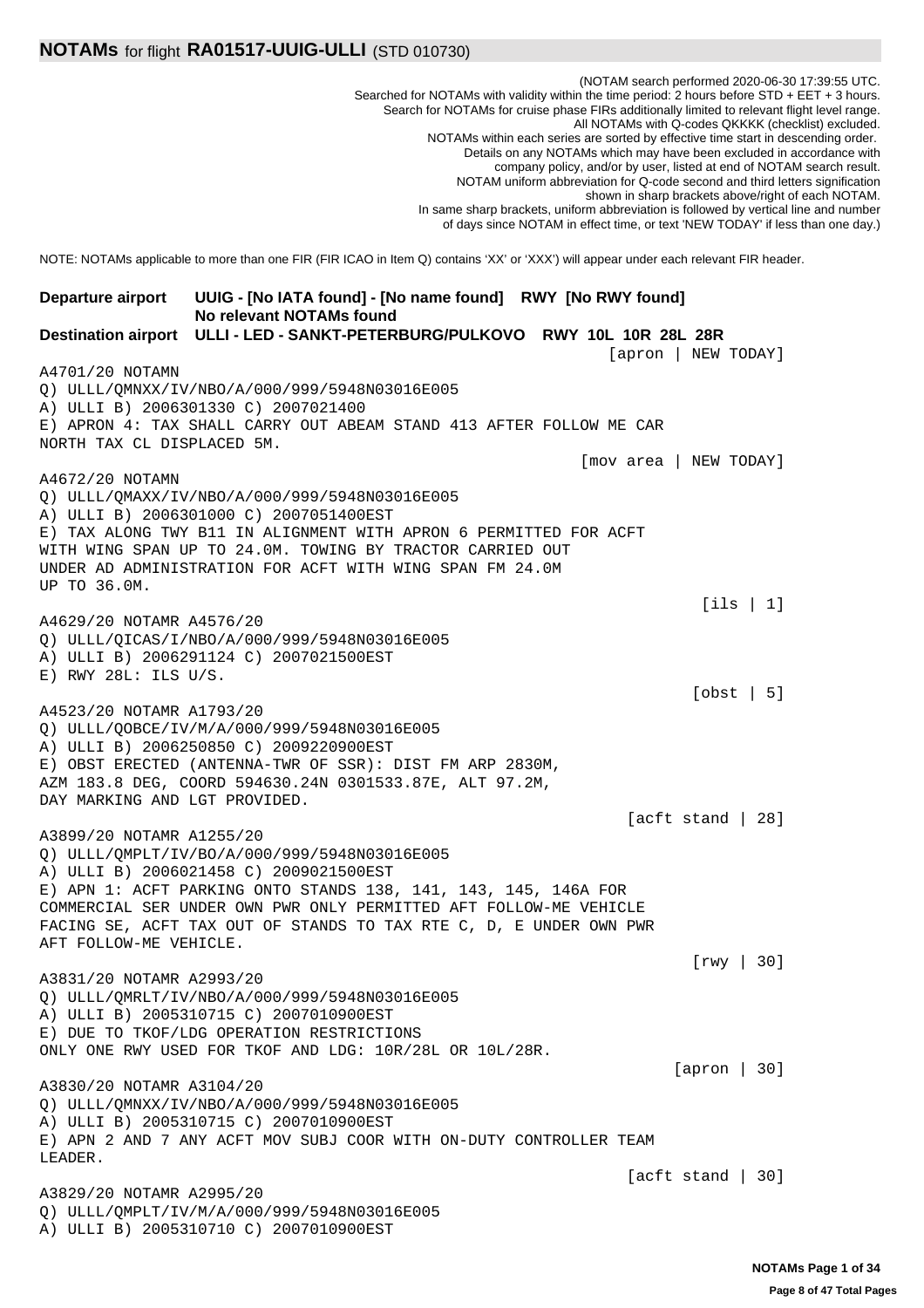E) APRON 3: ACFT STANDS 301,301A,301B,307,308,309,310,311,312,313,314,317,318, 319,379,389,389A,388,388A,387,386,385,384,383,382,381 NOT AVBL FOR COMMERCIAL SERVICING. [acft stand | 30] A3828/20 NOTAMR A2994/20 Q) ULLL/QMPLC/IV/BO/A/000/999/5948N03016E005 A) ULLI B) 2005310710 C) 2007010900EST E) APRON 4: STANDS 413, 415, 417, 418, 420, 421, 422, 423, 424 CLSD FOR COMMERCIAL SER. [apron | 30] A3827/20 NOTAMR A2992/20 Q) ULLL/QMNLC/IV/NBO/A/000/999/5948N03016E005 A) ULLI B) 2005310710 C) 2007010900EST E) APRON 5 NOT AVBL FOR ACFT SERVICING. [acft stand | 30] A3826/20 NOTAMR A2991/20 Q) ULLL/QMPLT/IV/M/A/000/999/5948N03016E005 A) ULLI B) 2005310705 C) 2007010900EST E) APRON 7: ACFT STANDS 700, 701, 702, 703 CLSD FOR COMMERCIAL SER OF ACFT. ACFT STAND 704: GND SER OF ACFT PROVIDED ONLY DURING DAYLIGHT HR. [apron | 30] A3825/20 NOTAMR A2989/20 Q) ULLL/QMNLC/IV/NBO/A/000/999/5948N03016E005 A) ULLI B) 2005310705 C) 2007010900EST E) APRON 2 CLSD FOR COMMERCIAL SERVICING OF ACFT [rwy | 33] A3756/20 NOTAMN Q) ULLL/QMRLT/IV/NBO/A/000/999/5948N03016E005 A) ULLI B) 2005281200 C) 2008281200EST E) RWY 28L (BRG 275 DEG MAG) VACATION PERMITTED ALONG TWY A2 FOR ACFT WITH WING SPAN NOT MORE THAN 36.0M. RWY 28L (BRG 275 DEG MAG) VACATION ALONG TWY A2 SHALL BE PERFORMED AT REDUCED SPEED, STRICTLY ALONG TAXI CL AND WITH EXTREME CAUTION. RWY VACATION WITH MINIMUM TURN RADIUS MORE THAN 25.0M AT INT OF TWY A2 AND RWY 28L (BRG 275 DEG MAG) PROHIBITED. [ad | 33] A3745/20 NOTAMR A1152/20 Q) ULLL/QFAXX/IV/NBO/A/000/999/5948N03016E005 A) ULLI B) 2005280805 C) 2008280900EST E) WITH THE PURPOSE OF MINIMISING TURNAROUND TIME DURING RUSH HOUR, AND DUE TO LIMITATIONS ON OPERATIONAL PROCESSES ON REMOTE ACFT STANDS, GROUND HANDLING SERVICES ARE PRIMARILY PROVIDED ON ACFT STANDS EQUIPPED WITH AEROBRIDGES. ACFT CREWS OF ACFT WITH CODE LETTER C SHOULD BE READY FOR TOWING TO/FM ACFT STANDS EQUIPPED WITH AEROBRIDGE IF THE TURNAROUND TIME PERIOD EXCEEDS 120 MINUTES. ACFT CREWS OF ACFT WITH CODE LETTERS D AND E SHOULD BE READY FOR TOWING TO/FM ACFT STANDS EQUIPPED WITH AEROBRIDGE IF THE TURNAROUND TIME PERIOD EXCEEDS 180 MINUTES. [acft stand | 73] A2730/20 NOTAMR A0263/20 Q) ULLL/QMPXX/IV/BO/A/000/999/5948N03016E005 A) ULLI B) 2004181345 C) 2007181500EST E) ALL KINDS OF ACFT SERVICES PROHIBITED DURING NIGHTTIME ON FLW STANDS: APRON 1: STAND 101, ADRON 2: STANDS 252-257, APRON 3: STANDS 380-389A, APRON 4: STANDS 412-424. [ais | 152] A0500/20 NOTAMN Q) ULLL/QOAXX/IV/BO/A/000/999/5948N03016E005 A) ULLI B) 2001300000 C) PERM E) SUPPLEMENT 03/20 TO AIP RUSSIA BOOK 1 AD SANKT-PETERBURG/PULKOVO ISSUED.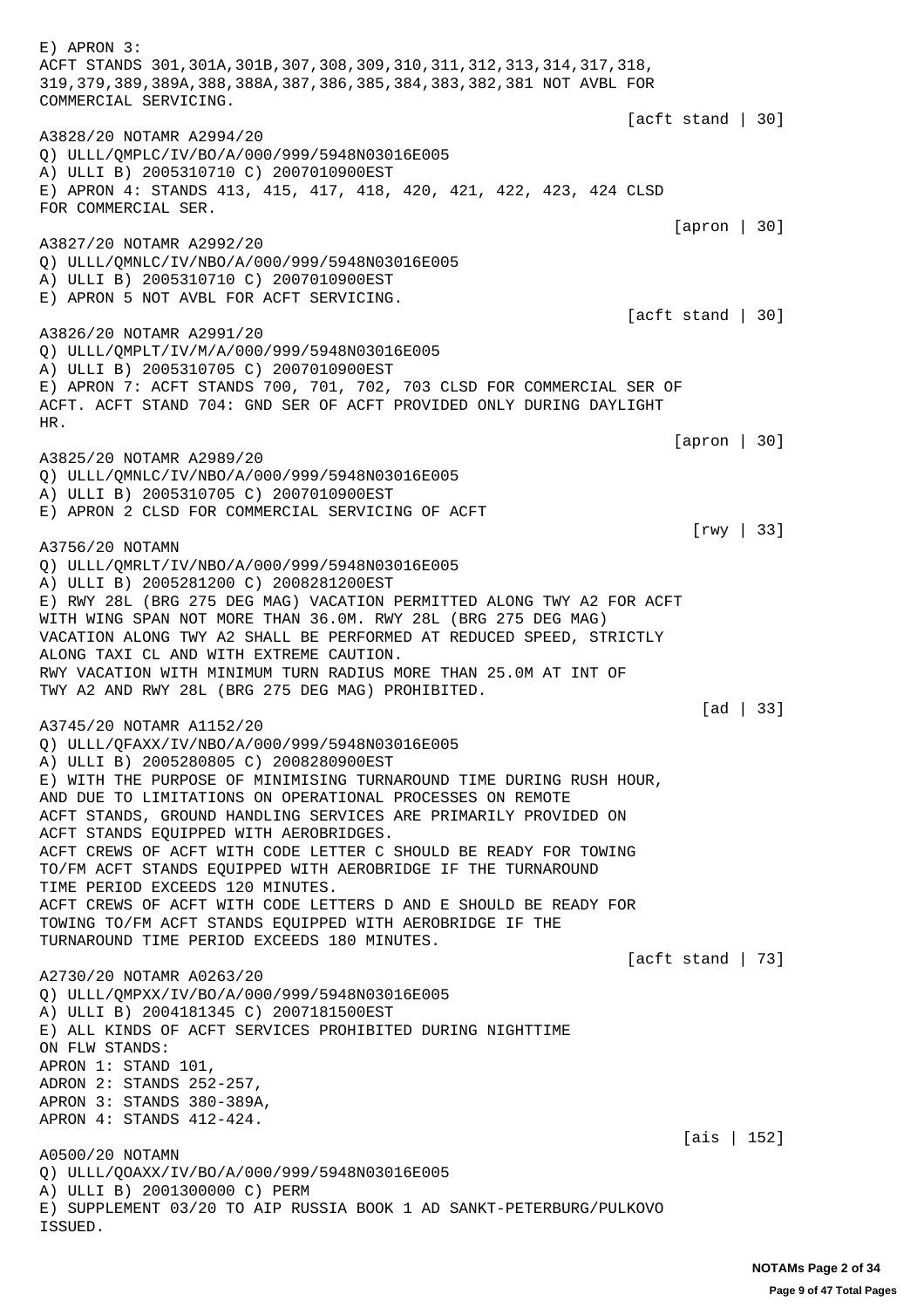SUPPLEMENT 03/20 EFF FROM 0000 UTC ON 27 FEB 2020. SUPPLEMENT 03/20 TO AIP RUSSIA BOOK 1 PUBLISHED ON WEBSITE: WWW.CAICA.RU/FOR ACCESS TO ANI/INTEGRATED AERONAUTICAL INFORMATION PACKAGE OF THE RUSSIAN FEDERATION/ AIP RUSSIA BOOK 1/SUPPLEMENTS TO AIP. [gnss area | 43] G0096/20 NOTAMR G0031/20 Q) ULLL/QGWXX/IV/NBO/AE/000/999/5948N03016E035 A) ULLI B) 2005181448 C) 2008181700EST E) UNSTABLE GNSS OPERATION POSSIBLE WI AD AREA AT DIST UP TO 60KM FROM ARP. VECTORING PROVIDED IN CASE OF INTERRUPTIONS. [gnss airfield | 76] G0071/20 NOTAMR G0017/20 Q) ULLL/QGAAU/I/NBO/A/000/999/5948N03016E005 A) ULLI B) 2004151005 C) 2007151200EST E) RWY 10L/28R AND RWY 10R/28L: GLS U/S, GLS APCH CHARTS SHALL NOT BE USED. **Alternate airport ULOO - PKV - PSKOV/KRESTY RWY 01 19** [fire and rescue | 7] A4315/20 NOTAMN Q) ULLL/QFFCH/IV/NBO/A/000/999/5747N02824E005 A) ULOO B) 2006230800 C) 2010242359 E) AD FIRE FIGHTING CATEGORY PROVIDED AS FLW: - CATEGORY 3 PROVIDED H24, - CATEGORY 5 PROVIDED: MON THU 0300-0500, TUE SAT 0900-1700, WED SUN 2000-2300. [instr apch proc | 12] A4367/20 NOTAMR A1890/20 Q) ULLL/QPILT/I/NBO/A/000/999/5747N02824E005 A) ULOO B) 2006181300 C) 2009302359 E) RWY 01: LOM PK 300KHZ, LMM P 620KHZ NOT AVBL TO FLT OF ACFT OF CIV AVIATION. FLW PROC SHOULD NOT BE USED FOR FLT OF ACFT OF CIVIL AVIATION: SID ORTOK 1A, ORTOK 1B, PEMAS 1A, PEMAS 1B, RODUK 1A, RODUK 1B, UBANO 1A, UBANO 1B, STAR ORTOK 1D, PEMAS 1D, RODUK 1D, UBANO 1D, STAR ORTOK 1E, PEMAS 1E, RODUK 1E, UBANO 1E, 2 NDB, NDB RWY 01 INSTRUMENT APPROACH CHART - ICAO. [als | 47] A3411/20 NOTAMN Q) ULLL/QLACG/IV/NBO/A/000/999/5747N02824E005 A) ULOO B) 2005140900 C) 2012312359 E) RWY 01/19: ALS CAT I NOT AVBL. [acft stand | 96] A1914/20 NOTAMR A0879/20 Q) ULLL/QMPLC/IV/BO/A/000/999/5747N02824E005 A) ULOO B) 2003261300 C) 2012312359 E) ACFT STAND 6 CLSD. [rwy | 96] A1913/20 NOTAMR A7944/19 Q) ULLL/QMRLC/IV/NBO/A/000/999/5747N02824E005 A) ULOO B) 2003261300 C) 2012312359 E) GRASS RWY 01/19 CLSD. [twy | 96] A1912/20 NOTAMR A7943/19 Q) ULLL/QMXLC/IV/M/A/000/999/5747N02824E005 A) ULOO B) 2003261300 C) 2012312359 E) TWY A, C CLSD TO CIV AVIATION ACFT. **Alternate airport ULWC - CEE - CHEREPOVETS RWY 03 21**

A3181/20 NOTAMR A0291/20 Q) ULWW/QOBCE/IV/M/AE/000/008/5909N03750E001 A) ULWC B) 2005061050 C) 2008062359EST

[obst | 55]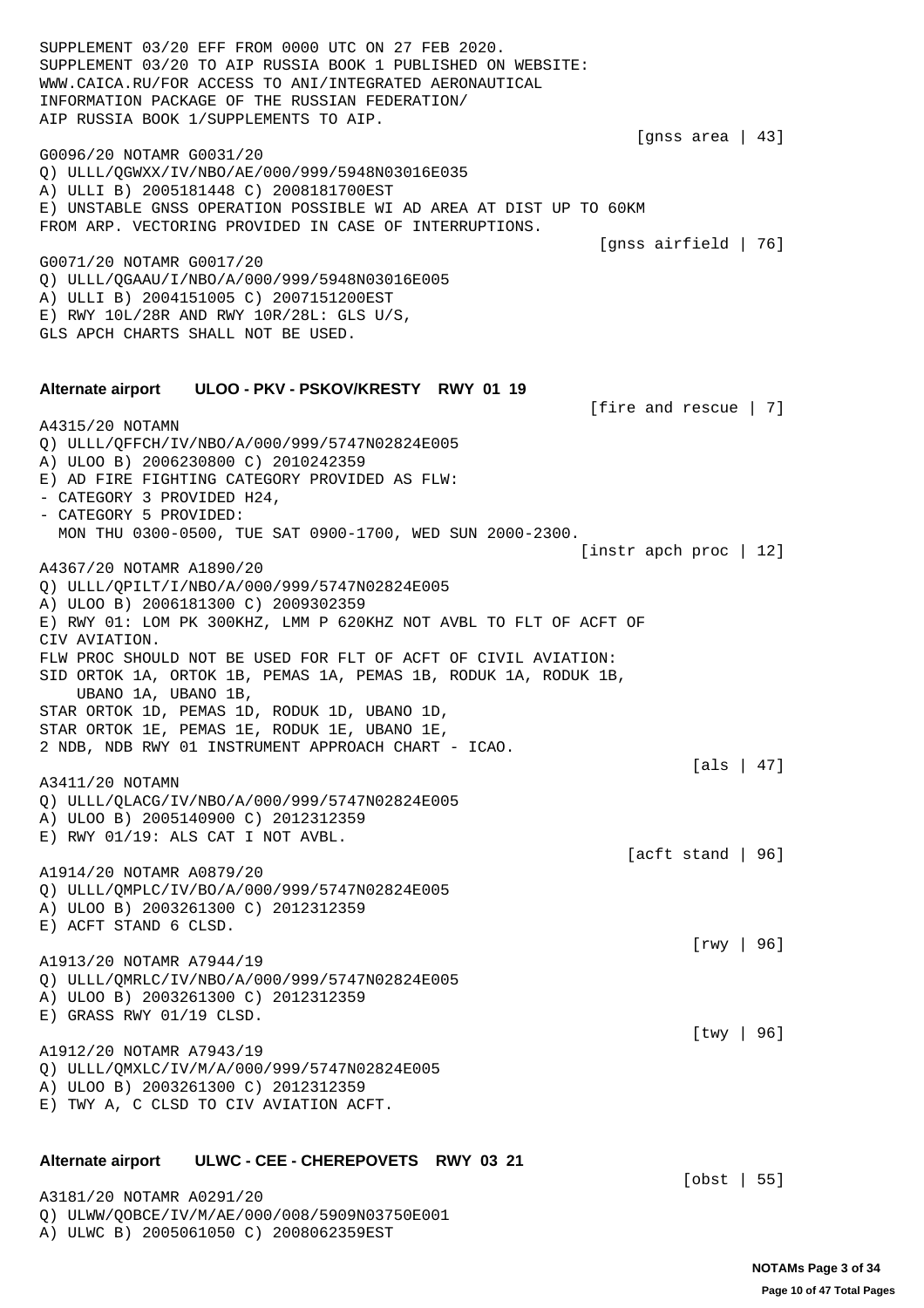E) CHIMNEY UNDER CONSTRUCTION WITHIN AD AREA LOCATED AT DIST 17.9KM, AZM 205DEG MAG FROM ARP. LOCATION COORD: 590851N 0374952E HGT: 120M AGL (244M AMSL) MARKINGS/LIGHTS NOT PROVIDED.

## **FIR UUWV [Climb]**

PUBLISHED.

 [ndb | 1] A4621/20 NOTAMN Q) UUWV/QNBAS/IV/BO/E/000/999/5341N04141E150 A) UUWV B) 2006290900 C) 2007130900EST E) NDB ALGASOVO AL 694 KHZ U/S DUE TO TECR. [ats rte | 13] A4337/20 NOTAMR A1830/20 Q) UUWV/QARLC/IV/NBO/E/000/999/5141N03811E159 A) UUWV B) 2006171735 C) 2009092359EST E) IN ORDER TO ENSURE SAFETY OF INTL OPS FLW ATS RTE SEGMENTS CLSD: 1. GND - FL200 (INCLUDED): A97 TUMIT - NALEG, A131 BODRO - FORMA, A236 LULED - LUMAT, A279 RASAP - KUBOK, A493 LIRSI - LEMBO, B145 BUTRI - KANON, B231 ARMIB - KANON, G372 BODRO - BELIB, G915 AGNIN - FORMA, R363 ANIGI - KUBOK, R368 SOMUM - KUBOK, R371 BELIB - KUBOK, R371 LUMAT - LEMBO, R374 TUMIT - KANON, R808 NIBNI - KANON. 2. GND- UNL: A954 GOBUN - GIKEK, B110 GOBUN - RASAP, G476 RASAP - MASOL. [vor/dme | 19] A4137/20 NOTAMR A1427/20 Q) UUWV/QNMAS/IV/BO/E/000/999/5149N03914E150 A) UUWV B) 2006110700 C) 2009111159EST E) VORONEZH/CHERTOVITSKOYE VOR/DME IWV 114.9 MHZ CH96X U/S. [dme | 146] A0467/20 NOTAMN Q) UUWV/QNDCF/IV/BO/E/000/999/5510N03748E150 A) UUWV B) 2002050000 C) PERM E) DME GLOTAYEVO CALLSIGN GLW: FREQ 113.50 MHZ ESTABLISHED INSTEAD OF 110.50 MHZ. REF AIP BOOK 1 PAGE ENR 4.1.1-2, AD 2.1 UUUU-55,57. [fpl | 392] A3041/19 NOTAMN Q) UUWV/QPLCH/IV/BO/E/0/999/5535N03716E999 A) UUWV B) 1906040800 C) PERM E) SECT 4. CHANGE OF FPL ITEM 4.3 SUBMISSION OF NEW FPL. IN CASE OF CHANGE OF DEP FOR EARLIER TIME WITH REGARD TO TIME INDICATED IN FPL, AS WELL AS SUBSEQUENT CHANGES OF FPL LEADING TO NECESSITY OF THE SUBMISSION OF NEW FPL, FPL SHALL BE CANCELLED BY CNL MESSAGE AND NEW FPL SHALL BE SUBMITTED. REF AIP BOOK 1 PAGE ENR 1.10-4. [ais | 1591] A598/16 NOTAMN Q) UUWV/QOAXX/IV/BO/E/0/999/5535N03716E999 A) UUWV B) 1602211040 C) PERM E) AIC 01/16 ,,THE USE OF SIMFEROPOL FIR AIRSPACE,, HAS BEEN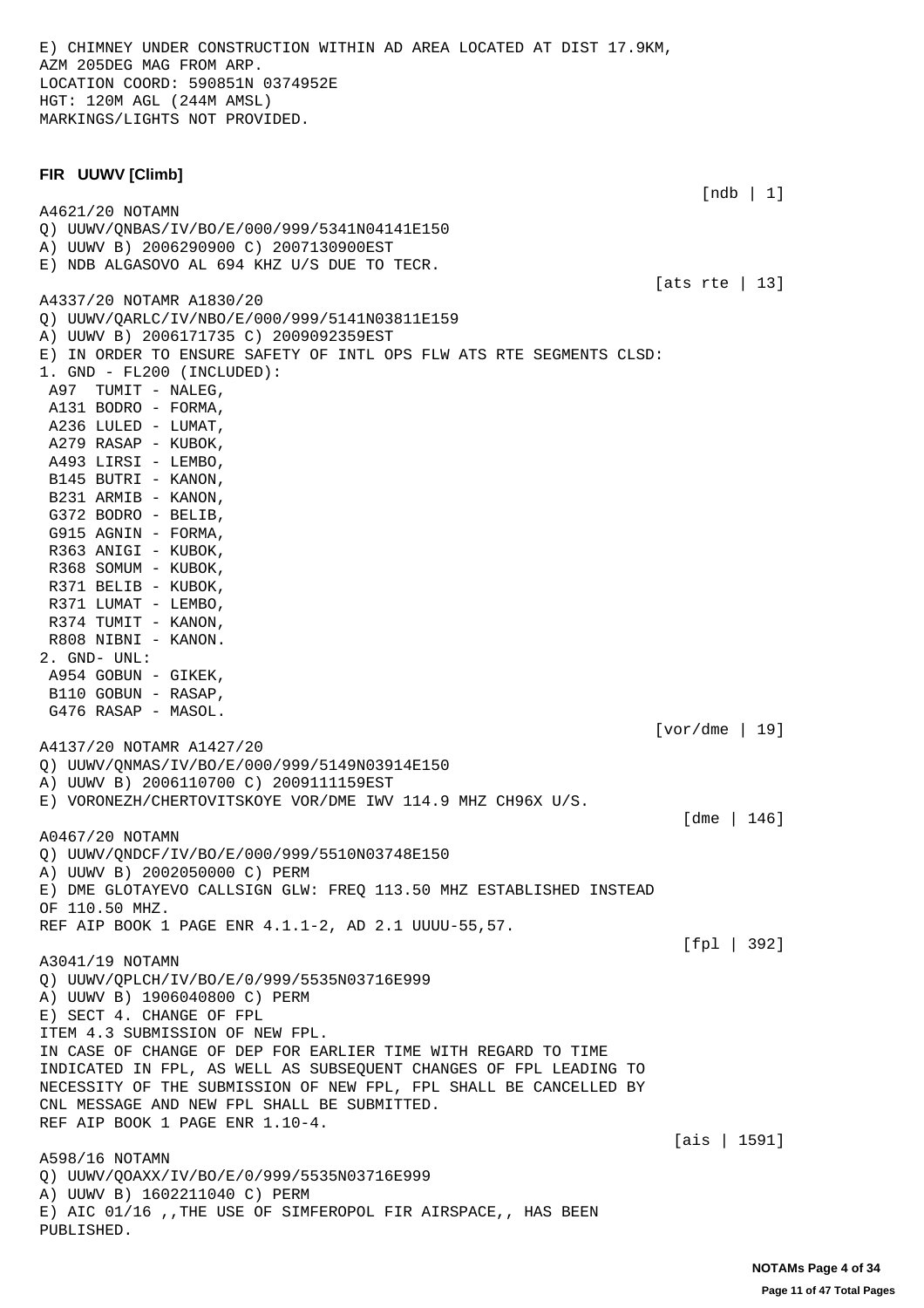AIC 01/16 EFFECTIVE FROM 21 FEB 2016 IS PLACED ON WEB SITE HTTP: CAICA.RU/ACCESS TO ON-LINE AERONAUTICAL INFORMATION AND DOWNLOAD FILES/INTEGRATED AERONAUTICAL INFORMATION PACKAGE OF THE RUSSIAN FEDERATION/AIP OF RUSSIA BOOK 1/AIC.  $[vor/dme 1]$ C3044/20 NOTAMR C1022/20 Q) UUWV/QNMAS/IV/BO/E/000/999/5149N03913E150 A) UUWV B) 2006291410 C) 2009111159EST E) VORONEZH (CHERTOVITSKOYE) VORDME IWV 114.9MHZ U/S. [ndb | 1] C3020/20 NOTAMN Q) UUWV/QNBAS/IV/BO/E/000/999/5341N04141E150 A) UUWV B) 2006290900 C) 2007130900EST E) ALGASOVO NDB AL 694 KHZ U/S DUE TO TECR. [ats rte | 12] C2806/20 NOTAMR C1307/20 Q) UUWV/QARLC/IV/NBO/E/000/999/5341N03700E318 A) UUWV B) 2006171805 C) 2009092359EST E) IN ORDER TO ENSURE SAFETY OF INTL OPS FLW ATS RTE SEGMENTS CLSD: 1. FM GND TO FL200 INCLUSIVE: A97 TUMIT - NALEG, A131 BODRO - FORMA, A236 LULED - LUMAT, A279 RASAP - KUBOK, A493 LIRSI - LEMBO, B145 BUTRI - KANON, B231 ARMIB - KANON, G372 BODRO - BELIB, G915 AGNIN - FORMA, R363 ANIGI - KUBOK, R368 SOMUM - KUBOK, R371 BELIB - KUBOK, R371 LUMAT - LEMBO, R374 TUMIT - KANON, R808 NIBNI - KANON. 2. GND - UNL: A954 GOBUN - GIKEK, B110 GOBUN - RASAP, G476 RASAP - MASOL. SFC/UNL [dme | 146] C0342/20 NOTAMN Q) UUWV/QNDCF/IV/BO/E/000/999/5510N03748E150 A) UUWV B) 2002050000 C) PERM E) GLOTAYEVO DME CALL SIGN GLW: FREQ 113.50 MHZ ESTABLISHED INSTEAD OF 110.50 MHZ. REF AIP BOOK 2 ENR 4.1-2. [tempo restricted area | NEW TODAY] W1520/20 NOTAMN Q) UUWV/QRTCA/IV/BO/W/000/004/5541N03806E002 A) UUWV B) 2007011100 C) 2007011300 E) AIRSPACE CLSD WI CIRCLE RADIUS 2KM CENTRE 554100N0380600E. F) SFC G) 120M AMSL [tempo restricted area | NEW TODAY] W1698/20 NOTAMN Q) UUWV/QRTCA/IV/BO/W/000/011/5433N03951E001 A) UUWV B) 2007011000 C) 2007011700 E) AIRSPACE CLSD WI CIRCLE RADIUS 1KM CENTRE 543300N0395100E. F) SFC G) 310M AMSL  $[...r..]$  NEW TODAY] W1924/20 NOTAMN Q) UUWV/QRRCA/IV/BO/W/000/045/5743N04038E002 A) UUWV B) 2007010900 C) 2007312000 D) 01-03 06-10 13-17 20-24 27-31 0900-2000 E) RESTRICTED AREA ACT: UUR349.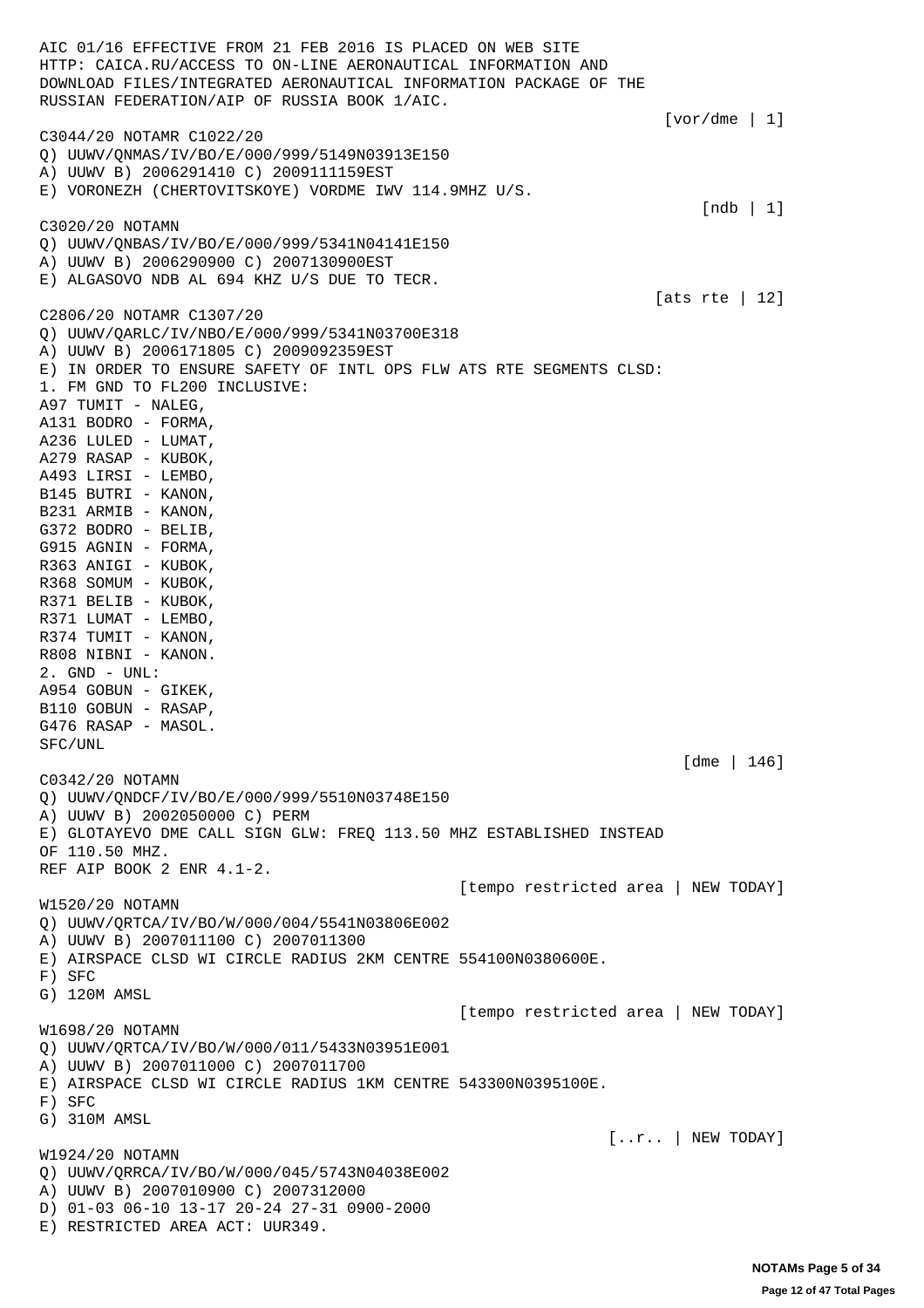F) GND G) 1350M AMSL [tempo restricted area | NEW TODAY] W1607/20 NOTAMN Q) UUWV/QRTCA/IV/BO/W/000/012/5640N03609E007 A) UUWV B) 2007010800 C) 2007211000 D) 01 07 21 0800-1000 E) AIRSPACE CLSD WI AREA: 564400N0360000E-564400N0361200E-563900N0361900E-563700N0360000E-564400N0360000E. F) SFC G) 350M AMSL [..r.. | NEW TODAY] W1959/20 NOTAMN Q) UUWV/QRRCA/IV/BO/W/000/374/5500N03851E004 A) UUWV B) 2007010700 C) 2007312100 D) DAILY 0700-2100 E) RESTRICTED AREA ACT: UUR372. F) GND G) 3900M AGL [tempo restricted area | NEW TODAY] W1927/20 NOTAMN Q) UUWV/QRTCA/IV/BO/W/000/009/5538N03754E001 A) UUWV B) 2007010700 C) 2007031400 D) DAILY 0700-1400 E) AIRSPACE CLSD WI CIRCLE RADIUS 1KM CENTRE 553800N0375400E. F) SFC G) 250M AMSL  $[...r..]$  NEW TODAY] W1230/20 NOTAMN Q) UUWV/QRRCA/IV/BO/W/100/999/5457N03912E021 A) UUWV B) 2007010700 C) 2007311800 D) DAILY 0700-1800 E) RESTRICTED AREA ACT: UUR219. F) FL100 G) 30000M AGL [..r.. | NEW TODAY] W1229/20 NOTAMN Q) UUWV/QRRCA/IV/BO/W/000/999/5458N04037E043 A) UUWV B) 2007010700 C) 2007311800 D) DAILY 0700-1800 E) RESTRICTED AREA ACT: UUR218. F) GND G) 30000M AGL [tempo restricted area | NEW TODAY] W1972/20 NOTAMN Q) UUWV/QRTCA/IV/BO/W/000/017/5424N03214E006 A) UUWV B) 2007010600 C) 2007011500 E) AIRSPACE CLSD WI AREA: 542000N0320700E-541800N0321200E-542700N0322200E-542700N0321700E. F) SFC G) 500M AMSL [tempo restricted area | NEW TODAY] W1696/20 NOTAMN Q) UUWV/QRTCA/IV/BO/W/004/010/5407N03553E001 A) UUWV B) 2007010600 C) 2007061700 D) DAILY 0600-1700 E) AIRSPACE CLSD WI 0.5KM EITHER SIDE OF LINE JOINING POINTS: 540700N0355200E-540700N0355300E-540700N0355300E F) 130M AMSL G) 280M AMSL [tempo restricted area | NEW TODAY] W1695/20 NOTAMN Q) UUWV/QRTCA/IV/BO/W/004/010/5408N03553E001 A) UUWV B) 2007010600 C) 2007061700 D) DAILY 0600-1700 E) AIRSPACE CLSD WI 0.5KM EITHER SIDE OF LINE JOINING POINTS: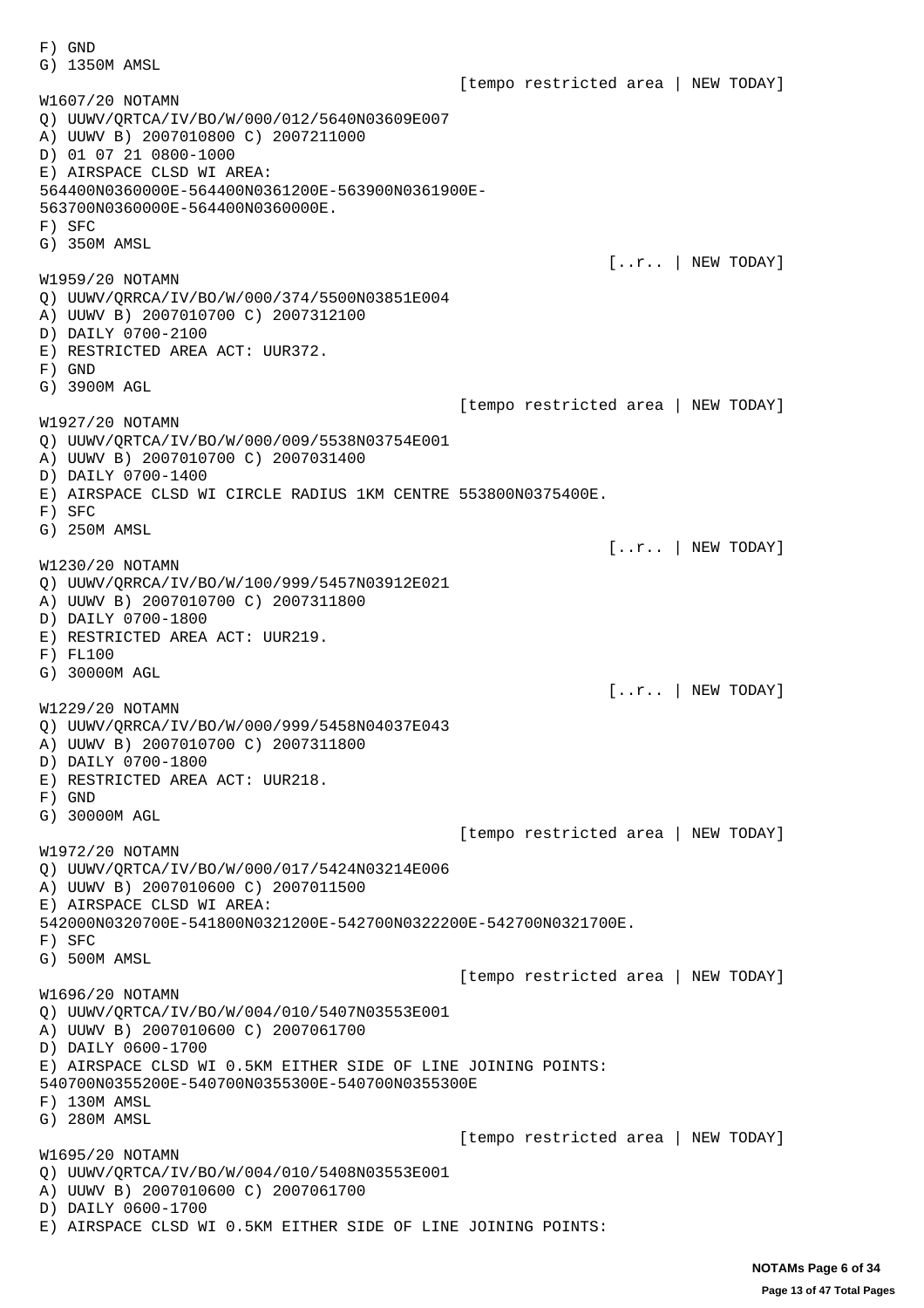540800N0355200E-540800N0355300E. F) 130M AMSL G) 280M AMSL [tempo restricted area | NEW TODAY] W1694/20 NOTAMN Q) UUWV/QRTCA/IV/BO/W/000/010/5402N03548E001 A) UUWV B) 2007010600 C) 2007061700 D) DAILY 0600-1700 E) AIRSPACE CLSD WI 0.5KM EITHER SIDE OF LINE JOINING POINTS: 540300N0354800E-540200N0354800E F) 140M AMSL G) 290M AMSL [tempo restricted area | NEW TODAY] W1690/20 NOTAMN Q) UUWV/QRTCA/IV/BO/W/004/010/5404N03549E002 A) UUWV B) 2007010600 C) 2007061700 D) DAILY 0600-1700 E) AIRSPACE CLSD WI 0.5KM EITHER SIDE OF LINE JOINING POINTS: 540300N0354800E-540400N0354900E. F) 140M AMSL G) 290M AMSL [tempo restricted area | NEW TODAY] W1689/20 NOTAMN Q) UUWV/QRTCA/IV/BO/W/004/010/5404N03547E001 A) UUWV B) 2007010600 C) 2007061700 D) DAILY 0600-1700 E) AIRSPACE CLSD WI 0.5KM EITHER SIDE OF LINE JOINING POINTS: 540300N0354700E-540400N0354800E F) 140M AMSL G) 290M AMSL [tempo restricted area | NEW TODAY] W1685/20 NOTAMN Q) UUWV/QRTCA/IV/BO/W/000/023/5507N03154E041 A) UUWV B) 2007010600 C) 2007061700 D) DAILY 0600-1700 E) AIRSPACE CLSD AS FLW: 1. WI CIRCLE RADIUS 0.5KM CENTRE 545300N0320400E SFC-700M AMSL. 2. WI 2KM EITHER SIDE OF LINE JOINING POINTS: 551600N0324500E-550900N0323100E-553300N0322300E-550900N0323100E- 550200N0321700E-545300N0320400E-545000N0321000E-545300N0320400E- 545200N0314300E. 400M AMSL-700M AMSL. 3. WI 2KM EITHER SIDE OF LINE JOINING POINTS: 545200N0314300E-544900N0312900E. 400M AMSL-400M AMSL. 4. WI 2KM EITHER SIDE OF LINE JOINING POINTS: 544900N0312900E-544200N0310400E. 400M AMSL-700M AMSL. F) SFC G) 700M AMSL [tempo restricted area | NEW TODAY] W1673/20 NOTAMN Q) UUWV/QRTCA/IV/BO/W/000/025/5444N03243E029 A) UUWV B) 2007010600 C) 2007061700 D) DAILY 0600-1700 E) AIRSPACE CLSD AS FLW: 1. WI CIRCLE RADIUS 0.5KM CENTRE 544700N0321200E SFC-750M AMSL. 2. AREA: 545900N0331900E-550200N0330900E-550300N0324300E- 545800N0323700E-545200N0322500E-544700N0320700E- 543900N0320900E-542500N0322100E-542500N0323200E- 542900N0324600E-543100N0324800E-543300N0330700E- 543600N0331000E-543300N0324800E-543000N0324300E- 542700N0323200E-542700N0322300E-544000N0321200E- 544600N0321000E-545000N0322600E-550100N0324600E- 550000N0330300E-545800N0331600E-545900N0331900E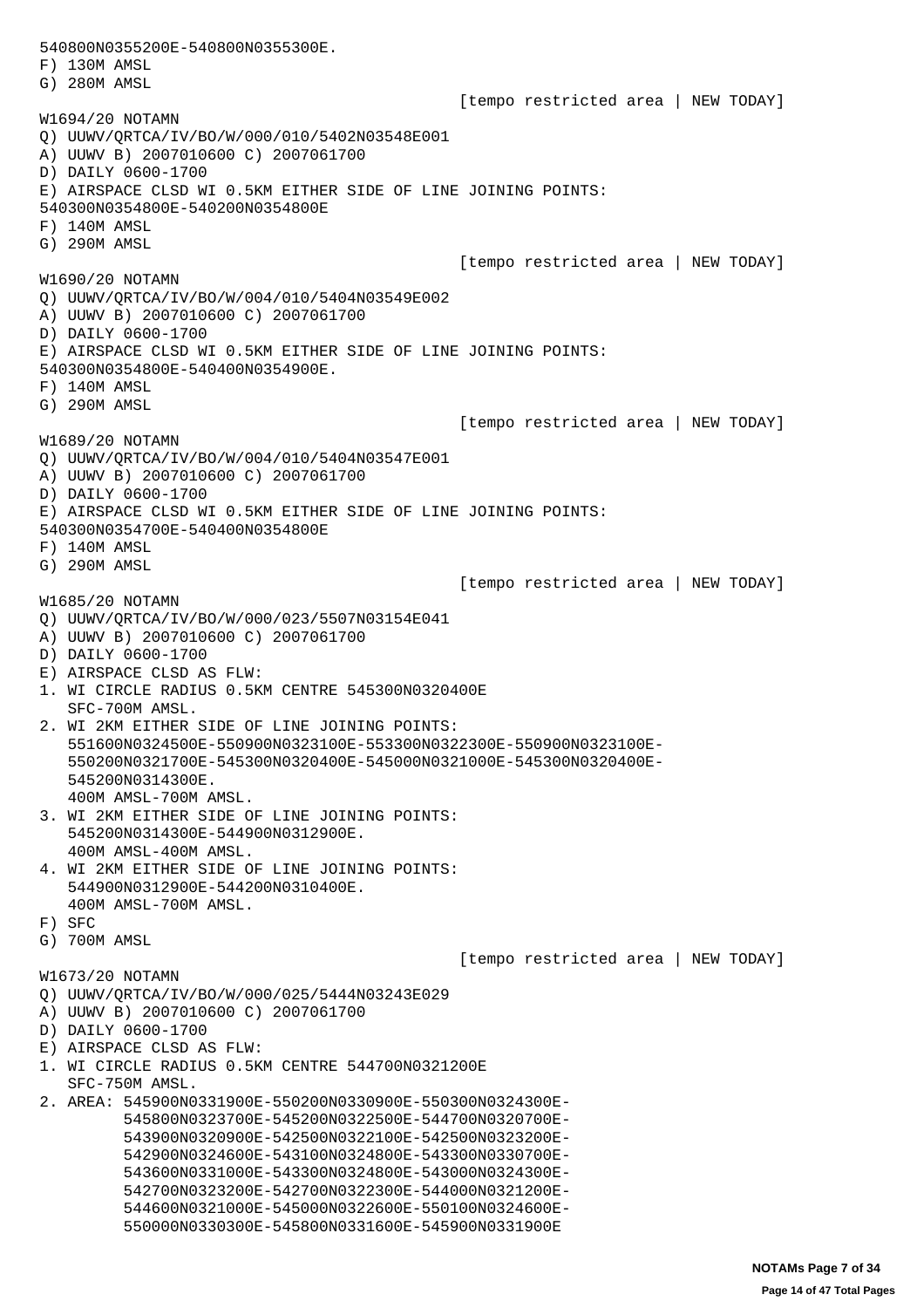550M AMSL-750M AMSL. F) SFC G) 750M AMSL [tempo restricted area | NEW TODAY] W1672/20 NOTAMN Q) UUWV/QRTCA/IV/BO/W/000/025/5633N03825E006 A) UUWV B) 2007010600 C) 2007061700 D) DAILY 0600-1700 E) AIRSPACE CLSD AS FLW: 1. WI CIRCLE RADIUS 0.5KM CENTRE 563300N0382500E SFC-750M AMSL. 2. AREA: 563200N0381600E-563400N0381700E-563500N0383100E- 563300N0383400E-563200N0382800E-563200N0381600E 550M AMSL-750M AMSL. F) SFC G) 750M AMSL [tempo restricted area | NEW TODAY] W1671/20 NOTAMN Q) UUWV/QRTCA/IV/BO/W/000/025/5655N03917E034 A) UUWV B) 2007010600 C) 2007061700 D) DAILY 0600-1700 E) AIRSPACE CLSD AS FLW: 1. WI CIRCLE RADIUS 0.5KM CENTRE 570700N0390700E SFC-750M AMSL. 2. AREA: 571800N0395600E-571800N0400000E-570200N0393900E- 565600N0391600E-564100N0385700E-563900N0384700E- 563300N0383600E-563500N0383300E-564100N0384500E- 564300N0385400E-565000N0390300E-565300N0390300E- 565800N0391200E-570300N0390100E-571200N0385600E- 571800N0390100E-571700N0390900E-571500N0390600E- 571600N0390200E-571200N0385900E-570700N0390700E- 565900N0391500E-570600N0394000E-571800N0395600E 550M AMSL-750M AMSL. F) SFC G) 750M AMSL [tempo restricted area | NEW TODAY] W1626/20 NOTAMN Q) UUWV/QRTCA/IV/BO/W/000/012/5343N03532E002 A) UUWV B) 2007010600 C) 2007061700 D) 01 02 04-06 0600-1700 E) AIRSPACE AREA CLSD WI 0.5KM EITHER SIDE OF LINE: 534400N0353100E-534300N0353200E. F) SFC G) 350M AMSL  $[...r..]$  NEW TODAY] W1603/20 NOTAMN Q) UUWV/QRRCA/IV/BO/W/000/345/5145N03626E003 A) UUWV B) 2007010600 C) 2007312300 D) 01-03 06-10 13-17 20-24 27-31 0600-1200 1600-2300 E) RESTRICTED AREA ACT: UUR352. F) GND G) 3000M AGL [..r.. | NEW TODAY] W1523/20 NOTAMN Q) UUWV/QRRCA/IV/BO/W/000/040/5533N03647E002 A) UUWV B) 2007010600 C) 2007312300 D) 01-03 07-10 14-17 21-24 28-31 0600-1300 1500-2300 E) RESTRICTED AREA ACT: UUR343. F) GND G) 1200M AMSL [tempo restricted area | NEW TODAY] W1514/20 NOTAMN Q) UUWV/QRTCA/IV/BO/W/000/022/5506N04031E036 A) UUWV B) 2007010600 C) 2007031700 D) 01-03 0600-1700 E) AIRSPACE CLSD AS FLW: 1. WI CIRCLE RADIUS 0.5KM CENTRE 550100N0393200E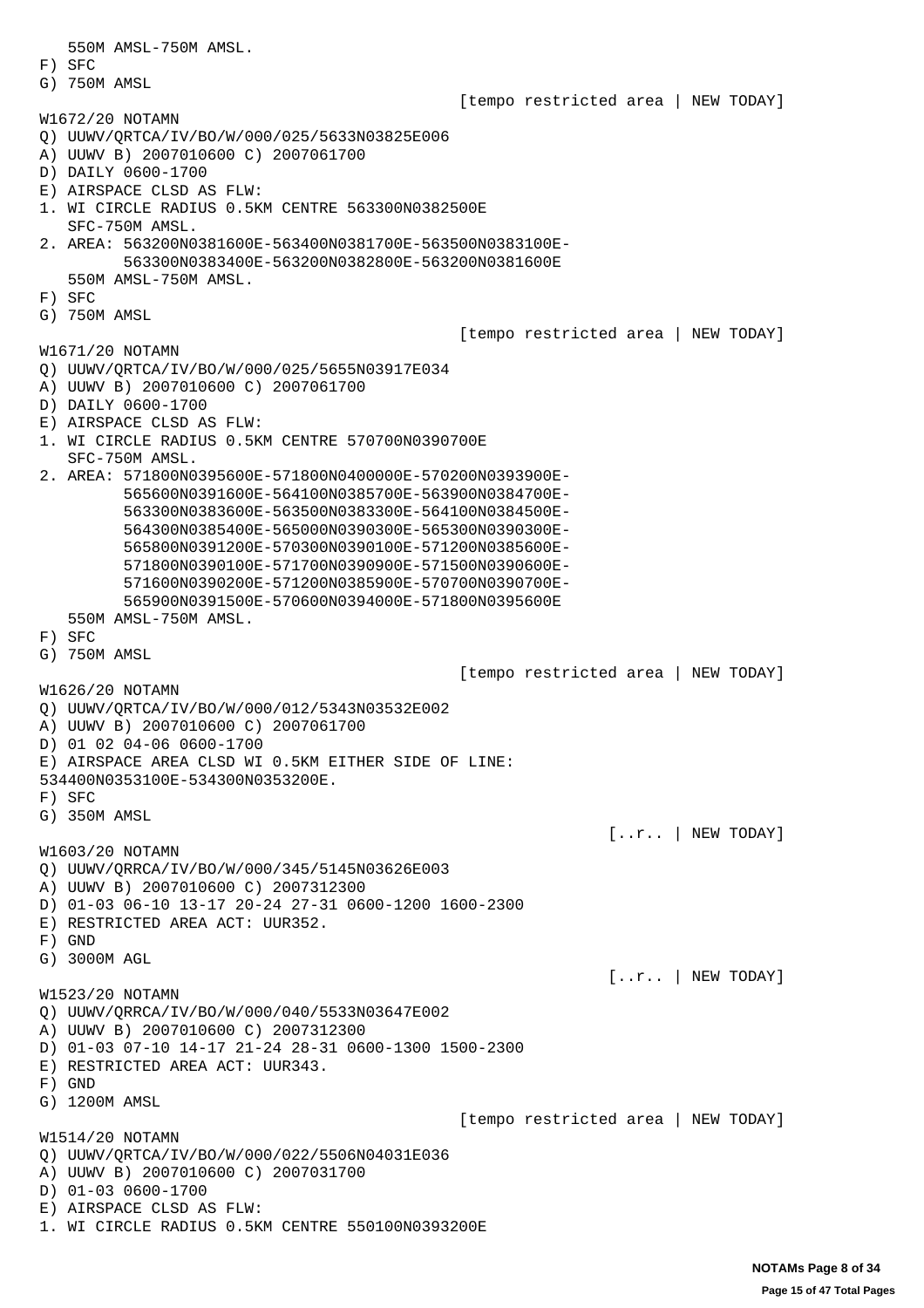SFC-650M AMSL. 2. WI 1KM EITHER SIDE OF LINE JOINING POINTS: 550100N0393200E-545900N0395000E-550000N0395900E-550900N0400900E- 551300N0401900E-551300N0402500E-551100N0403200E-551100N0404600E- 551200N0405000E-551000N0405600E-551100N0410300E-550800N0410800E- 550600N0410900E-550500N0411100E-550300N0411200E-550200N0411400E- 545900N0411400E-550200N0411400E-550300N0411900E-550600N0412600E- 550900N0412600E-551000N0412900E. 450M AMSL-650M AMSL. F) SFC G) 650M AMSL [tempo restricted area | NEW TODAY] W1507/20 NOTAMN Q) UUWV/QRTCA/IV/BO/W/000/020/5600N04521E040 A) UUWV B) 2007010600 C) 2007031700 D) 01-03 0600-1700 E) AIRSPACE CLSD AS FLW: 1. WI CIRCLE RADIUS 0.5KM CENTRE 560400N0451300E SFC-600M AMSL. 2. WI CIRCLE RADIUS 0.5KM CENTRE 560000N0442700E SFC-600M AMSL. 3. WI CIRCLE RADIUS 0.5KM CENTRE 560000N0462700E SFC-600M AMSL. 4. AREA: 560300N0442100E-560000N0441800E-555600N0441200E- 555500N0444600E-555800N0451700E-555600N0460100E- 555500N0462000E-555800N0462900E-560400N0463000E- 560300N0461900E-560400N0455600E-560400N0451200E- 560300N0442100E 400M AMSL-600M AMSL. F) SFC G) 600M AMSL [tempo restricted area | NEW TODAY] W1503/20 NOTAMN Q) UUWV/QRTCA/IV/BO/W/000/022/5543N04610E009 A) UUWV B) 2007010600 C) 2007031700 D) DAILY 0600-1700 E) AIRSPACE CLSD AS FLW: 1. WI CIRCLE RADIUS 0.5KM CENTRE 554000N0455500E SFC-650M AMSL. 2. WI 1KM EITHER SIDE OF LINE JOINING POINTS: 554000N0455500E-554100N0460200E-554500N0461000E-554600N0462500E. 450M AMSL-650M AMSL. F) SFC G) 650M AMSL [tempo restricted area | NEW TODAY] W1502/20 NOTAMN Q) UUWV/QRTCA/IV/BO/W/000/022/5444N03851E027 A) UUWV B) 2007010600 C) 2007031700 D) DAILY 0600-1700 E) TEMPORARY RESTRICTED AREA ACTIVATED AIRSPACE CLSD AS FLW: 1. WI CIRCLE RADIUS 0.5KM CENTRE 544700N0390000E SFC-650M AMSL. 2. WI 1KM EITHER SIDE OF LINE JOINING POINTS: 544700N0390000E-544600N0385400E-544600N0390900E-545000N0391700E- 545100N0392500E-545200N0392800E-545900N0392800E-545200N0392800E- 545100N0392500E-545000N0391700E-544600N0390900E-544200N0384600E- 543700N0384000E-543700N0383700E-543000N0384400E-543700N0383700E- 543600N0383400E-544000N0383100E-543600N0383400E-543600N0382200E- 543200N0381300E. 450M AMSL-650M AMSL. STRAIGHT LINE DEFINED BY: 545900N 0392800E - 543000N 0392800E - 543000N 0381300E - 545900N 0381300E F) SFC G) 650M AMSL [tempo restricted area | NEW TODAY]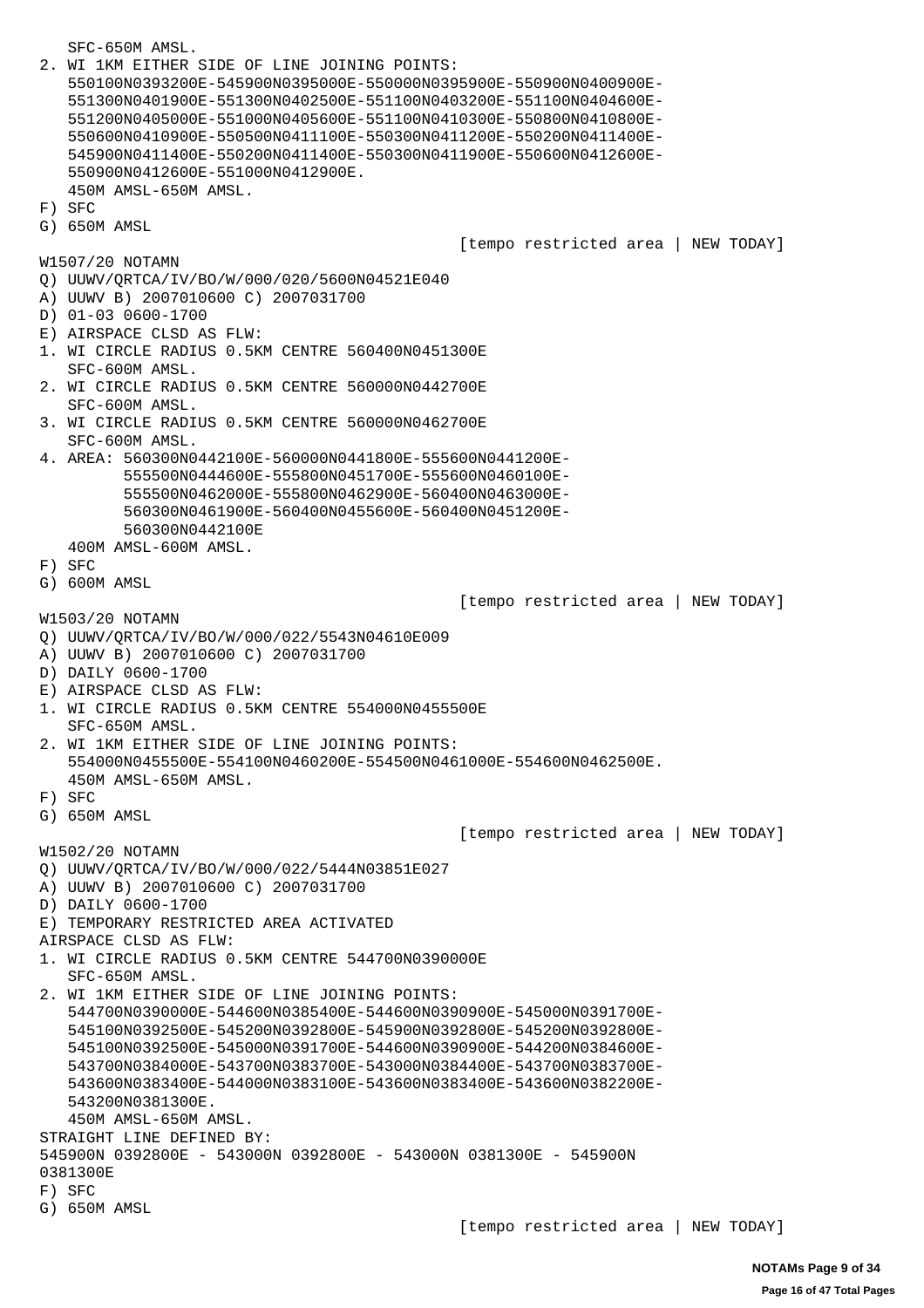| W1499/20 NOTAMN<br>Q) UUWV/QRTCA/IV/BO/W/000/022/5516N03944E020<br>A) UUWV B) 2007010600 C) 2007031700<br>D) DAILY 0600-1700<br>E) AIRSPACE CLSD AS FLW:<br>1. WI CIRCLE RADIUS 0.5KM CENTRE 553300N0392900E<br>SFC-650M AMSL.<br>2. WI 1KM EITHER SIDE OF LINE JOINING POINTS:<br>553300N0392900E-553200N0393700E-552500N0394200E-551700N0394100E-<br>551000N0394500E-550800N0395200E-550600N0395400E-550500N0400000E-<br>550000N0394800E-550300N0394800E-550500N0394600E-550800N0394600E-<br>551000N0394500E-551100N0394000E-551100N0392800E.<br>450M AMSL-650M AMSL.<br>F) SFC<br>G) 650M AMSL |                                    |
|---------------------------------------------------------------------------------------------------------------------------------------------------------------------------------------------------------------------------------------------------------------------------------------------------------------------------------------------------------------------------------------------------------------------------------------------------------------------------------------------------------------------------------------------------------------------------------------------------|------------------------------------|
|                                                                                                                                                                                                                                                                                                                                                                                                                                                                                                                                                                                                   | $[r \mid NEW\text{ TODAY}]$        |
| W1079/20 NOTAMN<br>Q) UUWV/QRRCA/IV/BO/W/190/240/5635N03356E027<br>A) UUWV B) 2007010600 C) 2007311900<br>D) 01-04 06-11 13-18 20-25 27-31 0600-1900<br>E) RESTRICTED AREA ACT: UUR446.<br>$F)$ FL190<br>G) FL240                                                                                                                                                                                                                                                                                                                                                                                 |                                    |
| W0047/20 NOTAMN<br>Q) UUWV/QRRCA/IV/BO/W/000/266/5540N03834E004<br>A) UUWV B) 2007010600 C) 2007312300<br>D) 01-03 06-10 13-17 20-24 27-31 0600-2300<br>E) RESTRICTED AREA ACT: UUR440.<br>$F)$ GND                                                                                                                                                                                                                                                                                                                                                                                               | [r   NEW TODAY]                    |
| G) 600M AGL                                                                                                                                                                                                                                                                                                                                                                                                                                                                                                                                                                                       | $[r \mid$ NEW TODAY]               |
| W0024/20 NOTAMN<br>Q) UUWV/QRRCA/IV/BO/W/000/302/5734N03902E003<br>A) UUWV B) 2007010600 C) 2007152359<br>D) 01-03 06-10 13-15 0600-2359<br>E) RESTRICTED AREA ACT: UUR369.<br>$F)$ GND<br>G) 1700M AGL                                                                                                                                                                                                                                                                                                                                                                                           |                                    |
|                                                                                                                                                                                                                                                                                                                                                                                                                                                                                                                                                                                                   | $[r]$ NEW TODAY]                   |
| W0767/20 NOTAMN<br>Q) UUWV/QRRCA/IV/BO/W/000/378/5529N03651E007<br>A) UUWV B) 2007010530 C) 2007312300<br>D) 01-31 0530-2300<br>E) RESTRICTED AREA ACT: UUR341.<br>$F)$ GND<br>G) 4000M AGL                                                                                                                                                                                                                                                                                                                                                                                                       |                                    |
|                                                                                                                                                                                                                                                                                                                                                                                                                                                                                                                                                                                                   | $\lceil .\ldots \rceil$ NEW TODAY] |
| W1776/20 NOTAMN<br>Q) UUWV/QRRCA/IV/BO/W/000/542/5623N04111E003<br>A) UUWV B) 2007010500 C) 2007311200<br>D) 01-03 06-10 13-17 20-24 27-31 0500-1200<br>E) RESTRICTED AREA ACT: UUR346.<br>$F)$ GND                                                                                                                                                                                                                                                                                                                                                                                               |                                    |
| G) 9000M AGL                                                                                                                                                                                                                                                                                                                                                                                                                                                                                                                                                                                      |                                    |
| W1620/20 NOTAMN<br>Q) UUWV/QRRCA/IV/BO/W/000/470/5441N04015E013<br>A) UUWV B) 2007010500 C) 2007312359<br>D) 0500-2359<br>E) RESTRICTED AREA ACT: UUR407.<br>$F)$ GND                                                                                                                                                                                                                                                                                                                                                                                                                             | $[r \mid$ NEW TODAY]               |
| G) FL470                                                                                                                                                                                                                                                                                                                                                                                                                                                                                                                                                                                          | $[r \mid NEW\text{ TODAY}]$        |
| W0906/20 NOTAMN                                                                                                                                                                                                                                                                                                                                                                                                                                                                                                                                                                                   |                                    |
| Q) UUWV/QRRCA/IV/BO/W/000/999/5623N04300E009<br>A) UUWV B) 2007010500 C) 2007312359                                                                                                                                                                                                                                                                                                                                                                                                                                                                                                               |                                    |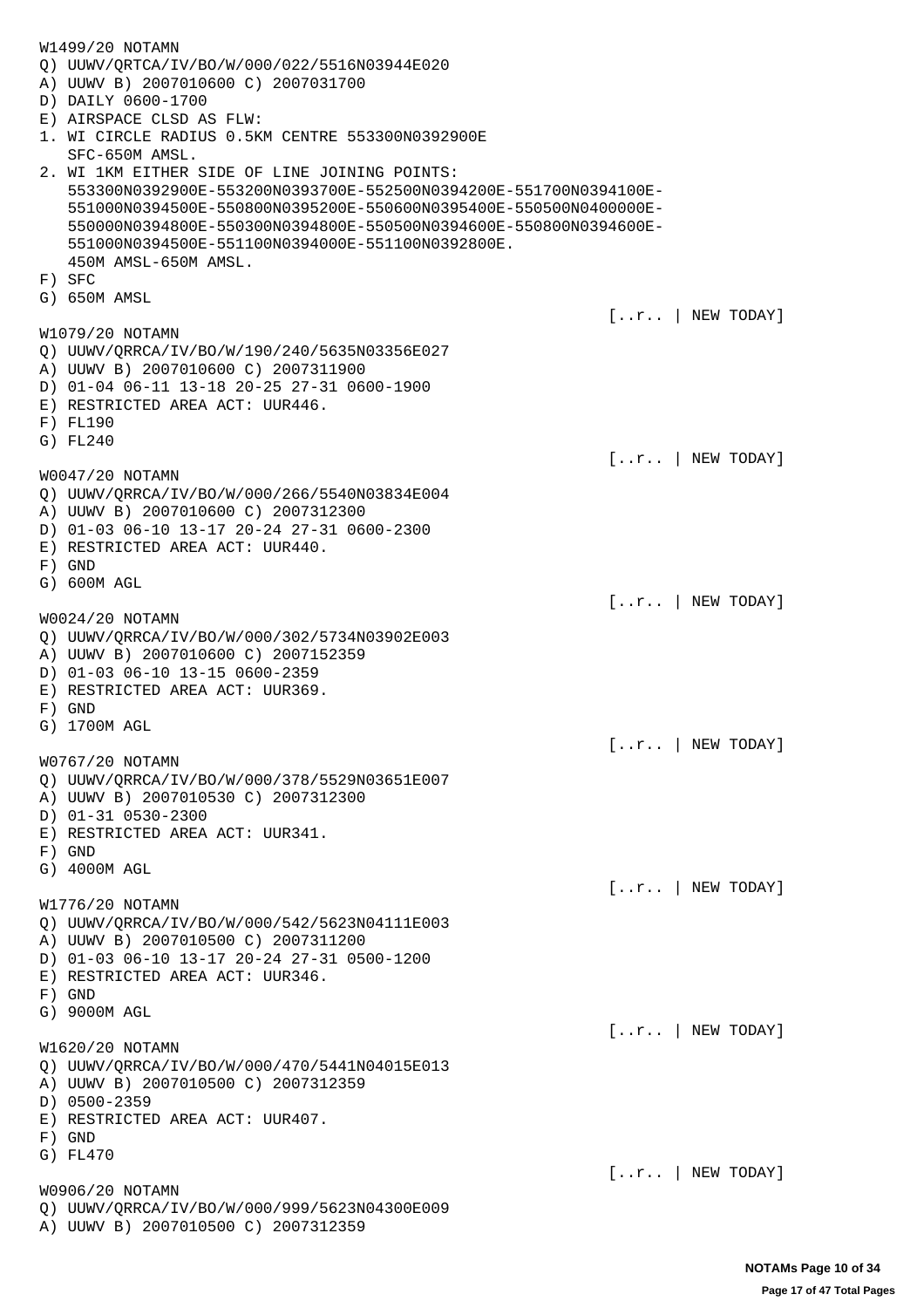D) 01-03 06-10 13-17 20-24 27-31 0500-2359 E) RESTRICTED AREA ACT: UUR353. F) GND G) UNL  $[...r..]$  NEW TODAY] W0769/20 NOTAMN Q) UUWV/QRRCA/IV/BO/W/000/611/5236N04140E007 A) UUWV B) 2007010500 C) 2007302300 D) 01 02 07-09 14-16 21-23 28-30 0500-2300 E) RESTRICTED AREA ACT: UUR359. F) GND G) 11000M AGL [..r.. | NEW TODAY] W0143/20 NOTAMN Q) UUWV/QRRCA/IV/BO/W/000/296/5424N03734E002 A) UUWV B) 2007010500 C) 2007312300 D) 01-03 06-10 13-17 20-24 27-31 0500-2300 E) RESTRICTED AREA ACT: UUR424. F) GND G) 1500M AGL [..r.. | NEW TODAY] W1908/20 NOTAMN Q) UUWV/QRRCA/IV/BO/W/090/270/5500N03610E014 A) UUWV B) 2007010400 C) 2007012200 E) RESTRICTED AREA ACT: UUR410. F) FL090 G) FL270 [..r.. | NEW TODAY] W1907/20 NOTAMN Q) UUWV/QRRCA/IV/BO/W/060/270/5508N03534E019 A) UUWV B) 2007010400 C) 2007012200 E) RESTRICTED AREA ACT: UUR409. F) FL060 G) FL270 [..r.. | NEW TODAY] W1842/20 NOTAMN Q) UUWV/QRRCA/IV/BO/W/000/140/5711N03603E011 A) UUWV B) 2007010400 C) 2007032300 D) 01-03 0400-2300 E) RESTRICTED AREA ACT: UUR388. F) GND G) FL140 [..r.. | NEW TODAY] W1839/20 NOTAMN Q) UUWV/QRRCA/IV/BO/W/000/040/5729N03515E009 A) UUWV B) 2007010400 C) 2007032300 D) 01-03 0400-2300 E) RESTRICTED AREA ACT: UUR454. F) GND G) FL040  $[...r..]$  NEW TODAY] W1837/20 NOTAMN Q) UUWV/QRRCA/IV/BO/W/000/070/5651N03448E006 A) UUWV B) 2007010400 C) 2007032300 D) 01-03 0400-2300 E) RESTRICTED AREA ACT: UUR445. F) GND G) FL070  $[...r..]$  NEW TODAY] W1836/20 NOTAMN Q) UUWV/QRRCA/IV/BO/W/000/070/5701N03440E005 A) UUWV B) 2007010400 C) 2007042300 D) 01-04 0400-2300 E) RESTRICTED AREA ACT: UUR444. F) GND G) FL070

[..r.. | NEW TODAY]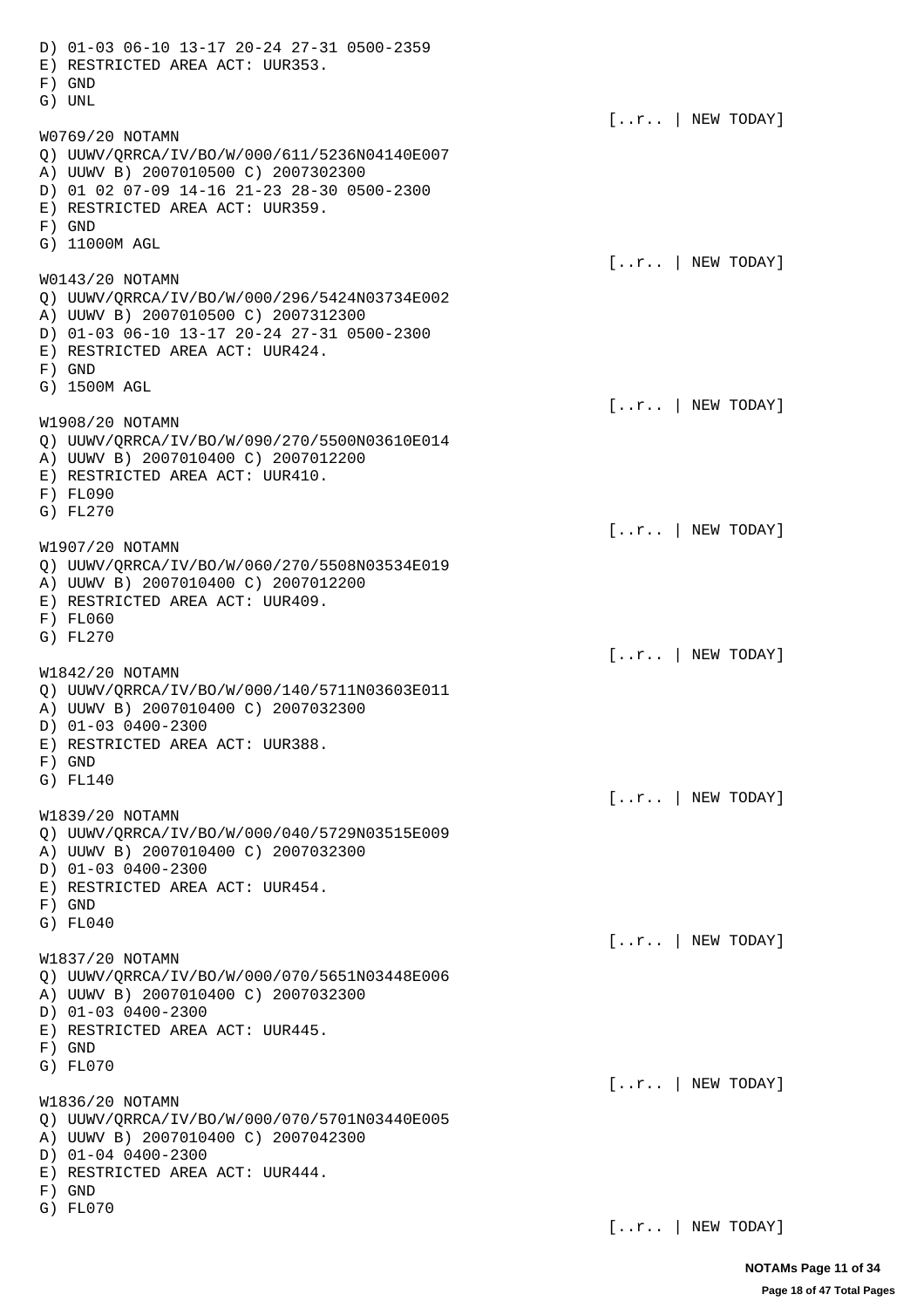W1835/20 NOTAMN Q) UUWV/QRRCA/IV/BO/W/000/070/5710N03444E004 A) UUWV B) 2007010400 C) 2007042300 D) 01-04 0400-2300 E) RESTRICTED AREA ACT: UUR443. F) GND G) FL070  $[...r..]$  NEW TODAY] W1829/20 NOTAMN Q) UUWV/QRRCA/IV/BO/W/000/070/5711N03511E005 A) UUWV B) 2007010400 C) 2007032300 D) 01-03 0400-2300 E) RESTRICTED AREA ACT: UUR442. F) GND G) FL070 [tempo restricted area | NEW TODAY] W1770/20 NOTAMN Q) UUWV/QRTCA/IV/BO/W/000/040/5458N03948E041 A) UUWV B) 2007010400 C) 2007031400 D) 01-03 0400-1400 E) AIRSPACE CLSD WI 5KM EITHER SIDE OF LINE JOINING POINTS: 552800N0403600E-545700N0394900E-544100N0392300E-542800N0390100E. F) SFC G) FL040 [..r.. | NEW TODAY] W1661/20 NOTAMN Q) UUWV/QRRCA/IV/BO/W/000/060/5635N03838E037 A) UUWV B) 2007010400 C) 2007312100 D) 01-03 06-10 13-17 20-24 27-31 0400-2100, 04 11 18 25 0400-1400 E) RESTRICTED AREA ACT: UUR450. F) GND G) FL060 [..r.. | NEW TODAY] W1660/20 NOTAMN Q) UUWV/QRRCA/IV/BO/W/000/060/5618N03822E018 A) UUWV B) 2007010400 C) 2007312100 D) 01-03 06-10 13-17 20-24 27-31 0400-2100, 04 11 18 25 0400-1400 E) RESTRICTED AREA ACT: UUR449. F) GND G) FL060  $[...r..]$  NEW TODAY] W1659/20 NOTAMN Q) UUWV/QRRCA/IV/BO/W/000/100/5607N03826E005 A) UUWV B) 2007010400 C) 2007312100 D) 01-03 06-10 13-17 20-24 27-31 0400-2100, 04 11 18 25 0400-1400 E) RESTRICTED AREA ACT: UUR417. F) GND G) FL100  $[...r..]$  NEW TODAY] W1658/20 NOTAMN Q) UUWV/QRRCA/IV/BO/W/000/200/5601N03847E009 A) UUWV B) 2007010400 C) 2007312100 D) 01-03 06-10 13-17 20-24 27-31 0400-2100, 04 11 18 25 0400-1400 E) RESTRICTED AREA ACT: UUR416. F) GND G) FL200 [tempo restricted area | NEW TODAY] W1513/20 NOTAMN Q) UUWV/QRTCA/IV/BO/W/000/022/5619N04045E014 A) UUWV B) 2007010400 C) 2007031700 D) 01-03 0400-1700 E) AIRSPACE CLSD AS FLW: 1. WI CIRCLE RADIUS 0.5KM CENTRE 561100N0402600E SFC-650M AMSL. 2. WI 1KM EITHER SIDE OF LINE JOINING POINTS: 562500N0402900E-562300N0402700E-562100N0402800E-562000N0402800E- 561900N0402800E-561800N0402800E-561100N0402700E-561100N0402900E-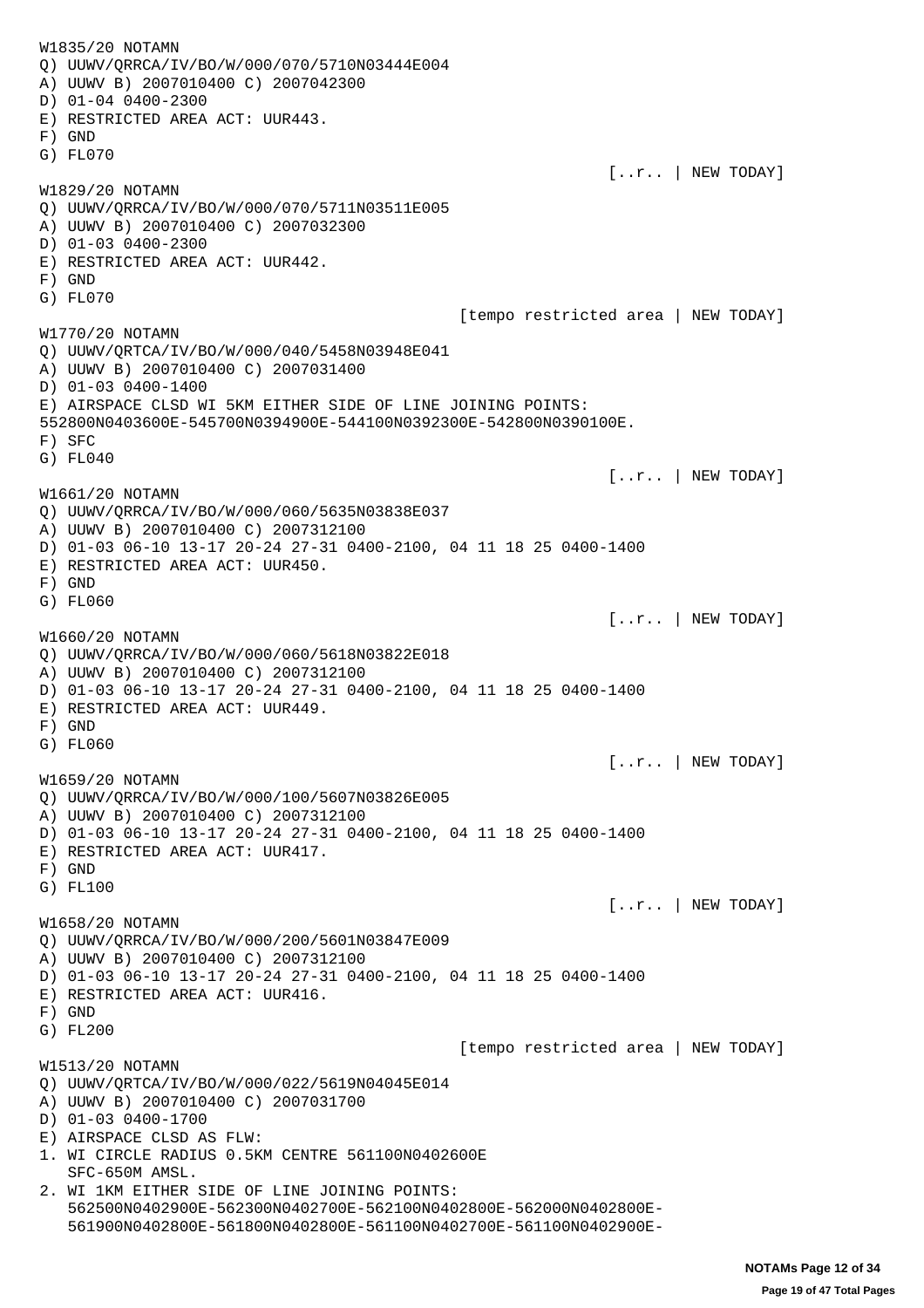561300N0402900E-561500N0403100E-561900N0404600E-562100N0404600E- 562100N0405100E-562400N0405500E-562600N0410500E-562000N0405800E- 561900N0405800E-561500N0404900E-561300N0403500E-561200N0403200E- 561100N0403000E. 450M AMSL-650M AMSL. F) SFC G) 650M AMSL [tempo restricted area | NEW TODAY] W1512/20 NOTAMN Q) UUWV/QRTCA/IV/BO/W/000/025/5607N04006E013 A) UUWV B) 2007010400 C) 2007031700 D) 01-03 0400-1700 E) AIRSPACE CLSD AS FLW: 1. WI CIRCLE RADIUS 0.5KM CENTRE 561200N0402500E SFC-750M AMSL. 2. WI 0.75KM EITHER SIDE OF LINE JOINING POINTS: 561200N0402500E-561300N0402000E-561200N0401300E-561000N0401300E- 561000N0401400E-560900N0401400E-560800N0401500E-560900N0401400E- 561000N0401400E-561000N0401300E-561100N0400500E-561100N0400000E- 561000N0395300E-560700N0395600E-560700N0400000E-560500N0400100E- 560200N0395900E-560500N0400100E-560700N0400000E-560700N0395600E- 561000N0395300E-561100N0395000E-561100N0394700E. 550M AMSL-750M AMSL. F) SFC G) 750M AMSL [tempo restricted area | NEW TODAY] W1511/20 NOTAMN Q) UUWV/QRTCA/IV/BO/W/000/023/5621N03841E006 A) UUWV B) 2007010400 C) 2007031700 D) 01-03 0400-1700 E) AIRSPACE CLSD AS FLW: 1. WI CIRCLE RADIUS 0.5KM CENTRE 562300N0385400E. SFC-700M AMSL. 2. WI 0.5KM EITHER SIDE OF LINE JOINING POINTS: 562300N0385400E-562300N0385000E-562200N0384700E-562300N0384600E- 562200N0384700E-562200N0384500E-562100N0384400E-562000N0384500E- 561900N0384500E-561900N0384400E-561900N0384500E-562000N0384500E- 562100N0384400E-562100N0384300E-562100N0383900E-562000N0383800E- 562000N0383700E-562100N0383600E-562000N0383700E-561900N0383200E. 500M AMSL-700M AMSL. F) SFC G) 700M AMSL [tempo restricted area | NEW TODAY] W1509/20 NOTAMN Q) UUWV/QRTCA/IV/BO/W/000/022/5630N04114E007 A) UUWV B) 2007010400 C) 2007031700 D) 01-03 0400-1700 E) AIRSPACE CLSD AS FLW: 1. WI CIRCLE RADIUS 0.5KM CENTRE 562600N0410600E. SFC-650M AMSL. 2. WI 0.5KM EITHER SIDE OF LINE JOINING POINTS: 562600N0410600E-562800N0410900E-562900N0412100E-562800N0412100E- 562900N0412100E-563000N0412000E-563400N0411700E-563500N0411600E. 450M AMSL-650M AMSL. F) SFC G) 650M AMSL [tempo restricted area | NEW TODAY] W1501/20 NOTAMN Q) UUWV/QRTCA/IV/BO/W/000/023/5612N03924E022 A) UUWV B) 2007010400 C) 2007031700 D) DAILY 0400-1700 E) AIRSPACE CLSD AS FLW: 1. WI CIRCLE RADIUS 0.5KM CENTRE 561300N0392600E SFC-700M AMSL. 2. WI 1KM EITHER SIDE OF LINE JOINING POINTS: 561300N0392600E-561200N0393500E-561200N0394600E-561200N0393500E-

560700N0393500E-560500N0393000E-555800N0392900E-555600N0392600E-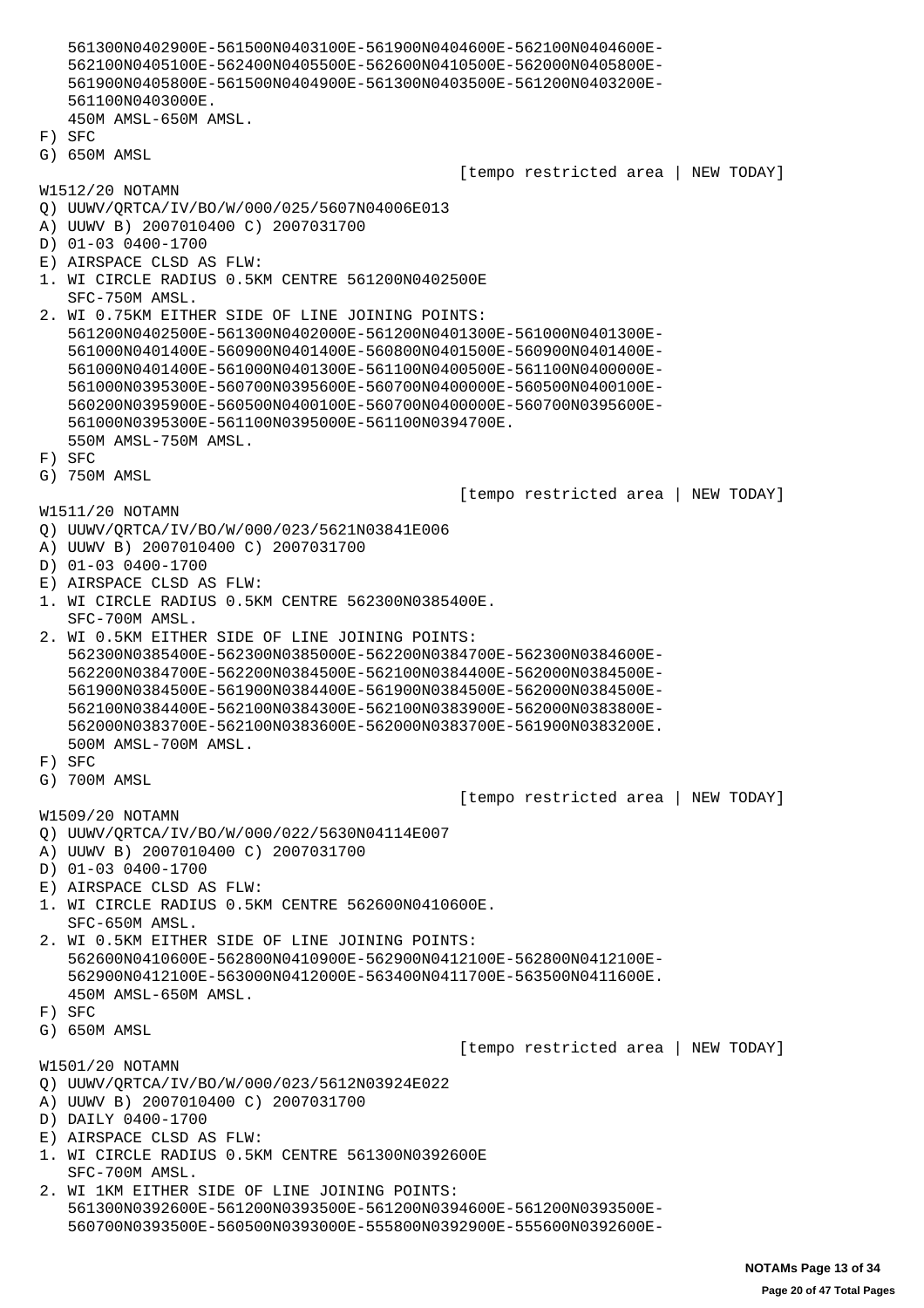555800N0392900E-555800N0393500E. 500M AMSL-700M AMSL. 3. WI 1KM EITHER SIDE OF LINE JOINING POINTS: 561300N0392600E-561400N0392900E-561600N0392600E-561900N0392600E- 562200N0393200E-562400N0393200E-562500N0393500E-562700N0393500E- 562900N0393900E. 500M AMSL-700M AMSL. 4. WI 1KM EITHER SIDE OF LINE JOINING POINTS: 561300N0392600E-561400N0392900E-561600N0392600E-561700N0392000E- 561800N0391900E-561700N0391300E-561500N0391100E-561400N0390300E- 561500N0391100E-561700N0391300E-561800N0391900E-562000N0391700E- 562200N0391200E-562400N0390300E-562400N0390100E. 500M AMSL-700M AMSL. F) SFC G) 700M AMSL [..r.. | NEW TODAY] W1880/20 NOTAMN Q) UUWV/QRRCA/IV/BO/W/032/170/5505N03404E031 A) UUWV B) 2007010300 C) 2007051700 D) 01-03 0300-2359, 04 05 0500-1700 E) RESTRICTED AREA ACT: UUR210. F) 1000M AMSL G) FL170  $[...r..]$  NEW TODAY] W1843/20 NOTAMN Q) UUWV/QRRCA/IV/BO/W/032/150/5526N03359E028 A) UUWV B) 2007010300 C) 2007051700 D) 01-03 0300-2359, 04 05 0500-1700 E) RESTRICTED AREA ACT: UUR209. F) 1000M AMSL G) FL150 [tempo restricted area | NEW TODAY] W1221/20 NOTAMN Q) UUWV/QRTCA/IV/BO/W/020/050/5739N03400E064 A) UUWV B) 2007010300 C) 2007312300 D) 01-04 06-11 13-18 20-25 27-31 0300-2300 E) AIRSPACE CLSD WI 10KM EITHER SIDE OF LINE JOINING POINTS: 573900N0340600E-581600N0334300E-581700N0351100E-573900N0340600E-573900N0340600E-581700N0351100E-573800N0352100E-573900N0340600E-573900N0340600E-573800N0352100E-571100N0350300E-573900N0340600E-573900N0340600E-571100N0350300E-564500N0334800E-573900N0340600E-573900N0340600E-564500N0334800E-571200N0323300E-573900N0340600E-573900N0340600E-571200N0323300E-575000N0324000E-573900N0340600E-573900N0340600E-575000N0324000E-581000N0325200E-581600N0334300E-573900N0340600E F) FL020 G) FL050 [tempo restricted area | NEW TODAY] W1220/20 NOTAMN Q) UUWV/QRTCA/IV/BO/W/019/050/5728N03331E027 A) UUWV B) 2007010300 C) 2007312300 D) 01-04 06-11 13-18 20-25 27-31 0300-2300 E) AIRSPACE CLSD WI 10KM EITHER SIDE OF LINE JOINING POINTS: 573900N0340600E-574600N0331200E-570400N0332800E-573900N0340600E F) 600M AMSL G) FL050 [tempo restricted area | NEW TODAY] W1219/20 NOTAMN Q) UUWV/QRTCA/IV/BO/W/019/050/5714N03313E049 A) UUWV B) 2007010300 C) 2007312300 D) 01-04 06-11 13-18 20-25 27-31 0300-2300 E) AIRSPACE CLSD WI 10KM EITHER SIDE OF LINE JOINING POINTS: 573900N0340600E-573900N0335200E-574600N0331200E-575100N0325000E-563600N0332300E-573900N0340600E F) 600M AMSL G) FL050  $[...r..]$  NEW TODAY]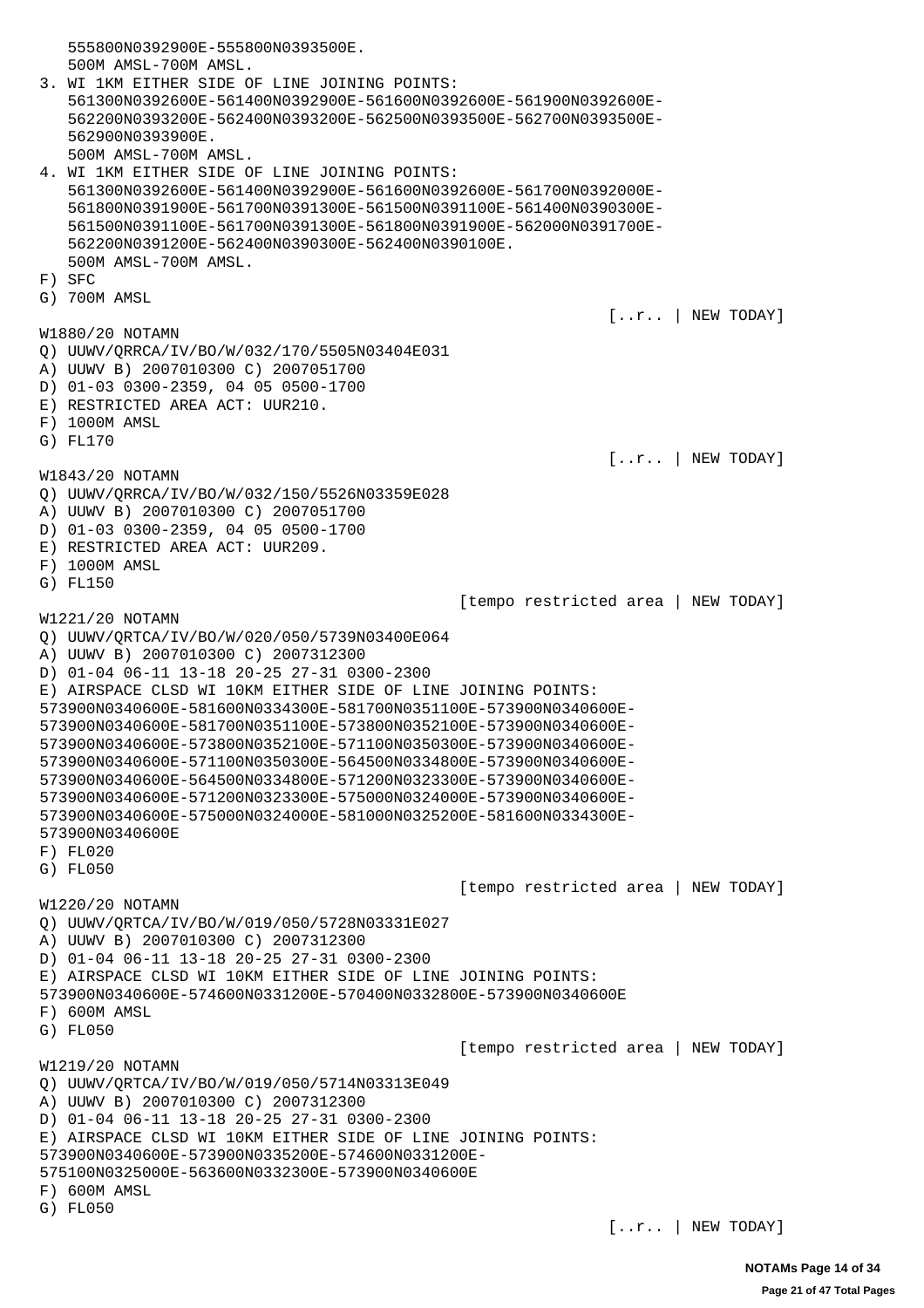W1218/20 NOTAMN Q) UUWV/QRRCA/IV/BO/W/040/260/5636N03242E050 A) UUWV B) 2007010300 C) 2007312300 D) 01-04 06-11 13-18 20-25 27-31 0300-2300 E) RESTRICTED AREA ACT: UUR423. F) FL040 G) FL260  $[...r..]$  NEW TODAY] W1082/20 NOTAMN Q) UUWV/QRRCA/IV/BO/W/000/058/5436N03141E004 A) UUWV B) 2007010300 C) 2007312300 D) 01-03 06-10 13-17 20-24 27-31 0300-2300 E) RESTRICTED AREA ACT: UUR348. F) GND G) 1750M AMSL [tempo restricted area | NEW TODAY] W0688/20 NOTAMN Q) UUWV/QRTCA/IV/BO/W/000/120/5612N03709E004 A) UUWV B) 2007010300 C) 2007032300 D) 01-03 0300-2300 E) AIRSPACE CLSD WI AREA: 560930N0370830E-561048N0370319E-561304N0370248E-561424N0370830E-561503N0371259E-561324N0371500E-561326N0371113E-561424N0370830E-560930N0370830E. F) SFC G) FL120 [..r.. | NEW TODAY] W0666/20 NOTAMN Q) UUWV/QRRCA/IV/BO/W/000/361/5612N03711E004 A) UUWV B) 2007010300 C) 2007312300 D) 01-03 06-10 13-17 20-24 27-31 0300-2300, 04 11 18 25 0300-1100 E) RESTRICTED AREA ACT: UUR344. F) GND G) 3500M AGL [..r.. | NEW TODAY] W0048/20 NOTAMN Q) UUWV/QRRCA/IV/BO/W/000/999/5627N04310E013 A) UUWV B) 2007010200 C) 2007312200 D) 01-03 06-10 13-17 20-24 27-31 0200-2200 E) RESTRICTED AREA ACT: UUR367. F) GND G) 25000M AGL [tempo restricted area | NEW TODAY] W1974/20 NOTAMN Q) UUWV/QRTCA/IV/BO/W/000/033/5432N03738E015 A) UUWV B) 2007010000 C) 2007080900 D) 01-07 0000-2359, 08 0000-0900 E) AIRSPACE CLSD WI AREA: 544200N0373200E-544300N0372200E-542700N0373600E-542100N0374100E-542100N0375400E-543100N0374900E-544200N0373200E. F) SFC G) 1000M AMSL [tempo restricted area | NEW TODAY] W1813/20 NOTAMN Q) UUWV/QRTCA/IV/BO/W/000/010/5804N03813E001 A) UUWV B) 2007010000 C) 2007312359 E) AIRSPACE CLSD WI CIRCLE RADIUS 1KM CENTRE 580400N0381300E. F) SFC G) 300M AMSL [..r.. | NEW TODAY] W1481/20 NOTAMN Q) UUWV/QRRCA/IV/BO/W/100/280/5417N04043E066 A) UUWV B) 2007010000 C) 2007312359 D) 01-03 06-10 13-17 20-24 27-31 0000-2359, 04 05 11 12 18 19 0000-1700 E) RESTRICTED AREA ACT: UUR245. F) FL100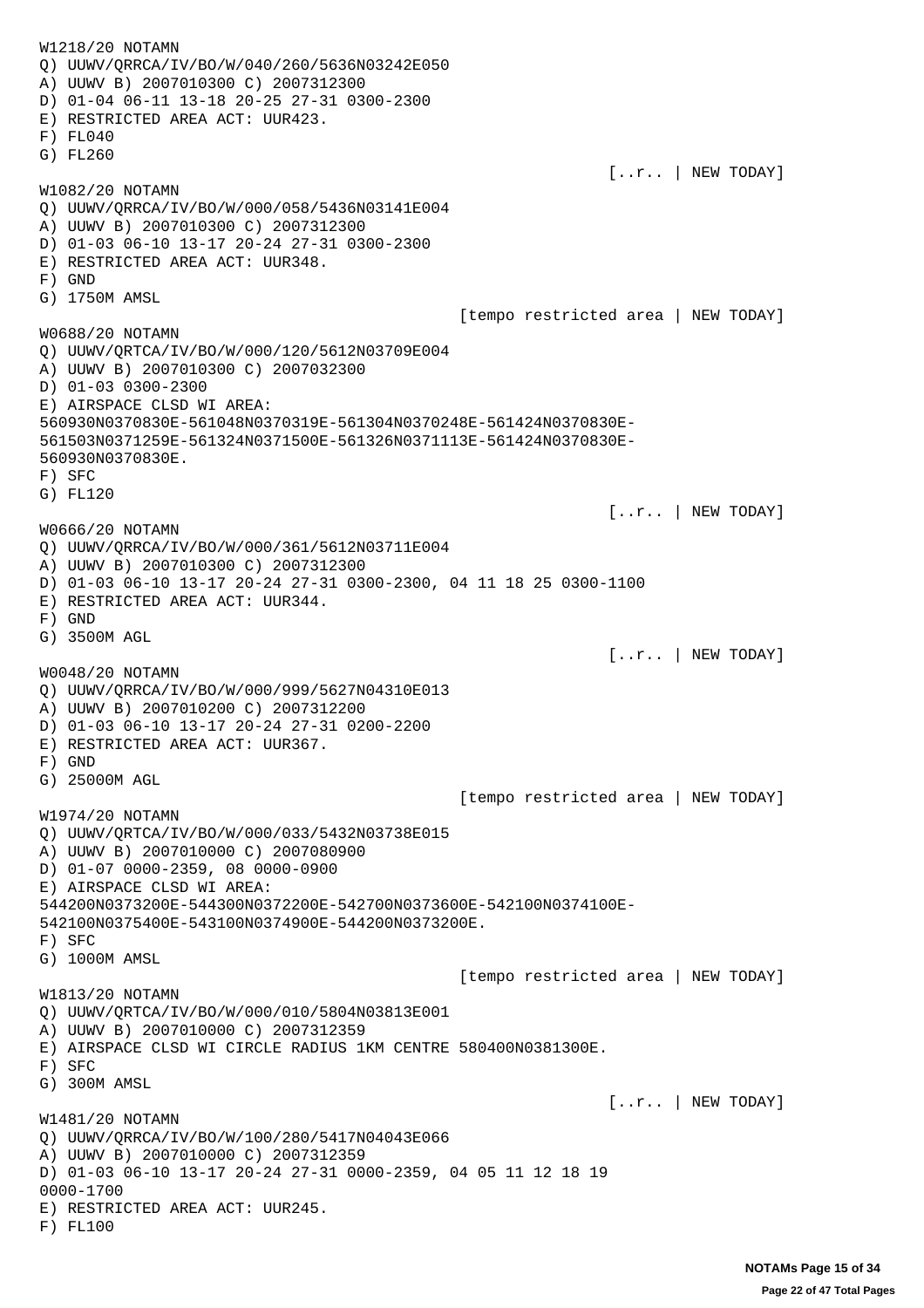$[...r..]$  NEW TODAY] W1480/20 NOTAMN Q) UUWV/QRRCA/IV/BO/W/000/100/5425N04002E040 A) UUWV B) 2007010000 C) 2007312359 D) 01-03 06-10 13-17 20-24 27-31 0000-2359, 04 05 11 12 18 19 0000-1700 E) RESTRICTED AREA ACT: UUR244. F) GND G) FL100  $[...r..]$  NEW TODAY] W1473/20 NOTAMN Q) UUWV/QRRCA/IV/BO/W/000/170/5420N03248E039 A) UUWV B) 2007010000 C) 2007312359 D) 01-03 06-10 13-17 20-24 27-31 0000-2359 E) RESTRICTED AREA ACT: UUR271. F) GND G) FL170 [tempo restricted area | NEW TODAY] W1324/20 NOTAMN Q) UUWV/QRTCA/IV/BO/W/040/050/5300N04011E011 A) UUWV B) 2007010000 C) 2007312359 D) 01-03 06-10 13-17 20-24 27-31 0000-2359, 04 11 18 25 0000-2000 E) AIRSPACE CLSD WI 5KM EITHER SIDE OF LINE JOINING POINTS: 525500N0402200E-530300N0401800E-530100N0395700E-525500N0402200E-530100N0395700E. F) FL040 G) FL050 [tempo restricted area | NEW TODAY] W1323/20 NOTAMN Q) UUWV/QRTCA/IV/BO/W/020/040/5256N04010E012 A) UUWV B) 2007010000 C) 2007312359 D) 01-03 06-10 13-17 20-24 27-31 0000-2359, 04 11 18 25 0000-2000 E) AIRSPACE CLSD WI 5KM EITHER SIDE OF LINE JOINING POINTS: 530100N0395700E-525500N0400800E-525200N0401400E-525500N0402200E-530100N0395700E-530000N0400900E-530000N0401300E-525500N0402200E F) FL020 G) FL040 [tempo restricted area | NEW TODAY] W1322/20 NOTAMN Q) UUWV/QRTCA/IV/BO/W/010/050/5249N04030E039 A) UUWV B) 2007010000 C) 2007312359 D) 01-03 06-10 13-17 20-24 27-31 0000-2359, 04 11 18 25 0000-2000 E) AIRSPACE CLSD WI 5KM EITHER SIDE OF LINE JOINING POINTS: 525500N0402200E-531500N0401800E-531600N0400300E-525300N0400000E-525500N0402200E-525500N0402200E-525300N0400000E-521900N0402100E-525500N0402200E-531100N0401500E-532000N0401100E-531800N0410000E-531000N0410000E-525600N0403300E. F) FL010 G) FL050 [tempo restricted area | NEW TODAY] W1957/20 NOTAMN Q) UUWV/QRTCA/IV/BO/W/000/296/5530N03240E077 A) UUWV B) 2006301250 C) 2006301450EST E) AIRSPACE CLSD WI 20 KM EITHER SIDE OF LINE JOINING POINTS: 5616N03424E-5539N03257E-5511N03205E-5443N03101E. RESTRICTION NOT APPLIED TO: - 9 MI-8, OPR FLIGHTS 77380, 77403, 77388, RSD501, RSD571, RSD051, RSD053, RSD055, RSD057, RSD059, 29968, - ACFT ENGAGED IN SAR OPERATIONS AND RENDERING ASSISTANCE IN EMERGENCIES, ACFT OPERATED TO ENSURE SECURITY OF STATE-PROTECTED OBJECTS, ACFT ENGAGED IN OTHER OPERATIONS COORDINATED WITH FEDERAL PROTECTION SERVICE OF THE RUSSIAN FEDERATION, - ACFT CARRYING OUT SKED TRANSIT FLT ALONG ATS RTE PROVIDED THEY COMPLY WITH THE TIME INTERVALS INTRODUCED TO ENSURE SAFETY OF FLIGHTS OF HIGH PRIORITY STATUS (OPS), - SKED ACFT OPS FM STATE AND EXPERIMENTAL AVIATION AERODROMES,

G) FL280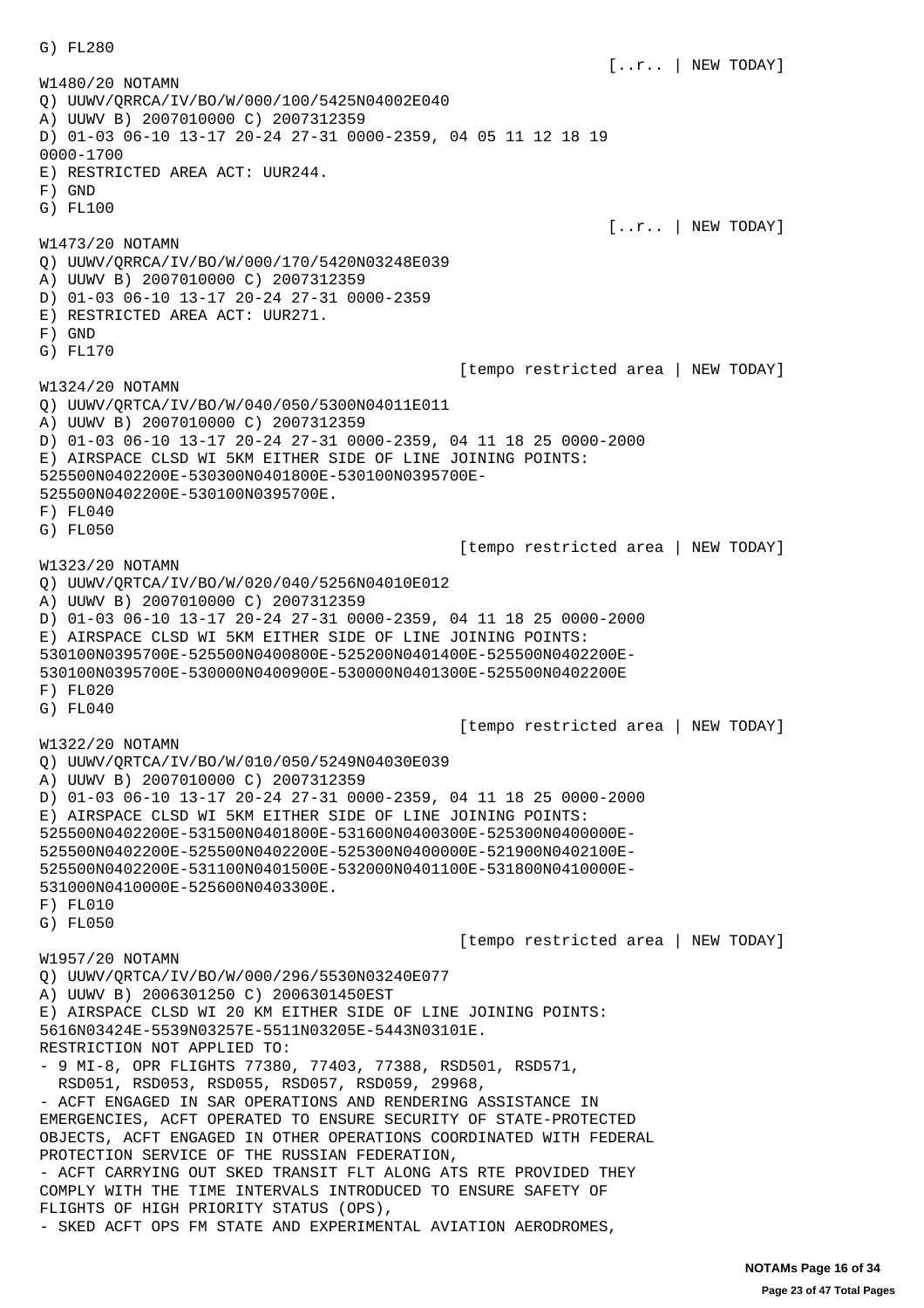STIPULATED THEY COMPLY WITH THE TIME INTERVALS INTRODUCED TO ENSURE SAFETY OF FLIGHTS WITH HIGH PRIORITY STATUS (OPS), AFTER COORDINATION WITH FEDERAL PROTECTION SERVICE OF THE RUSSIAN FEDERATION, - AIRSPACE OF CIV AVIATION AD AREAS IN CASE OF ARR, DEP AND TRANSIT FLT OF ACFT, PROVIDED THEY COMPLY WITH THE TIME INTERVALS INTRODUCED TO ENSURE SAFETY OF FLIGHTS (OPS) WITH HIGH PRIORITY STATUS IN COORDINATION WITH FEDERAL PROTECTION SERVICE OF THE RUSSIAN FEDERATION. RESTRICTION APPLIED FOR THE TIME OF ACTUAL ACTIVITY. F) SFC G) 1500M AGL [tempo restricted area | NEW TODAY] W1961/20 NOTAMN Q) UUWV/QRTCA/IV/BO/W/000/296/5559N03557E076 A) UUWV B) 2006301230 C) 2006301430EST E) AIRSPACE CLSD WI 20 KM EITHER SIDE OF LINE JOINING POINTS: 5615N03407E-5602N03505E WI 10 KM EITHER SIDE OF LINE JOINING POINTS: 5602N03505E-OSTAB (5551N03551E)-EROKO (5546N03651E)- RUBLE (5547N03722E)-5544N03746E. RESTRICTION NOT APPLIED TO: - 9 MI-8, RSD501, RSD571, RSD051, RSD053, RSD055, RSD057, RSD059, 77380, 77403, 77388, 29968, - ACFT ENGAGED IN SAR OPERATIONS AND RENDERING ASSISTANCE IN EMERGENCIES, ACFT OPERATED TO ENSURE SECURITY OF STATE-PROTECTED OBJECTS, ACFT ENGAGED IN OTHER OPERATIONS COORDINATED WITH FEDERAL PROTECTION SERVICE OF THE RUSSIAN FEDERATION, - ACFT CARRYING OUT SKED TRANSIT FLT ALONG ATS RTE PROVIDED THEY COMPLY WITH THE TIME INTERVALS INTRODUCED TO ENSURE SAFETY OF FLIGHTS OF HIGH PRIORITY STATUS (OPS), - SKED ACFT OPS FM STATE AND EXPERIMENTAL AVIATION AERODROMES, STIPULATED THEY COMPLY WITH THE TIME INTERVALS INTRODUCED TO ENSURE SAFETY OF FLIGHTS WITH HIGH PRIORITY STATUS (OPS), AFTER COORDINATION WITH FEDERAL PROTECTION SERVICE OF THE RUSSIAN FEDERATION, - AIRSPACE OF CIV AVIATION AD AREAS IN CASE OF ARR, DEP AND TRANSIT FLT OF ACFT, PROVIDED THEY COMPLY WITH TIME INTERVALS INTRODUCED TO ENSURE SAFETY OF FLIGHTS (OPS) WITH HIGH PRIORITY STATUS IN COORDINATION WITH FEDERAL PROTECTION SERVICE OF THE RUSSIAN FEDERATION. RESTRICTION APPLIED FOR THE TIME OF ACTUAL ACTIVITY. F) SFC G) 1500M AGL [tempo restricted area | NEW TODAY] W1962/20 NOTAMN Q) UUWV/QRTCA/IV/BO/W/000/050/5530N03240E077 A) UUWV B) 2006301050 C) 2006301250EST E) AIRSPACE CLSD WI AREA 20KM EITHER SIDE OF LINE: 544300N0310100E-561600N0342400E-553900N0325700E-551100N0320500E-544300N0310100E F) SFC G) 1500M AMSL [tempo restricted area | NEW TODAY] W1935/20 NOTAMN Q) UUWV/QRTCA/IV/BO/W/000/296/5529N03248E079 A) UUWV B) 2006301050 C) 2006301250EST E) AIRSPACE CLSD WI 20 KM EITHER SIDE OF LINE JOINING POINTS: 5616N03424E-5443N03312E-5511N03205E-5443N03101E. RESTRICTION NOT APPLIED TO: - 9 MI-8, OPR FLIGHTS 77380, 77403, 77388, RSD501, RSD571, RSD051, RSD053, RSD055, RSD057, RSD059, 29968, - ACFT ENGAGED IN SAR OPERATIONS AND RENDERING ASSISTANCE IN EMERGENCIES, ACFT OPERATED TO ENSURE SECURITY OF STATE-PROTECTED OBJECTS, ACFT ENGAGED IN OTHER OPERATIONS COORDINATED WITH FEDERAL PROTECTION SERVICE OF THE RUSSIAN FEDERATION,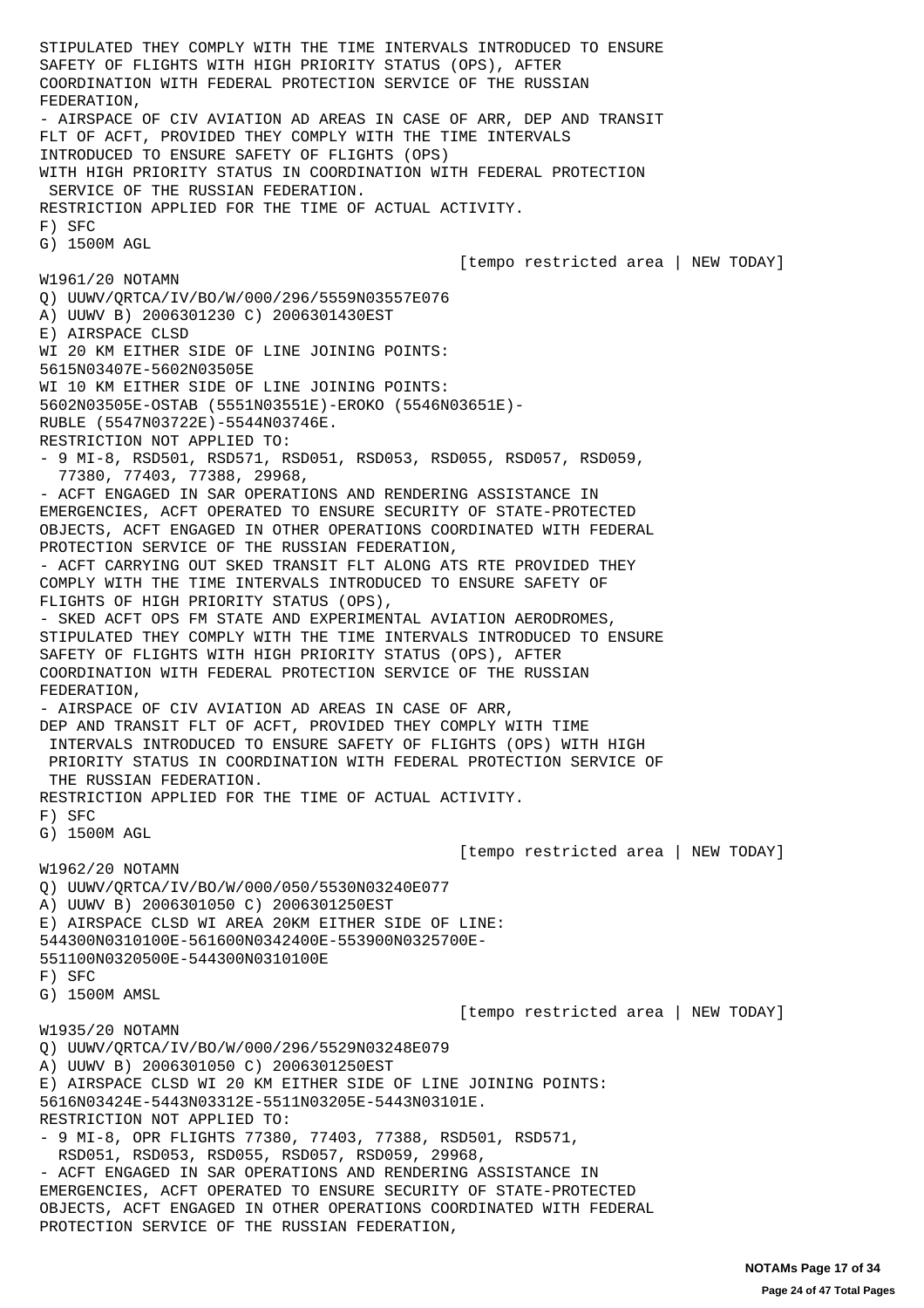- ACFT CARRYING OUT SKED TRANSIT FLT ALONG ATS RTE PROVIDED THEY COMPLY WITH THE TIME INTERVALS INTRODUCED TO ENSURE SAFETY OF FLIGHTS OF HIGH PRIORITY STATUS (OPS), - SKED ACFT OPS FM STATE AND EXPERIMENTAL AVIATION AERODROMES, STIPULATED THEY COMPLY WITH THE TIME INTERVALS INTRODUCED TO ENSURE SAFETY OF FLIGHTS WITH HIGH PRIORITY STATUS (OPS), AFTER COORDINATION WITH FEDERAL PROTECTION SERVICE OF THE RUSSIAN FEDERATION, - AIRSPACE OF CIV AVIATION AD AREAS IN CASE OF ARR, DEP AND TRANSIT FLT OF ACFT, PROVIDED THEY COMPLY WITH THE TIME INTERVALS INTRODUCED TO ENSURE SAFETY OF FLIGHTS (OPS) WITH HIGH PRIORITY STATUS, THE RESTRICTIONS APPLIED FOR THE TIME OF ACTUAL ACTIVITY. F) SFC G) 1500M AGL [tempo restricted area | NEW TODAY] W1921/20 NOTAMN Q) UUWV/QRTCA/IV/BO/W/000/050/5550N03236E070 A) UUWV B) 2006301050 C) 2006301250EST E) AIRSPACE CLSD WI 20KM EITHER SIDE OF LINE JOINING POINTS: 561500N0342500E-555100N0325600E-554000N0313300E-553700N0311200E-552500N0305400E. F) SFC G) FL050 [tempo restricted area | NEW TODAY] W1919/20 NOTAMN Q) UUWV/QRTCA/IV/BO/W/000/050/5557N03528E051 A) UUWV B) 2006301030 C) 2006301230EST E) AIRSPACE CLSD AS FLW: 1. WI 20KM EITHER SIDE OF LINE JOINING POINTS: 561500N0340700E-560200N0350500E. 2. RTE SEGMENTS IN MOSCOW TMA 10KM EITHER SIDE OF LINE JOINING POINTS: 560200N0350500E-555100N0355100E-554600N0365100E. F) SFC G) 1500M AMSL [tempo restricted area | NEW TODAY] W1939/20 NOTAMN Q) UUWV/QRTCA/IV/BO/W/000/296/5527N03243E086 A) UUWV B) 2006301010 C) 2006301210EST E) AIRSPACE CLSD WI 20KM EITHER SIDE OF LINE JOINING POINTS: 544300N0310100E-551100N0320500E-553900N0325700E-561600N0342400E RESTRICTION NOT APPLIED TO: - 9 MI-8, OPR FLIGHTS 77380, 77403, 77388, RSD501, RSD571, RSD051, RSD053, RSD055, RSD057, RSD059, 29968, - ACFT ENGAGED IN SAR OPERATIONS AND RENDERING ASSISTANCE IN EMERGENCIES, ACFT OPERATED TO ENSURE SECURITY OF STATE-PROTECTED OBJECTS, ACFT ENGAGED IN OTHER OPERATIONS COORDINATED WITH FEDERAL PROTECTION SERVICE OF THE RUSSIAN FEDERATION, - ACFT CARRYING OUT SKED TRANSIT FLT ALONG ATS RTE PROVIDED THEY COMPLY WITH TIME INTERVALS INTRODUCED TO ENSURE SAFETY OF FLIGHTS OF HIGH PRIORITY STATUS (OPS), - SKED ACFT OPS FM STATE AND EXPERIMENTAL AVIATION AERODROMES, STIPULATED THEY COMPLY WITH TIME INTERVALS INTRODUCED TO ENSURE SAFETY OF FLIGHTS WITH HIGH PRIORITY STATUS (OPS), AFTER COORDINATION WITH FEDERAL PROTECTION SERVICE OF THE RUSSIAN FEDERATION, - AIRSPACE OF CIV AVIATION AD AREAS IN CASE OF ARR, DEP AND TRANSIT FLT OF ACFT, PROVIDED THEY COMPLY WITH TIME INTERVALS INTRODUCED TO ENSURE SAFETY OF FLIGHTS (OPS) WITH HIGH PRIORITY STATUS IN COORDINATION WITH FEDERAL PROTECTION SERVICE OF THE RUSSIAN FEDERATION. RESTRICTION APPLIED FOR THE TIME OF ACTUAL ACTIVITY. F) SFC G) 1500M AGL [tempo restricted area | NEW TODAY]

Q) UUWV/QRTCA/IV/BO/W/000/050/5557N03533E063

W1918/20 NOTAMN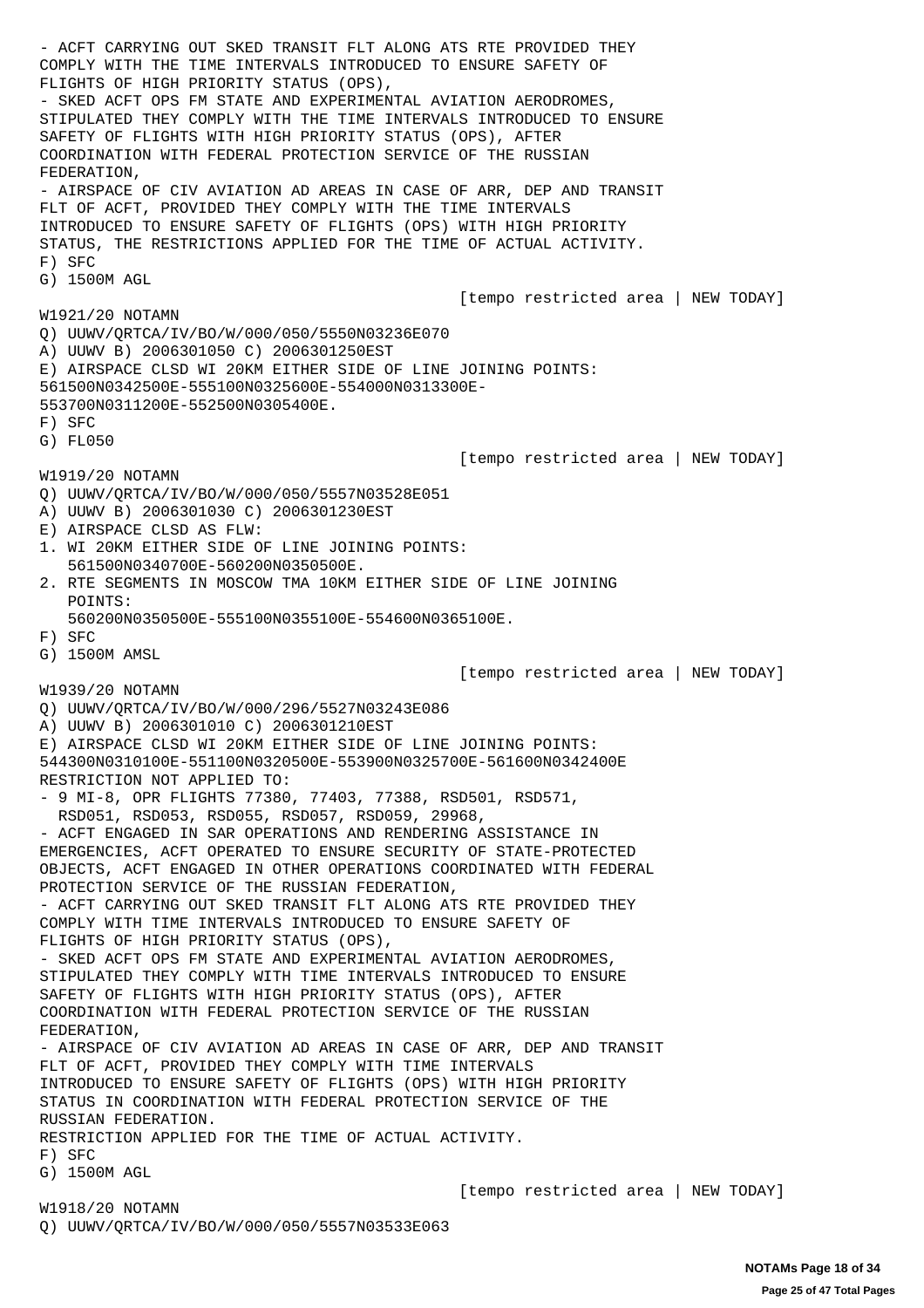A) UUWV B) 2006300850 C) 2006301050EST E) AIRSPACE CLSD AS FLW: 1. RTE SEGMENTS IN MOSCOW TMA 10KM EITHER SIDE OF LINE JOINING POINTS: 554000N0365800E-555100N0355100E-560200N0350500E. 2. WI 20KM EITHER SIDE OF LINE JOINING POINTS: 560200N0350500E-561500N0340700E. F) SFC G) FL050 [tempo restricted area | NEW TODAY] W1920/20 NOTAMN Q) UUWV/QRTCA/IV/BO/W/000/050/5549N03235E070 A) UUWV B) 2006300820 C) 2006301020EST E) AIRSPACE CLSD WI 20KM EITHER SIDE OF LINE JOINING POINTS: 552500N0305400E-553700N0311200E-554000N0313300E-555100N0325600E-561500N0342500E. F) SFC G) FL050 [tempo restricted area | NEW TODAY] W1928/20 NOTAMN Q) UUWV/QRTCA/IV/BO/W/000/296/5529N03248E079 A) UUWV B) 2006300810 C) 2006301010EST E) AIRSPACE CLSD WI 20 KM EITHER SIDE OF LINE JOINING POINTS: 5443N03101E-5511N03205E-5443N03312E-5616N03424E. PROHIBITIONS DOES NOT AFFECT: - 9 MI-8, FLT 77380, 77403, 77388, RSD501, RSD571, RSD051, RSD053, RSD055, RSD057, RSD059, 29968, - ACFT CARRYING OUT SAR FLT, FLT IN EMERGENCY SITUATIONS AND FLT FOR ENSURING SAFETY OF STATE GUARD OBJECTS AND CARRYING OUT OTHER TASKS BY COORD WITH FEDERAL PROTECTION SERVICE OF RUSSIAN FEDERATION, - ACFT CARRYING OUT TRANSIT SKED FLT VIA ATS RTE PROVIDED THAT INTERVALS FOR ACFT FLT SAFETY CARRYING OUT VERY IMPORTANT FLT ARE KEPT, -ACFT CARRYING OUT PLANNED FLT FROM STATE AND EXPERIMENTAL AVIATION AD PROVIDED THAT INTERVALS FOR ACFT FLT SAFETY CARRYING OUT VERY IMPORTANT FLT ARE KEPT AND BY COORD WITH FEDERAL PROTECTION SERVICE OF THE RUSSIAN FEDERATION, - AIRSPACE OF CIVIL AD FOR ARR AND DEP, TRANSIT FLT OF ACFT PROVIDED THAT INTERVALS FOR ACFT FLT SAFETY CARRYING OUT VERY IMPORTANT FLT ARE KEPT AND BY COORD WITH FEDERAL PROTECTION SERVICE. RESTRICTIONS ARE VALID DRG ACTUAL ACTIVITY. F) SFC G) 1500M AGL  $[...r..]$  NEW TODAY] W1886/20 NOTAMN Q) UUWV/QRRCA/IV/BO/W/160/400/5345N03344E041 A) UUWV B) 2006300700 C) 2007042359 D) JUN 30 0700-1600, JUL 01-04 0000-2359 E) RESTRICTED AREA ACT: UUR419. F) FL160 G) FL400  $[...r..]$  NEW TODAY] W1885/20 NOTAMN Q) UUWV/QRRCA/IV/BO/W/040/200/5420N03357E046 A) UUWV B) 2006300700 C) 2007042359 D) JUN 30 0700-1600, JUL 01-04 0000-2359 E) RESTRICTED AREA ACT: UUR421. F) FL040 G) FL200 [..r.. | NEW TODAY] W1884/20 NOTAMN Q) UUWV/QRRCA/IV/BO/W/022/240/5410N03424E035 A) UUWV B) 2006300700 C) 2007042359 D) JUN 30 0700-1600, JUL 01-04 0000-2359 E) RESTRICTED AREA ACT: UUR270.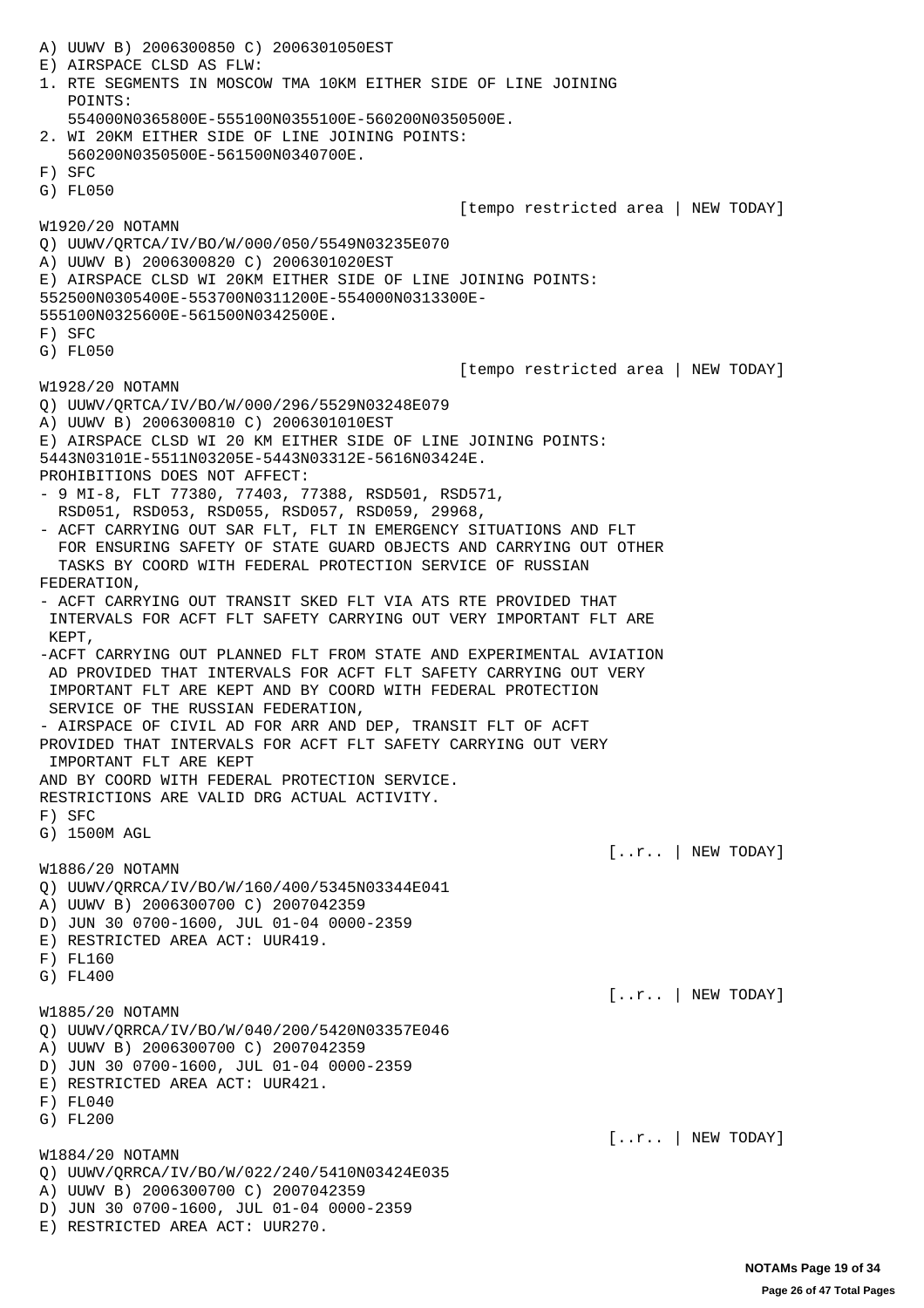F) 700M AMSL G) FL240 [tempo restricted area | NEW TODAY] W1518/20 NOTAMN Q) UUWV/QRTCA/IV/BO/W/000/024/5646N04017E018 A) UUWV B) 2006300700 C) 2007032300 D) DAILY 0700-2300 E) AIRSPACE CLSD WI AREA: 565600N0403500E-565200N0403500E-564900N0402700E-564300N0404100E-563600N0403800E-563800N0395800E-564600N0395300E-565100N0400400E-565700N0402000E-565600N0403500E F) SFC G) 725M AMSL [tempo restricted area | NEW TODAY] W1482/20 NOTAMN Q) UUWV/QRTCA/IV/BO/W/000/012/5344N03532E002 A) UUWV B) 2006300600 C) 2007061700 D) JUN 30 0600-1700, JUL 01 02 04-06 0600-1700 E) AIRSPACE CLSD AS FLW: 1. WI CIRCLE RADIUS 0.6KM CENTRE 534400N0353200E SFC-350M AMSL. 2. WI 0.5KM EITHER SIDE OF LINE JOINING POINTS: 534353N0353058E-534325N0353143E. 330M AMSL-350M AMSL. 3. WI CIRCLE RADIUS 0.6KM CENTRE 534324N0353147E SFC-350M AMSL. 4. WI 0.5KM EITHER SIDE OF LINE JOINING POINTS: 534325N0353144E-534318N0353220E. 330M AMSL-350M AMSL. 5. WI CIRCLE RADIUS 0.6KM CENTRE 534313N0353237E SFC-350M AMSL. 6. WI 0.5KM EITHER SIDE OF LINE JOINING POINTS: 534318N0353221E-534311N0353310E. 330M AMSL-350M AMSL. F) SFC G) 350M AMSL [tempo restricted area | NEW TODAY] W1281/20 NOTAMN Q) UUWV/QRTCA/IV/BO/W/000/050/5721N03452E003 A) UUWV B) 2006300400 C) 2007032300 D) DAILY 0400-2300 E) AIRSPACE CLSD WI CIRCLE RADIUS 5KM CENTRE 572100N0345200E. F) GND G) FL050  $[...r..]$  NEW TODAY] W1754/20 NOTAMN Q) UUWV/QRRCA/IV/BO/W/000/240/5105N03847E062 A) UUWV B) 2006300000 C) 2007012359 E) RESTRICTED AREA ACT: UUR206. F) GND G) FL240 [tempo restricted area | NEW TODAY] W1522/20 NOTAMN Q) UUWV/QRTCA/IV/BO/W/000/040/5415N04111E050 A) UUWV B) 2006300000 C) 2007022359 E) AIRSPACE CLSD AS FLW: 1. WI CIRCLE RADIUS 0.5KM CENTRE 542900N0395500E SFC-500M AMSL. 2. AREA: 543000N0401300E-540700N0423300E-540100N0423100E- 542400N0401400E-543000N0401300E 1200M AMSL-1200M AMSL. 3. AREA: 542900N0395000E-543200N0400000E-543000N0401300E- 541500N0401500E-541400N0395200E-542900N0395000E 500M AMSL-1200M AMSL. F) SFC G) 1200M AMSL [tempo restricted area | 1]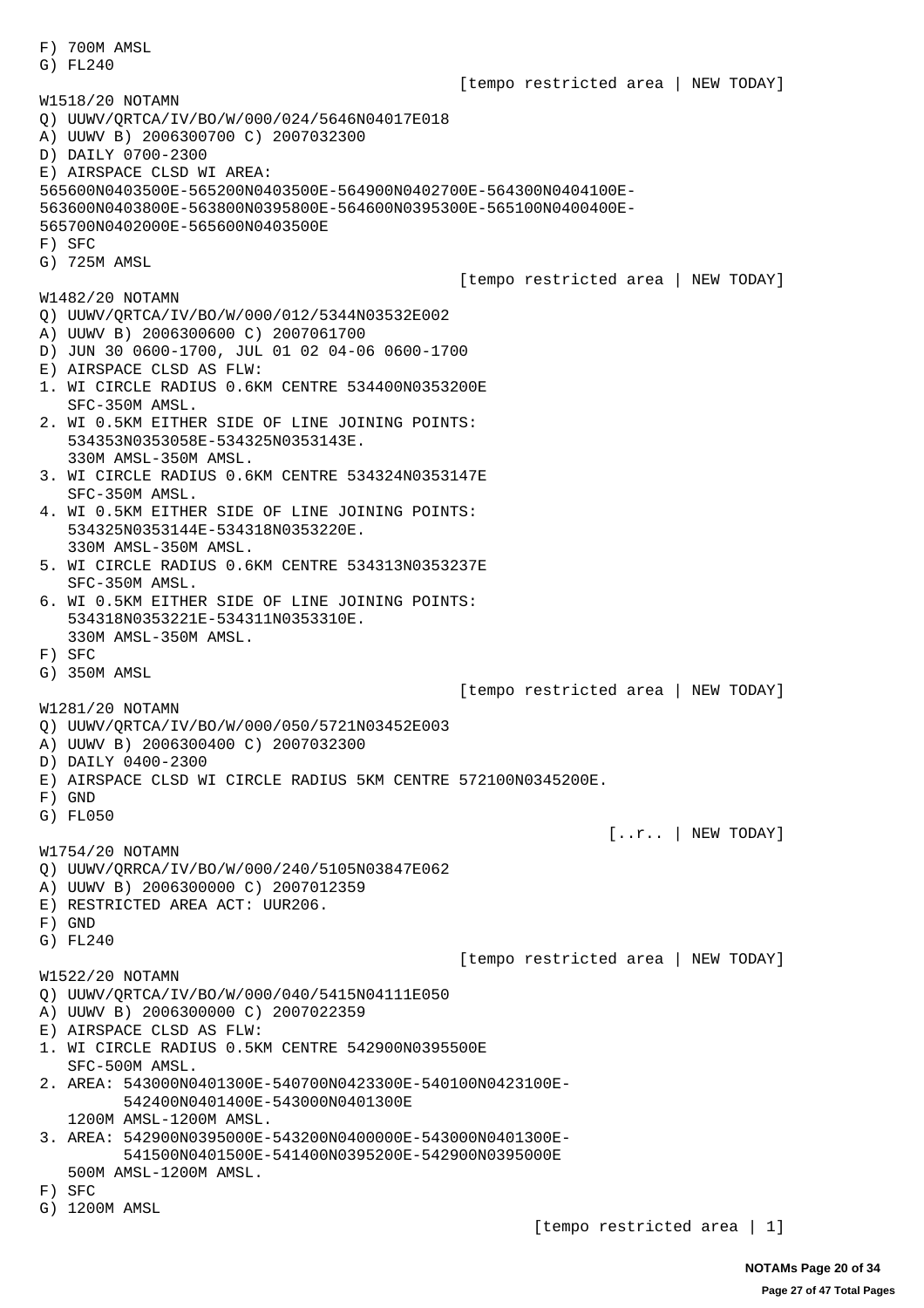W1356/20 NOTAMN Q) UUWV/QRTCA/IV/BO/W/000/040/5135N03905E006 A) UUWV B) 2006290800 C) 2007031800 D) 0800-1800 E) AIRSPACE CLSD AS FLW: 1. WI CIRCLE RADIUS 1KM CENTRE 513600N0390900E SFC-1200M AMSL. 2. AREA: 513900N0390300E-513700N0391000E-513100N0390500E- 513300N0385900E-513900N0390300E 800M AMSL-1200M AMSL. F) SFC G) 1200M AMSL [..r.. | 1] W1906/20 NOTAMN Q) UUWV/QRRCA/IV/BO/W/000/100/5536N03641E005 A) UUWV B) 2006290400 C) 2007012200 D) JUN 29 JUL 01 0400-2200 E) RESTRICTED AREA ACT: UUR408. F) GND G) FL100 [tempo restricted area | 1] W1646/20 NOTAMN Q) UUWV/QRTCA/IV/BO/W/029/050/5530N03608E045 A) UUWV B) 2006290400 C) 2007012200 D) DAILY 0400-2200 E) AIRSPACE CLSD WI 5KM EITHER SIDE OF LINE JOINING POINTS: 553700N0363900E-560500N0364800E-554300N0353300E-553700N0363900E-554300N0353300E-551200N0352700E-553700N0363900E-545700N0361000E-551200N0352700E-553700N0363900E. F) 900M AMSL G) FL050 [..r.. | 1] W1642/20 NOTAMN Q) UUWV/QRRCA/IV/BO/W/010/040/5525N03600E017 A) UUWV B) 2006290400 C) 2007012200 D) DAILY 0400-2200 E) RESTRICTED AREA ACT: UUR422. F) 400M AMSL G) FL040  $[...r.. 1]$ W1889/20 NOTAMN Q) UUWV/QRRCA/IV/BO/W/000/023/5124N04216E057 A) UUWV B) 2006290100 C) 2007042100 D) JUN 29 0100-2100, 30 0200-0800, JUL 01-04 0100-2100 E) RESTRICTED AREA ACT: UUR439. F) GND G) 700M AMSL  $[...r.. 1]$ W1089/20 NOTAMN Q) UUWV/QRRCA/IV/BO/W/000/200/5113N04138E012 A) UUWV B) 2006290100 C) 2007042100 D) DAILY 0100-2100 E) RESTRICTED AREA ACT: UUR375. F) GND G) FL200  $[...r.. 1]$ W1900/20 NOTAMN Q) UUWV/QRRCA/IV/BO/W/000/260/5302N03950E016 A) UUWV B) 2006290000 C) 2007012359 D) JUN 29 0000-2359, 30 0220-1200, JUL 01 0000-2359 E) RESTRICTED AREA ACT: UUR389. F) GND G) FL260  $[...r.. 1]$ W1883/20 NOTAMN Q) UUWV/QRRCA/IV/BO/W/000/070/5453N03404E031 A) UUWV B) 2006290000 C) 2007042359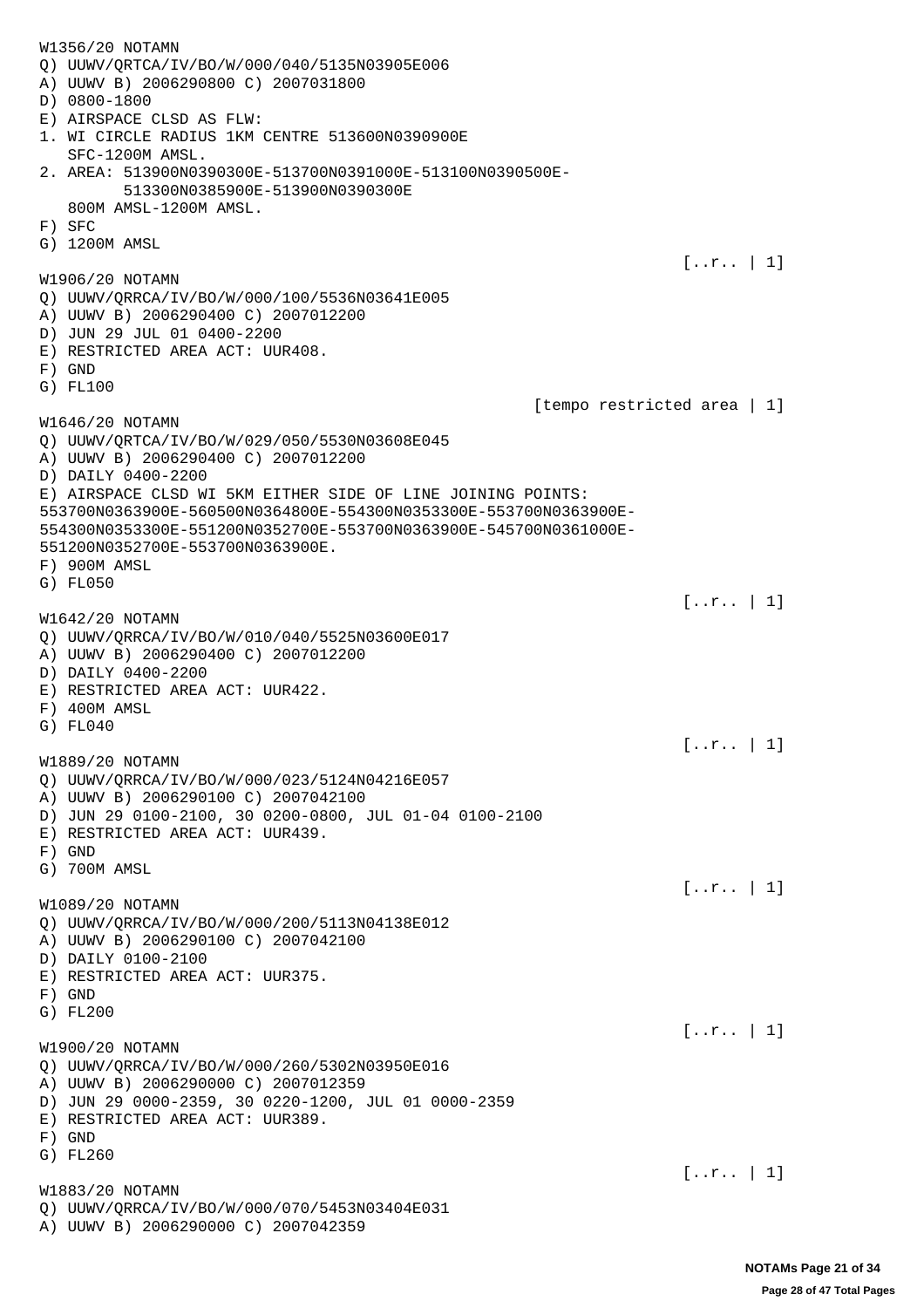D) JUN 29 JUL 01-04 0000-2359, JUN 30 0700-1600 E) RESTRICTED AREA ACT: UUR380. F) GND G) FL070  $[...r.. 1]$ W1882/20 NOTAMN Q) UUWV/QRRCA/IV/BO/W/000/200/5453N03331E006 A) UUWV B) 2006290000 C) 2007042359 D) JUN 29 JUL 01-04 0000-2359, JUN 30 0700-1600 E) RESTRICTED AREA ACT: UUR379. F) GND G) FL200 [tempo restricted area | 2] W1613/20 NOTAMN Q) UUWV/QRTCA/IV/BO/W/000/011/5433N03951E001 A) UUWV B) 2006280800 C) 2007121700 D) JUN 28 0800-1700, JUL 04 11 1000-1700, 05 12 0800-1700 E) AIRSPACE CLSD WI CIRCLE RADIUS 1KM CENTRE 543300N0395100E. F) SFC G) 310M AMSL [tempo restricted area | 2] W1249/20 NOTAMN Q) UUWV/QRTCA/IV/BO/W/000/017/5354N03613E022 A) UUWV B) 2006280700 C) 2007031600 D) DAILY 0700-1600 E) AIRSPACE CLSD AS FLW: 1. WI CIRCLE RADIUS 0.5KM CENTRE 535200N0361200E SFC-500M AMSL. 2. AREA: 541500N0361100E-541500N0362200E-533300N0362100E- 533300N0360400E-541500N0361100E 350M AMSL-500M AMSL. F) SFC G) 500M AMSL [tempo restricted area | 2] W0930/20 NOTAMN Q) UUWV/QRTCA/IV/BO/W/040/050/5513N03604E024 A) UUWV B) 2006280400 C) 2007012200 D) DAILY 0400-2200 E) AIRSPACE CLSD WI 5KM EITHER SIDE OF LINE JOINING POINTS: 553100N0362600E-551900N0353700E-545500N0354700E-545800N0361000E  $F$ )  $F1,040$ G) FL050 [tempo restricted area | 2] W0929/20 NOTAMN Q) UUWV/QRTCA/IV/BO/W/029/050/5517N03551E026 A) UUWV B) 2006280400 C) 2007012200 D) DAILY 0400-2200 E) AIRSPACE CLSD WI 5KM EITHER SIDE OF LINE JOINING POINTS: 553100N0362600E-551900N0353700E-551700N0351200E-545500N0354700E-545800N0361000E F) 900M AMSL G) 1500M AMSL [tempo restricted area | 5] W0658/20 NOTAMN Q) UUWV/QRTCA/IV/BO/W/000/170/5107N03853E036 A) UUWV B) 2006250000 C) 2007012359 D) JUN 25-27 29 30 JUL 01 0000-2359 E) AIRSPACE CLSD WI AREA: 513400N0384400E-513300N0391500E-513000N0393300E-511000N0392600E-504100N0390800E-504300N0381300E-513400N0384400E F) SFC G) FL170  $[...r.. 19]$ W0035/20 NOTAMN Q) UUWV/QRRCA/IV/BO/W/000/386/5456N03936E005 A) UUWV B) 2006110600 C) 2007102300 D) JUN 11-30 0600-2300, JUL 01-10 0600-2300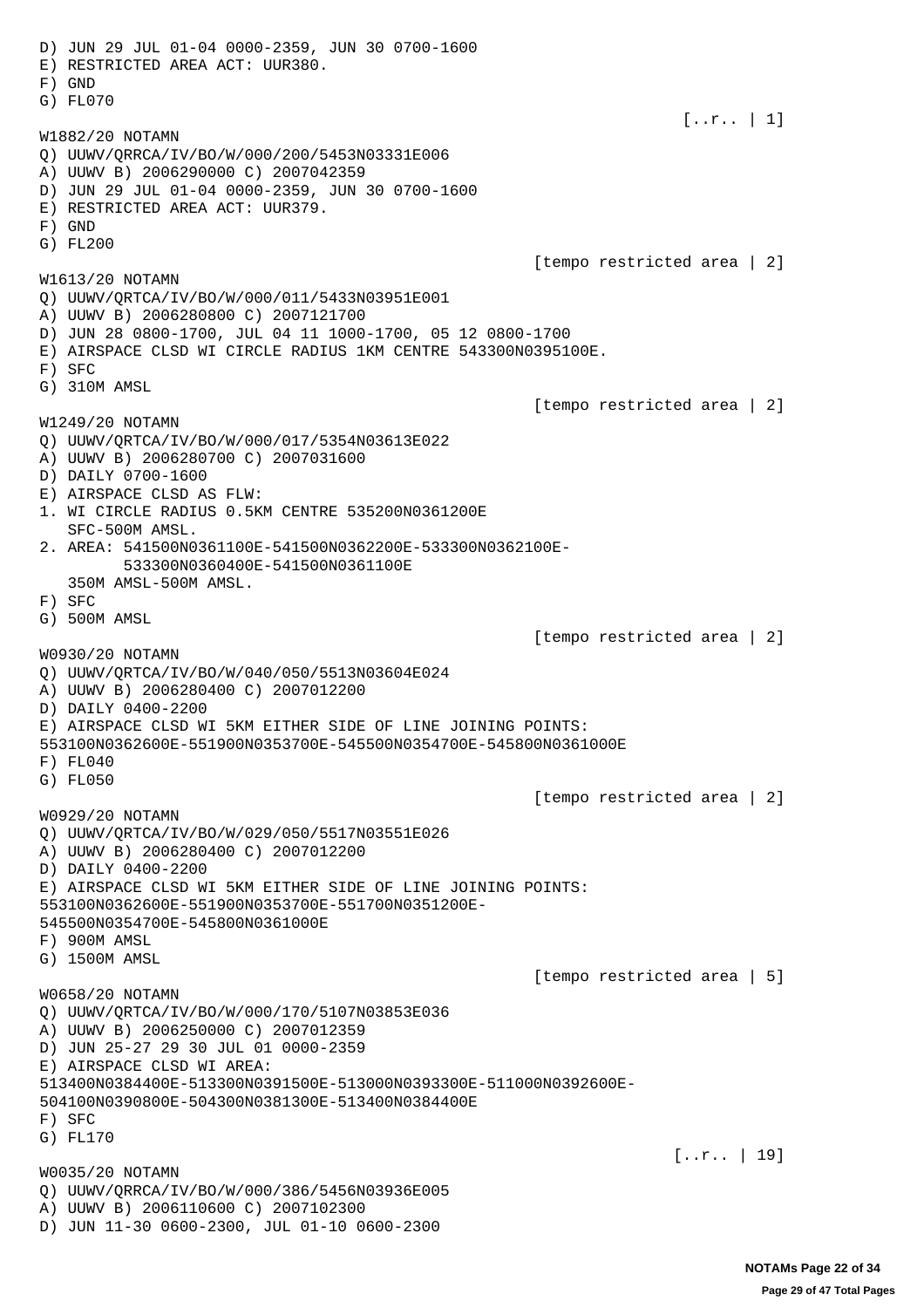E) RESTRICTED AREA ACT: UUR357. F) GND G) 4250M AGL  $[...r.. 29]$ W0017/20 NOTAMN Q) UUWV/QRRCA/IV/BO/W/000/999/5558N03831E005 A) UUWV B) 2006010500 C) 2007032200 D) JUN 01-05 08-12 15-19 22-26 29 30 JUL 01-03 0500-1300 1600- 2200 E) RESTRICTED AREA ACT: UUR345. F) GND G) 2000M AGL **FIR ULWW** [..r.. | NEW TODAY] Q4235/20 NOTAMN Q) ULWW/QRRCA/IV/BO/W/000/296/6049N03708E001 A) ULWW B) 2007010700 C) 2007311500 D) DAILY 0700-1500 E) RESTRICTED AREA ACT: ULR36. F) GND G) 1500M AGL **FIR ULLL [Descent]**  [..r.. | NEW TODAY] Q4182/20 NOTAMN Q) ULLL/QRRCA/IV/BO/W/000/276/6056N02917E001 A) ULLL B) 2007010900 C) 2007311600 D) DAILY 0900-1600 E) RESTRICTED AREA ACT: ULR27. F) GND G) 900M AGL [..r.. | NEW TODAY] Q4180/20 NOTAMN Q) ULLL/QRRCA/IV/BO/W/000/276/6058N02903E002 A) ULLL B) 2007010800 C) 2007311600 D) DAILY 0800-1600 E) RESTRICTED AREA ACT: ULR26. F) GND G) 900M AGL [tempo restricted area | NEW TODAY] Q4293/20 NOTAMN Q) ULLL/QRTCA/IV/BO/W/000/030/6000N03201E008 A) ULLL B) 2007010700 C) 2007061800 D) DAILY 0700-1800 E) AIRSPACE CLSD WI AREA: 595300N0320000E-595700N0321300E-600300N0320000E-600200N0314800E-595300N0320000E. F) SFC G) 900M AMSL [..r.. | NEW TODAY] Q4239/20 NOTAMN Q) ULLL/QRRCA/IV/BO/W/000/276/6038N02906E001 A) ULLL B) 2007010700 C) 2007311500 D) DAILY 0700-1500 E) RESTRICTED AREA ACT: ULR49. F) GND G) 900M AGL  $[...r..]$  NEW TODAY] Q4238/20 NOTAMN Q) ULLL/QRRCA/IV/BO/W/000/279/6059N02923E001 A) ULLL B) 2007010700 C) 2007311500 D) DAILY 0700-1500 E) RESTRICTED AREA ACT: ULR32. F) GND

G) 1000M AGL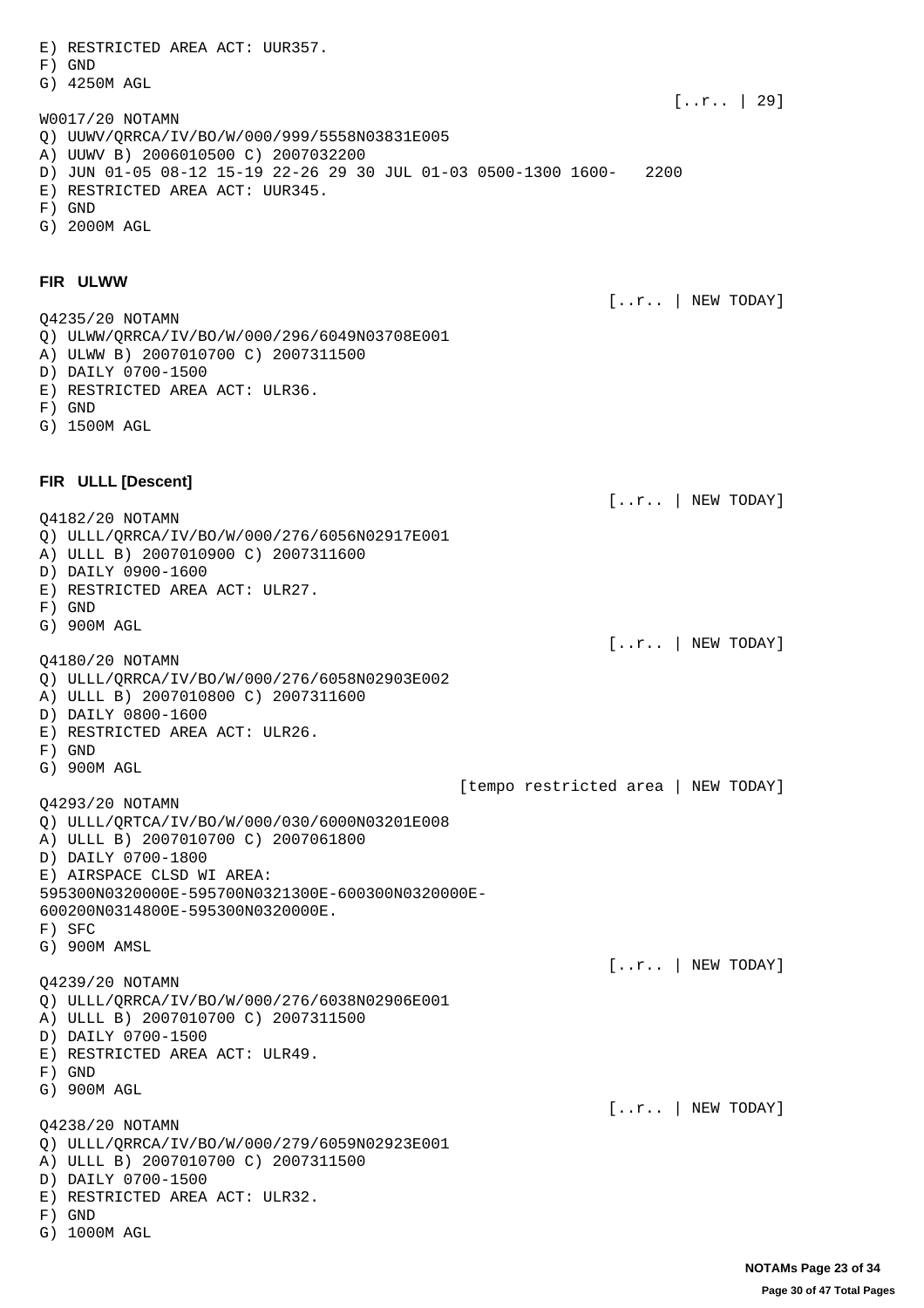$[...r..]$  NEW TODAY] Q4237/20 NOTAMN Q) ULLL/QRRCA/IV/BO/W/000/278/5910N02811E001 A) ULLL B) 2007010700 C) 2007311500 D) DAILY 0700-1500 E) RESTRICTED AREA ACT: ULR35. F) GND G) 950M AGL  $[...r..]$  NEW TODAY] Q4236/20 NOTAMN Q) ULLL/QRRCA/IV/BO/W/000/274/6136N03124E001 A) ULLL B) 2007010700 C) 2007311500 D) DAILY 0700-1500 E) RESTRICTED AREA ACT: ULR34. F) GND G) 850M AGL [..r.. | NEW TODAY] Q4234/20 NOTAMN Q) ULLL/QRRCA/IV/BO/W/000/266/6035N02904E001 A) ULLL B) 2007010700 C) 2007311500 D) DAILY 0700-1500 E) RESTRICTED AREA ACT: ULR1844. F) GND G) 600M AGL [..r.. | NEW TODAY] Q4233/20 NOTAMN Q) ULLL/QRRCA/IV/BO/W/000/261/5829N02811E044 A) ULLL B) 2007010700 C) 2007311500 D) DAILY 0700-1500 E) FLW RESTRICTED AREAS ACT: ULR1839 ULR1840 F) GND G) 450M AGL  $[...r..]$  NEW TODAY] Q4232/20 NOTAMN Q) ULLL/QRRCA/IV/BO/W/000/283/6053N02903E012 A) ULLL B) 2007010700 C) 2007311500 D) DAILY 0700-1500 E) FLW RESTRICTED AREAS ACT: ULR22, ULR23. F) GND G) 1100M AGL [..r.. | NEW TODAY] Q4183/20 NOTAMN Q) ULLL/QRRCA/IV/BO/W/000/283/6051N02859E002 A) ULLL B) 2007010700 C) 2007311400 D) DAILY 0700-1400 E) RESTRICTED AREA ACT: ULR120. F) GND G) 1100M AGL  $[...r..]$  NEW TODAY] Q4151/20 NOTAMN Q) ULLL/QRRCA/IV/BO/W/000/256/5936N03411E004 A) ULLL B) 2007010700 C) 2007311400 D) DAILY 0700-1400 E) RESTRICTED AREAS ACT: ULR1851, ULR1852. F) GND G) 300M AGL [tempo restricted area | NEW TODAY] Q4445/20 NOTAMN Q) ULLL/QRTCA/IV/BO/W/000/019/6126N03144E028 A) ULLL B) 2007010600 C) 2007051600 D) DAILY 0600-1600 E) AIRSPACE CLSD AS FLW: 1. WI CIRCLE RADIUS 0.5KM CENTRE 612128N0315200E SFC-550M AMSL. 2. WI CIRCLE RADIUS 0.5KM CENTRE 614046N0310828E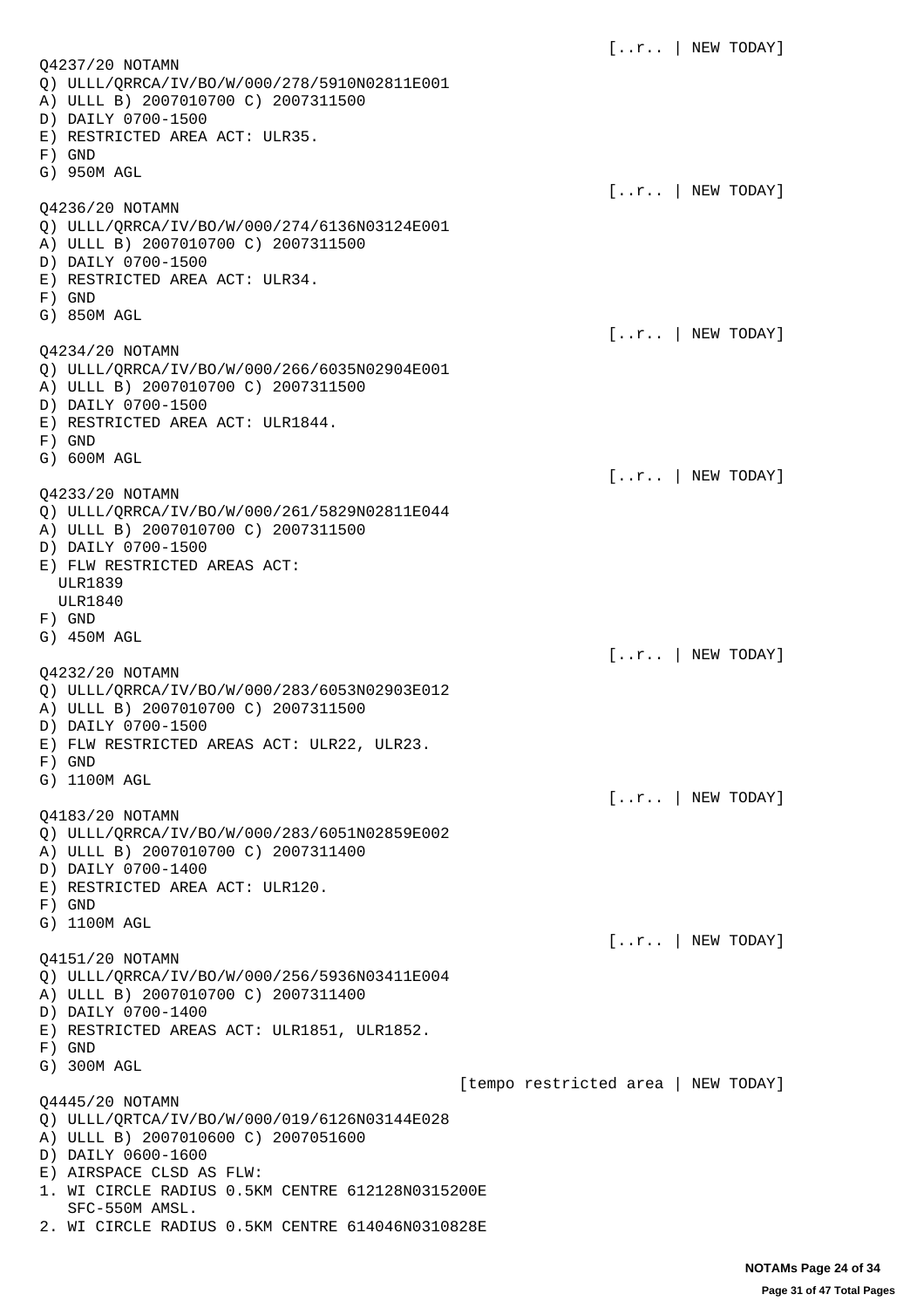SFC-350M AMSL. 3. AREA: 613600N0313500E-612700N0322800E-610900N0322400E- 611600N0313800E-612500N0312800E-613500N0312600E- 613600N0313500E 200M AMSL-550M AMSL. 4. AREA: 614300N0305900E-614200N0312300E-613600N0313500E- 613500N0312600E-613700N0312700E-613900N0311900E- 613600N0310800E-614300N0305900E 200M AMSL-350M AMSL. F) SFC G) 550M AMSL [tempo restricted area | NEW TODAY] Q4338/20 NOTAMN Q) ULLL/QRTCA/IV/BO/W/000/020/5747N02951E023 A) ULLL B) 2007010600 C) 2007061700 D) DAILY 0600-1700 E) AIRSPACE CLSD AS FLW: 1. WI CIRCLE RADIUS 0.5KM CENTRE 574300N0291300E SFC-600M AMSL. 2. WI 2KM EITHER SIDE OF LINE JOINING POINTS: 574300N0291300E-574300N0293000E-574700N0294700E- 574800N0300300E-575200N0301800E-575200N0302800E. 400M AMSL-600M AMSL. F) SFC G) 600M AMSL [tempo restricted area | NEW TODAY] Q4337/20 NOTAMN Q) ULLL/QRTCA/IV/BO/W/000/020/5658N03003E047 A) ULLL B) 2007010600 C) 2007061700 D) DAILY 0600-1700 E) AIRSPACE CLSD AS FLW: 1. WI CIRCLE RADIUS 0.5KM CENTRE 572200N0294400E SFC-600M AMSL. 2. WI 2KM EITHER SIDE OF LINE JOINING POINTS: 574100N0293600E-573700N0293700E-573200N0294300E- 572200N0294400E-571100N0294200E. 300M AMSL-600M AMSL. 3. WI 2KM EITHER SIDE OF LINE JOINING POINTS: 571100N0294200E-570300N0294100E. 300M AMSL-350M AMSL. 4. WI 2KM EITHER SIDE OF LINE JOINING POINTS: 570300N0294100E-564000N0300700E-563300N0300600E-562900N0301100E- 562300N0301100E-562200N0302000E-561600N0303000E. 300M AMSL-600M AMSL. F) SFC G) 600M AMSL  $[...r..]$  NEW TODAY] Q4252/20 NOTAMN Q) ULLL/QRRCA/IV/BO/W/000/050/5924N02908E011 A) ULLL B) 2007010600 C) 2007312300 D) DAILY 0600-2300 EXC SUN E) RESTRICTED AREA ACT: ULR168. F) GND G) FL050 [..r.. | NEW TODAY] Q4251/20 NOTAMN Q) ULLL/QRRCA/IV/BO/W/000/100/5915N02844E015 A) ULLL B) 2007010600 C) 2007312300 D) DAILY 0600-2300 EXC SUN E) RESTRICTED AREA ACT: ULR13. F) GND G) FL100 [..r.. | NEW TODAY] Q4231/20 NOTAMN Q) ULLL/QRRCA/IV/BO/W/000/170/6026N03034E005 A) ULLL B) 2007010600 C) 2007312359 D) MON-FRI 0600-1200 1700-2359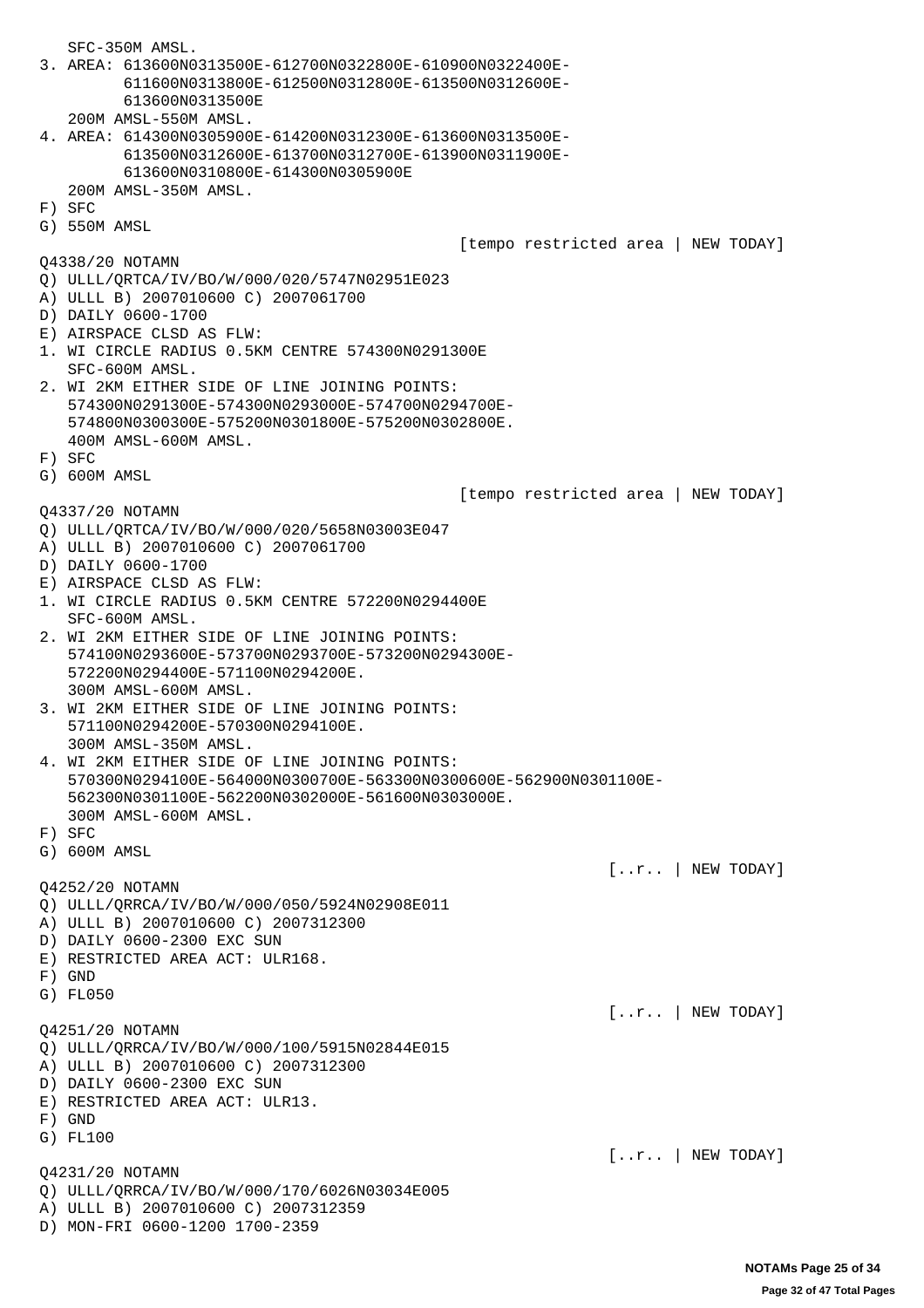E) RESTRICTED AREA ACT: ULR25. F) GND G) FL170 [..r.. | NEW TODAY] Q4230/20 NOTAMN Q) ULLL/QRRCA/IV/BO/W/000/070/6009N03008E003 A) ULLL B) 2007010600 C) 2007312359 D) MON-FRI 0600-1200 1700-2359 E) RESTRICTED AREA ACT: ULR24. OVERFLIGHT OF AREA WITH ATC PERMISSION. F) GND G) FL070 [..r.. | NEW TODAY] Q4160/20 NOTAMN Q) ULLL/QRRCA/IV/BO/W/000/100/5745N02816E004 A) ULLL B) 2007010600 C) 2007312200 D) 0600-1200 1300-2200 EXC SAT SUN E) RESTRICTED AREA ACT: ULR30. F) GND G) FL100  $[...r..]$  NEW TODAY] Q4159/20 NOTAMN Q) ULLL/QRRCA/IV/BO/W/000/916/6016N03041E016 A) ULLL B) 2007010600 C) 2007311700 D) 0600-1700 EXC SAT SUN E) FLW RESTRICTED AREAS ACT: ULR1879 GND - 20400M AGL ULR1880 GND - 20400M AGL F) GND G) 20400M AGL  $[...r..]$  NEW TODAY] Q4156/20 NOTAMN Q) ULLL/QRRCA/IV/BO/W/000/100/5743N02821E002 A) ULLL B) 2007010600 C) 2007312200 D) DAILY 0600-1200 1300-1500 1700-2200 EXC SAT SUN E) RESTRICTED AREA ACT: ULR31. F) GND G) FL100 [..r.. | NEW TODAY] Q4153/20 NOTAMN Q) ULLL/QRRCA/IV/BO/W/000/027/5951N02938E005 A) ULLL B) 2007010600 C) 2007312300 D) DAILY 0600-1600 1700-2300 EXC SAT SUN E) RESTRICTED AREA ACT: ULR17. F) GND G) 800M AMSL [..r.. | NEW TODAY] Q4150/20 NOTAMN Q) ULLL/QRRCA/IV/BO/W/000/999/5845N02938E009 A) ULLL B) 2007010600 C) 2007312300 D) MON TUE WED THU FRI 0600-1500 1700-2300, SAT 0600-1500 1700- 2100 E) RESTRICTED AREA ACT: ULR21. F) GND G) 30750M AGL [..r.. | NEW TODAY] Q4264/20 NOTAMN Q) ULLL/QRRCA/IV/BO/W/000/390/6027N02911E009 A) ULLL B) 2007010500 C) 2007312200 D) DAILY 0500-1500 1700-2200 EXC SAT SUN E) RESTRICTED AREA ACT: ULR16. F) GND G) FL390  $[...r..]$  NEW TODAY] Q4185/20 NOTAMN Q) ULLL/QRRCA/IV/BO/W/000/266/6138N03119E002 A) ULLL B) 2007010500 C) 2007311400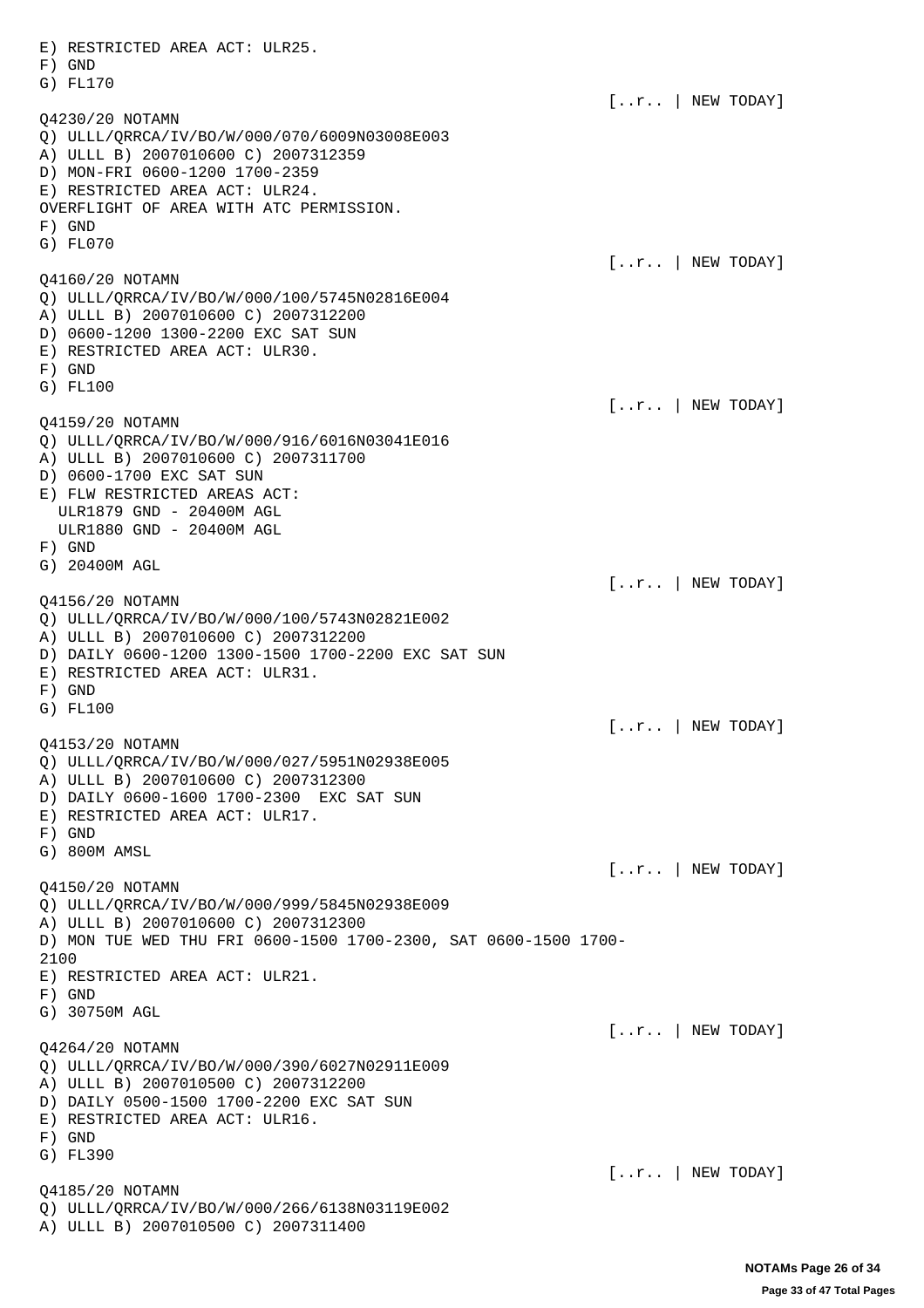D) DAILY 0500-1400 EXC SAT SUN E) RESTRICTED AREA ACT: ULR1824. F) GND G) 600M AGL [..r.. | NEW TODAY] Q4155/20 NOTAMN Q) ULLL/QRRCA/IV/BO/W/000/050/5756N02914E019 A) ULLL B) 2007010500 C) 2007312359 D) DAILY 0500-2359 EXC SUN E) RESTRICTED AREA ACT: ULR20. F) GND G) FL050 [..r.. | NEW TODAY] Q4154/20 NOTAMN Q) ULLL/QRRCA/IV/BO/W/140/400/5752N02825E018 A) ULLL B) 2007010500 C) 2007312359 D) 0500-2359 EXC SUN E) RESTRICTED AREA ACT: ULR19. F) FL140 G) FL400 [..r.. | NEW TODAY] Q4188/20 NOTAMN Q) ULLL/QRRCA/IV/BO/W/060/100/6011N03021E018 A) ULLL B) 2007010400 C) 2007312359 D) 0400-2359 EXC SUN E) RESTRICTED AREA ACT: ULR156. F) FL060 G) FL100  $[...r..]$  NEW TODAY] Q4187/20 NOTAMN Q) ULLL/QRRCA/IV/BO/W/000/030/6103N03027E018 A) ULLL B) 2007010400 C) 2007312359 D) DAILY 0400-2359 EXC SUN E) RESTRICTED AREA ACT: ULR154. F) GND G) 900M AMSL [..r.. | NEW TODAY] Q4186/20 NOTAMN Q) ULLL/QRRCA/IV/BO/W/019/380/6107N03013E017 A) ULLL B) 2007010400 C) 2007312359 D) 0400-2359 EXC SUN E) RESTRICTED AREA ACT: ULR153. F) 600M AMSL G) FL380 [..r.. | NEW TODAY] Q4253/20 NOTAMN Q) ULLL/QRRCA/IV/BO/W/000/279/5741N02742E002 A) ULLL B) 2007010000 C) 2007312359 D) DAILY 0000-2359 EXC SAT SUN E) RESTRICTED AREA ACT: ULR152. F) GND G) 1000M AGL [..r.. | NEW TODAY] Q4179/20 NOTAMN Q) ULLL/QRRCA/IV/BO/W/000/030/6153N03409E045 A) ULLL B) 2007010000 C) 2007312359 D) DAILY 0000-2359 EXC SUN E) RESTRICTED AREA ACT: ULR167. OVERFLIGHT BY ATS PERMISSION. F) GND G) 900M AMSL [..r.. | NEW TODAY] Q4177/20 NOTAMN Q) ULLL/QRRCA/IV/BO/W/000/265/6209N03210E031 A) ULLL B) 2007010000 C) 2007312359 D) DAILY 0000-2359 EXC SUN E) RESTRICTED AREA ACT: ULR165.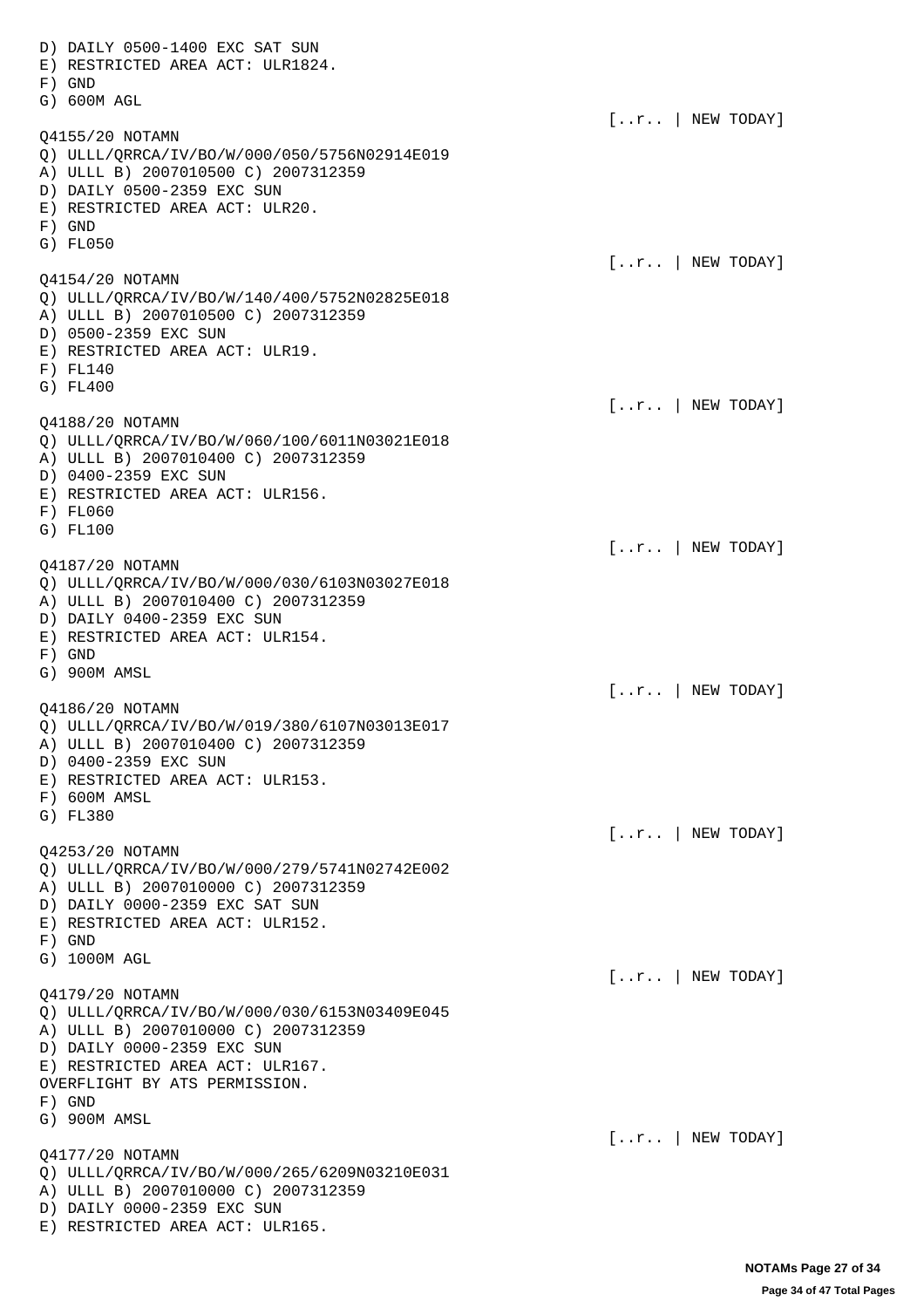OVERFLIGHT BY ATS PERMISSION. F) GND G) FL265 [..r.. | NEW TODAY] Q4148/20 NOTAMN Q) ULLL/QRRCA/IV/BO/W/000/290/5815N02918E010 A) ULLL B) 2007010000 C) 2007312359 E) RESTRICTED AREA ACT: ULR28. F) GND G) FL290 [ats rte | NEW TODAY] Q4277/20 NOTAMN Q) ULLL/QARLC/IV/NBO/E/000/060/5929N02839E018 A) ULLL B) 2006300700 C) 2007051800 D) JUN 30 JUL 01-05 0700-1800 E) ATS RTE KR839 SEGMENT RANVA - MEDOB CLSD. SFC/1800M AMSL [tempo restricted area | NEW TODAY] Q4471/20 NOTAMN Q) ULLL/QRTCA/IV/BO/W/000/010/6144N03035E005 A) ULLL B) 2006300600 C) 2007021700 D) JUN 30 JUL 02 0600-1700 E) AIRSPACE CLSD AS FLW: 1. WI CIRCLE RADIUS 1KM CENTRE 614700N0303900E SFC-300M AMSL. 2. AREA: 614800N0303900E-614700N0304200E-613900N0303200E- 614000N0302900E-614800N0303900E 200M AMSL-300M AMSL. F) SFC G) 300M AMSL [tempo restricted area | NEW TODAY] Q4292/20 NOTAMN Q) ULLL/QRTCA/IV/BO/W/000/017/6223N03233E020 A) ULLL B) 2006300600 C) 2007041600 D) DAILY 0600-1600 E) AIRSPACE CLSD AS FLW: 1. WI CIRCLE RADIUS 0.5KM CENTRE 620500N0322200E SFC-500M AMSL. 2. WI CIRCLE RADIUS 0.5KM CENTRE 624200N0324300E SFC-500M AMSL. 3. WI AREA 1KM EITHER SIDE OF LINE: 620500N0322200E-621600N0323000E-621800N0323700E- 622400N0323600E-623300N0324400E-624200N0324300E. 300M AMSL-500M AMSL. F) SFC G) 500M AMSL [tempo restricted area | 1] Q4275/20 NOTAMN Q) ULLL/QRTCA/IV/BO/W/000/030/5950N03128E006 A) ULLL B) 2006290700 C) 2007032000 D) 0700-2000 E) AIRSPACE CLSD WI CIRCLE RADIUS 10KM CENTRE 595007N0312849E. F) SFC G) 900M AMSL [tempo restricted area | 1] Q4291/20 NOTAMN Q) ULLL/QRTCA/IV/BO/W/000/010/6038N02849E010 A) ULLL B) 2006290600 C) 2007011800 D) DAILY 0600-1800 E) AIRSPACE CLSD AS FLW: 1. WI 1KM EITHER SIDE OF LINE JOINING POINTS: 603600N0283500E-603300N0284600E-603400N0285000E- 604100N0285600E-604400N0290200E. 200M AMSL-300M AMSL. 2. WI CIRCLE RADIUS 0.5KM CENTRE 603600N0283500E SFC-300M AMSL. 3. WI CIRCLE RADIUS 0.5KM CENTRE 604340N0290100E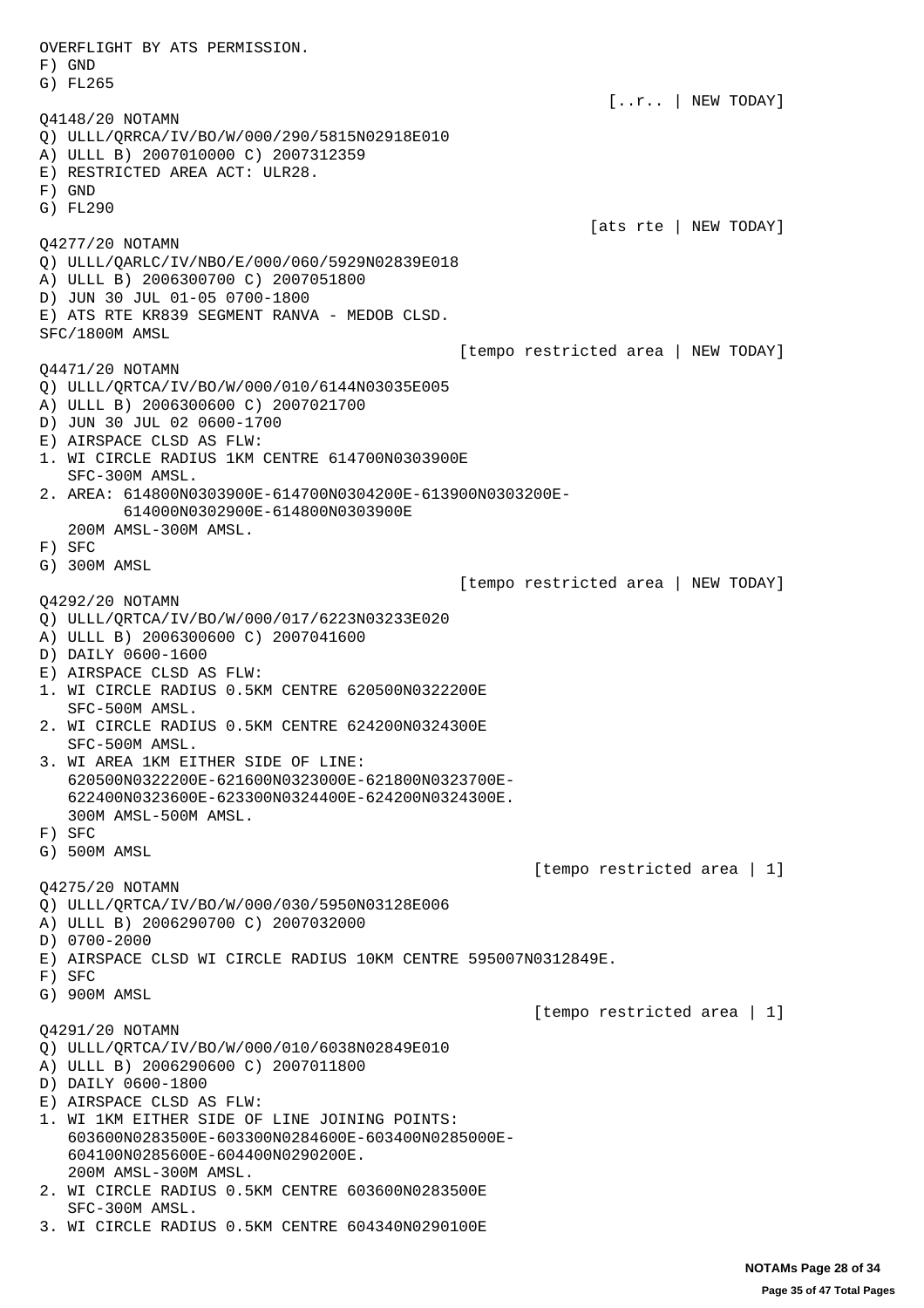SFC-300M AMSL. F) SFC G) 300M AMSL [tempo restricted area | 1] Q4124/20 NOTAMN Q) ULLL/QRTCA/IV/BO/W/000/009/5940N03006E001 A) ULLL B) 2006290600 C) 2007031500 D) DAILY 0600-1500 E) AIRSPACE CLSD WI CIRCLE RADIUS 1KM CENTRE 594030N0300630E. F) SFC G) 250M AMSL [tempo restricted area | 1] Q4276/20 NOTAMN Q) ULLL/QRTCA/IV/BO/W/000/050/5938N02850E016 A) ULLL B) 2006290500 C) 2007041900 D) DAILY 0500-1900 E) AIRSPACE CLSD AS FLW: 1. WI 1KM EITHER SIDE OF LINE JOINING POINTS: 593642N0285857E-593645N0284640E. 900M AMSL-1500M AMSL. 2. WI CIRCLE RADIUS 3KM CENTRE 594000N0282500E SFC-1500M AMSL. 3. WI CIRCLE RADIUS 5KM CENTRE 593700N0291400E SFC-1200M AMSL. 4. WI 1KM EITHER SIDE OF LINE JOINING POINTS: 593655N0290910E-593642N0285857E. 600M AMSL-1200M AMSL. F) SFC G) 1500M AMSL [tempo restricted area | 1] Q4270/20 NOTAMN Q) ULLL/QRTCA/IV/BO/W/000/014/6017N03024E003 A) ULLL B) 2006290500 C) 2007031600 D) 0500-1600 E) AIRSPACE CLSD WI AREA: 601504N0302352E-601500N0302048E-601846N0302104E-601820N0302620E-601504N0302352E. F) SFC G) 400M AMSL [tempo restricted area | 1] Q4437/20 NOTAMN Q) ULLL/QRTCA/IV/BO/W/000/008/5935N03105E005 A) ULLL B) 2006290400 C) 2007031900 D) JUN 29 JUL 03 0400-1900 E) AIRSPACE CLSD AS FLW: 1. WI CIRCLE RADIUS 0.3KM CENTRE 593640N0310134E SFC-240M AMSL. 2. AREA: 593151N0305956E-593822N0305933E-593849N0311043E- 593504N0311038E-593149N0310624E-593151N0305956E 100M AMSL-240M AMSL. F) SFC G) 240M AMSL [tempo restricted area | 3] Q4142/20 NOTAMN Q) ULLL/QRTCA/IV/BO/W/000/030/6001N03047E002 A) ULLL B) 2006270600 C) 2007022000 D) 0600-2000 E) AIRSPACE CLSD AS FLW: 1. SECTOR CENTRE 600115N0304715E BTN AZM 300-120DEG RADIUS 2KM. SFC-900M AMSL. 2. SECTOR CENTRE 600115N0304715E BTN AZM 121-299DEG RADIUS 2KM. SFC-300M AMSL. F) SFC G) 900M AMSL [tempo restricted area | 4] Q4111/20 NOTAMN Q) ULLL/QRTCA/IV/BO/W/000/023/6014N03441E020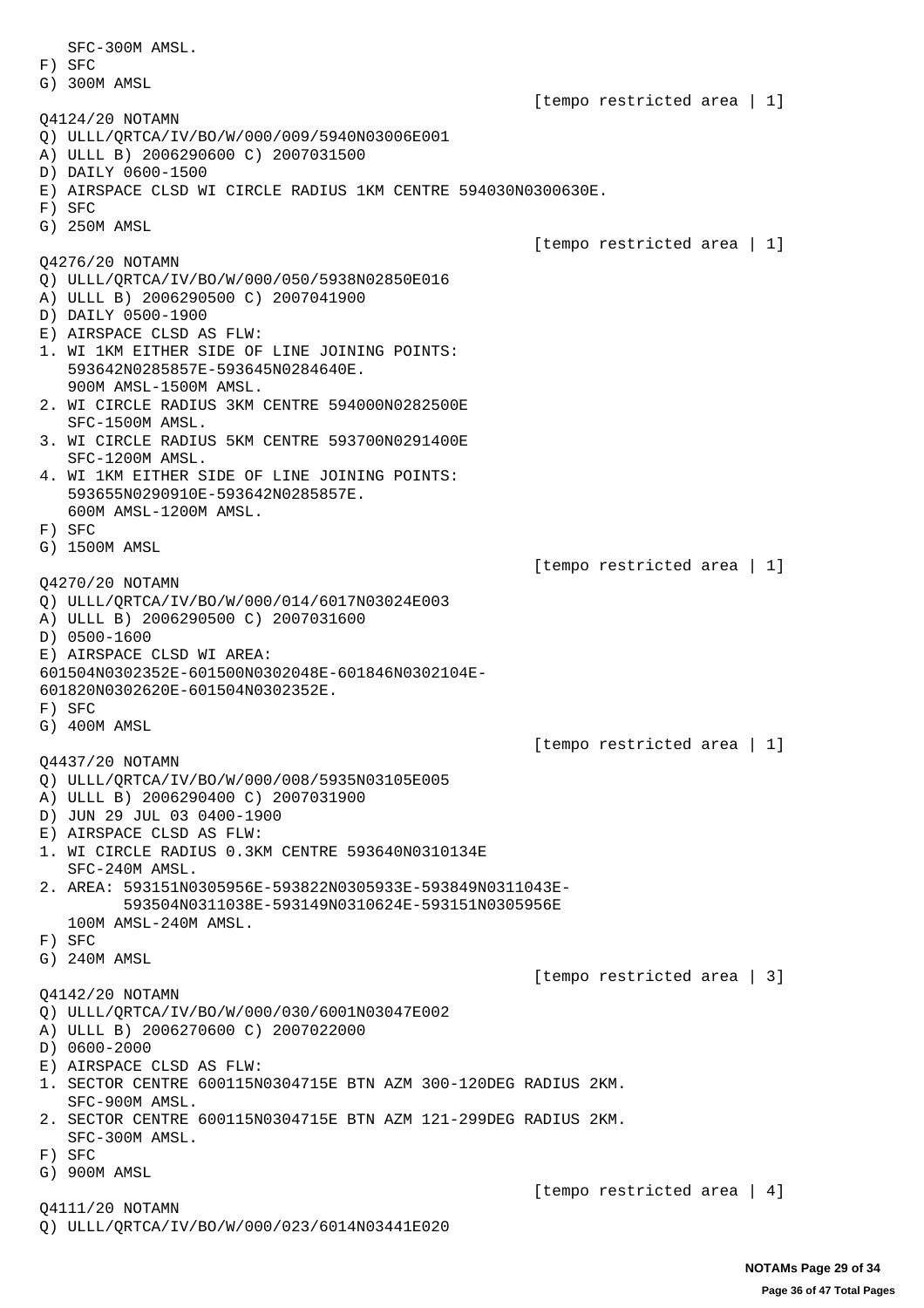A) ULLL B) 2006260600 C) 2007011700 D) DAILY 0600-1700 E) AIRSPACE CLSD AS FLW: 1. WI CIRCLE RADIUS 0.5KM CENTRE 602703N0343810E SFC-700M AMSL. 2. AREA: 603027N0342115E-603325N0343838E-602737N0350943E- 600436N0351313E-595743N0345948E-595736N0343708E- 603027N0342115E 600M AMSL-700M AMSL. F) SFC G) 700M AMSL **Adequate airport UWGG - GOJ - NIZHNY NOVGOROD/STRIGINO RWY 18L 18R 36L 36R** [fire and rescue | NEW TODAY] A4696/20 NOTAMN Q) UUWV/QFFCH/IV/NBO/A/000/999/5614N04347E005 A) UWGG B) 2007010500 C) 2012151200 E) AD CAT 7 FOR FIRE FIGHTING PROVIDED 24HR .  $[i]$ s cat II | 29] A3862/20 NOTAMR A0979/20 Q) UUWV/QITAS/I/NBO/A/000/999/5614N04347E005 A) UWGG B) 2006011210 C) 2011012359 E) RWY 18L CAT II NOT PROVIDED. [rwy | 29] A3861/20 NOTAMR A0976/20 Q) UUWV/QMRLC/IV/NBO/A/000/999/5614N04347E005 A) UWGG B) 2006011210 C) 2011012359 E) RWY 36L/18R CLSD. [stopbar | 29] A3860/20 NOTAMR A0974/20 Q) UUWV/QMOXX/IV/NBO/A/000/999/5614N04347E005 A) UWGG B) 2006011208 C) 2011012359 E) STOP BAR LGT U/S AS FLW: - TWY E: AT RWY 18L HOLDING POSITION, - TWY M: AT TWY D INTERMEDIATE HOLDING POSITION, - TWY M: AT RWY 36R HOLDING POSITION. [ad | 33] A3711/20 NOTAMN Q) UUWV/QFAXX/IV/NBO/A/000/999/5614N04347E005 A) UWGG B) 2005280500 C) 2009092359 E) FROM 10.09.2020 AFTN ADDRESS DESIGNATOR IS CHANGED FROM UWGGAPDU TO UWGGYDYX. **Adequate airport UUDL - IAR - YAROSLAVL/TUNOSHNA RWY 05 23** [instr apch proc | NEW TODAY] A4695/20 NOTAMN Q) UUWV/QPIXX/I/NBO/A/000/999/5734N04009E005 A) UUDL B) 2007010000 C) 2009302359 E) REF AIP BOOK 1 PAGE AD 2.1 UUDL-102,103,104 INSTRUMENT APCH CHART READ: TRACK 231DEG/051DEG MAG INSTEAD OF PUBLISHED. [ad | NEW TODAY] A4679/20 NOTAMN Q) UUWV/QFAAH/IV/NBO/A/000/999/5734N04009E005 A) UUDL B) 2006300843 C) 2007031700 E) AD OPR HR: TUE THU FRI 0500-1700. WED AD CLSD. AD CAT 7 FOR FIRE FIGHTING PROVIDED WITHIN AD OPR HR. ACFT ARR OUTSIDE OPR HR PROVIDED BY PRIOR COORDINATION BEFORE H24. [mov area | NEW TODAY] A4665/20 NOTAMR A2030/20 Q) UUWV/QMALT/IV/NBO/A/000/999/5734N04009E005 A) UUDL B) 2006300625 C) 2009302359 E) 1. MAIN TWY CLSD FOR ACFT TAX ON SEGMENTS FM STAND 15 TO STAND 12, FM STAND 6 TO TWY C.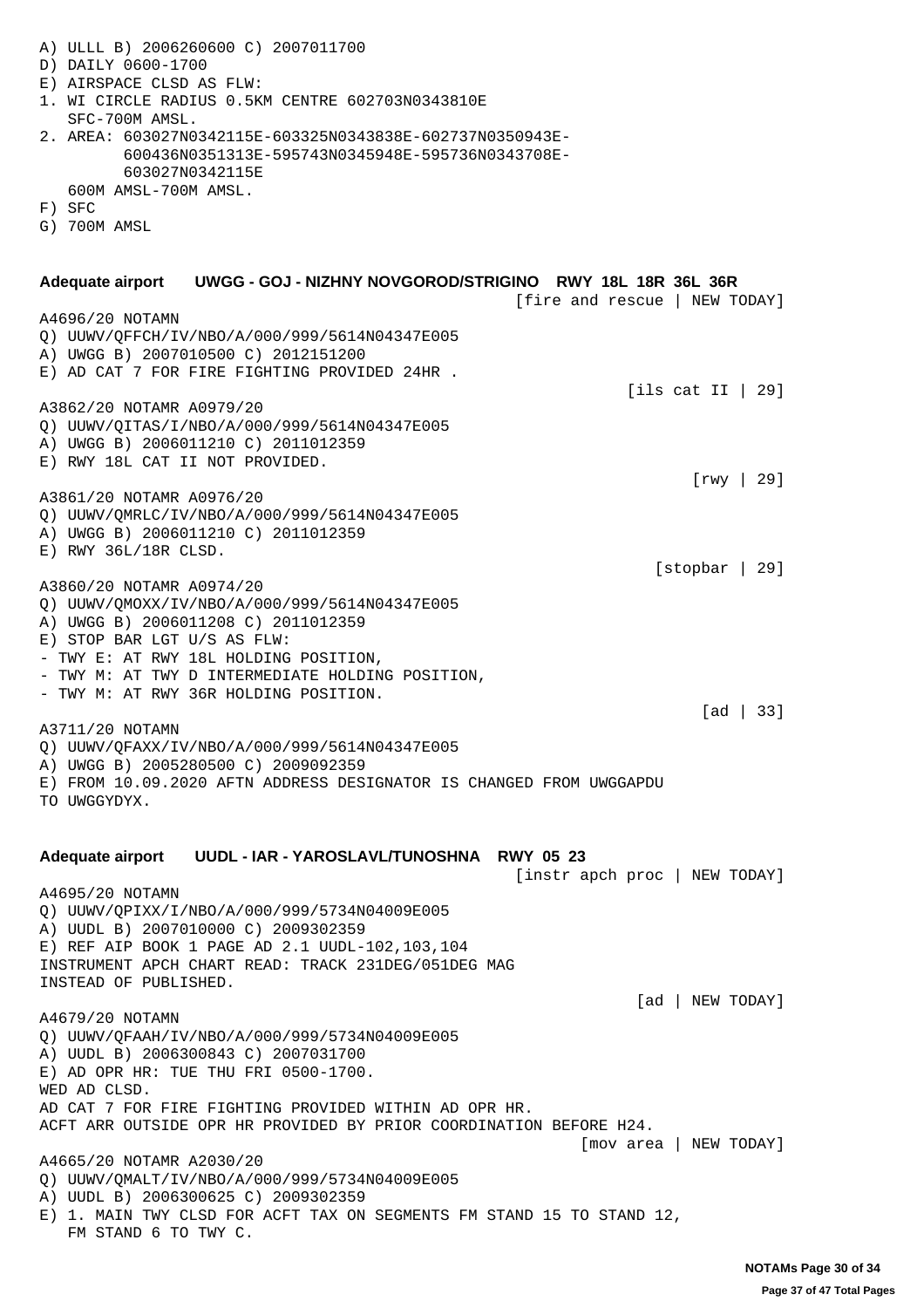TWY B, TWY C. **Adequate airport UUEE - SVO - MOSCOW/SHEREMETYEVO RWY 06C 06L 06R 24C 24L 24R** [smr | 5] A4526/20 NOTAMR A3746/20 Q) UUWV/QCMXX/IV/B/A/000/999/5558N03725E005 A) UUEE B) 2006251000 C) 2007142059 E) ACFT SURFACE MOVEMENT GUIDANCE ON APRONS OF TERMINALS A, B, C, CARRIED OUT BY SHEREMETYEVO-APRON 3 ON FREQ 130.350MHZ, ACFT SURFACE MOVEMENT GUIDANCE ON APRONS OF TERMINALS D, E, F CARRIED OUT BY SHEREMETYEVO-APRON 4 ON FREQ 134.550MHZ. [mov area | 6] A4500/20 NOTAMN Q) UUWV/QMAHW/IV/B/A/000/999/5558N03725E005 A) UUEE B) 2006232100 C) 2009242059 E) 1. CONSTRUCTION WORK CARRIED OUT S SIDE OF MAIN TWY 1 AT DIST 57.5M FROM MAIN TWY CL (BTN TWY 5 AND TWY 4). 2. CONSTRUCTION WORK CARRIED OUT W SIDE OF TWY 5 AT DIST 57.5M FROM TWY CL. [obst | 35] A3676/20 NOTAMR A1837/20 Q) UUWV/QOBCE/IV/M/A/000/999/5558N03725E005 A) UUEE B) 2005260855 C) 2008262059 E) CRANES ERECTED: 1. ALT 244.18M, COORD 55 58 40.1N 037 24 41.4E, TRUE AZM 351DEG DIST 610M FM ARP, 2. ALT 229.25M, COORD 55 58 42.2N 037 24 39.1E, TRUE AZM 348DEG DIST 680M FM ARP, 3. ALT 241.07M, COORD 55 58 45.6N 037 24 38.5E, TRUE AZM 349DEG DIST 790M FM ARP, 4. ALT 236.97M, COORD 55 58 48.8N 037 24 29.0E, TRUE AZM 340DEG DIST 920M FM ARP, 5. ALT 246.07M, COORD 55 58 49.8N 037 24 33.2E, TRUE AZM 354DEG DIST 930M FM ARP, 6. ALT 235.91M, COORD 55 58 48.3N 037 24 37.6E, TRUE AZM 349DEG DIST 871M FM ARP. [acft stand | 35] A3675/20 NOTAMR A1836/20 Q) UUWV/QMPCS/IV/M/A/000/999/5558N03725E005 A) UUEE B) 2005260855 C) 2008262059 E) TERMINAL F APN: ACFT STAND 67A LCA EAST OF ACFT STAND 66 PUT INTO OPERATION. ACFT STAND 67A DESIGNATED TO SERVICE BOEING 777ER AND SMALLER TYPES OF ACFT. ACFT PARKING ONTO ACFT STAND 67A AFTER FOLLOW-ME VEHICLE UNDER OWN PWR, TAX OUT OF ACFT STAND 67A BY TOWING. [ad | 35] A3674/20 NOTAMR A1835/20 Q) UUWV/QFAHW/IV/NBO/A/000/999/5558N03725E005 A) UUEE B) 2005260855 C) 2008262059 E) CONST WIP NORTH OF MAIN TWY A, AT 45M DIST FROM CL (BTN TWY A7 AND A8).  $\lceil \text{ad} \rceil$  35] A3673/20 NOTAMR A1834/20 Q) UUWV/QFAHW/IV/NBO/A/000/999/5558N03725E005 A) UUEE B) 2005260855 C) 2008262059 E) CONSTRUCTION WIP VCY TWY 13, 130M NORTH OF RWY 06R/24L AXIS. [instr apch proc | 40] A3560/20 NOTAMR A1286/20 Q) UUWV/QPIXX/I/NBO/A/000/999/5558N03725E005 A) UUEE B) 2005211115 C) 2008122359 E) REF AIP RUSSIA BOOK 1 AMDT 04/20 UUEE-104,159,165: REP RIMDE IAS READ 350 KM/H INSTEAD OF PUBLISHED VALUE. [instr apch proc | 40] A3559/20 NOTAMR A1287/20

Q) UUWV/QPIXX/I/NBO/A/000/999/5558N03725E005

2. ACFT PARKING AND TAX INTO/OUT OF STANDS 6-14 BY TOWING FROM/TO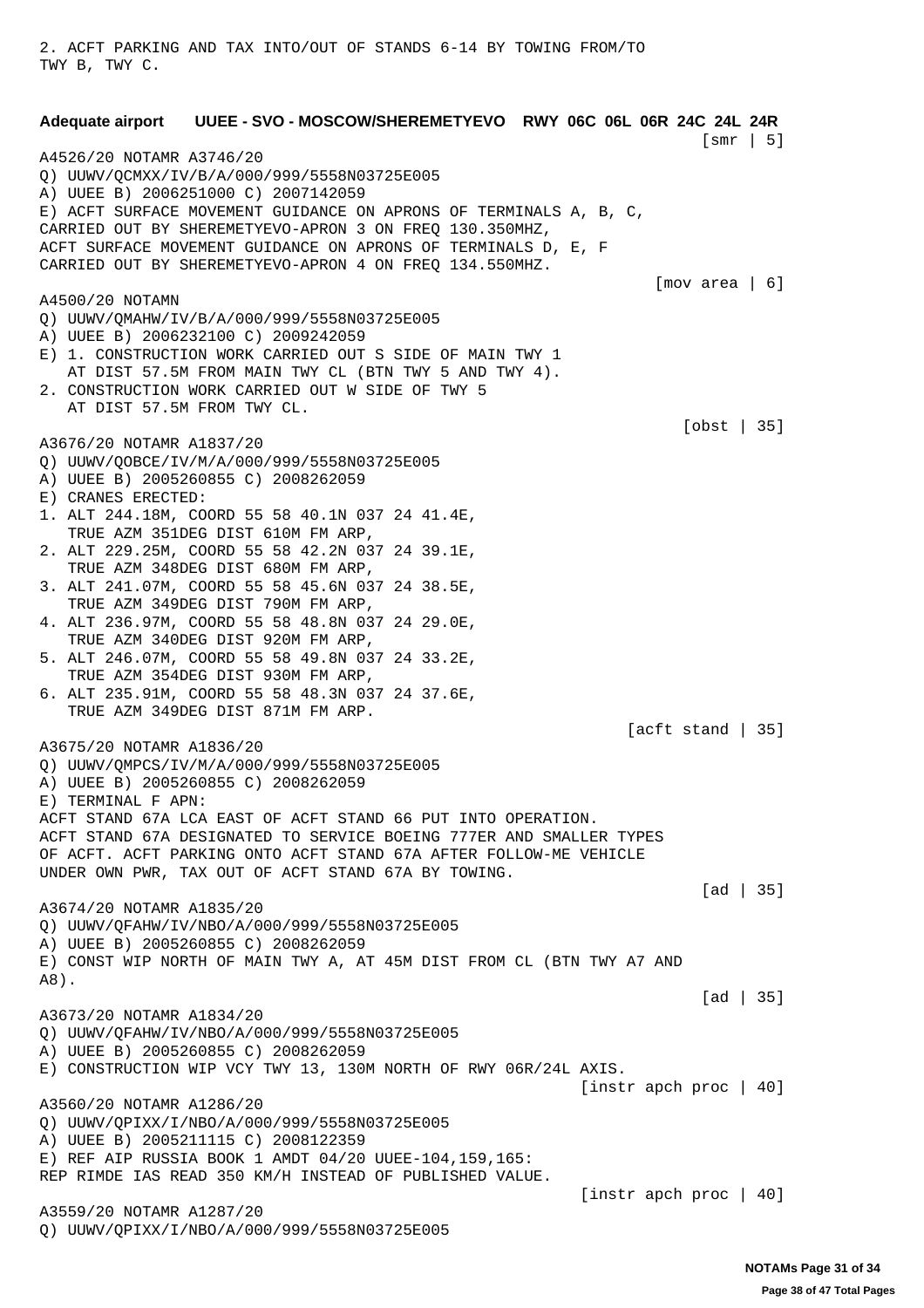A) UUEE B) 2005211115 C) 2007152359 E) DATA SUPPORTING NAVIGATION DATABASE CODING FOR RNAV PROCEDURES MANUAL DATED 26.03.2020: APPR RNAV GLS 06C E SERIES NO 030, WAYPOINT EE983, SPEED LIMIT 210KT TO BE EXCLUDED. DATA MANUAL AVBL ON HTTP: WWW.CAICA.RU/ACCES TO ON-LINE AERONAUTICAL INFORMATION AND DOWNLOAD FILES/INTEGRATED AERONAUTICAL INFORMATION PACKAGE OF RUSSIAN FEDERATION/AIP RUSSIA BOOK 1/DATA OF DATABASE CODING MANUAL. [obst | 41] A3527/20 NOTAMR A0983/20 Q) UUWV/QOBCE/IV/M/A/000/999/5558N03725E005 A) UUEE B) 2005201008 C) 2007202059 E) CRANES ERECTED AS FLW: HGT 90M, COORD 555244.00N 0372552.00E, TRUE AZM 174 DEG, DIST 10.5KM FROM ARP. [twy edge lgt | 41] A3526/20 NOTAMR A0948/20 Q) UUWV/QLYAS/IV/M/A/000/999/5558N03725E005 A) UUEE B) 2005201005 C) 2007202059 E) TWY B BTN TWY 1 AND TWY 4 AND ADJ TWY N1, N2, N3, N5, N6, N7, N8: EDGE LGT AND CL LGT U/S. ACFT TAX ALONG TWY B SEGMENTS FROM TWY 1 TO TWY 4 AND TWY N1, N2, N3, N5, N6, N7, N8 DRG DAYLIGHT HR WHEN VIS 2000 M AND LESS AND DRG THE HOURS OF DARKNESS SHALL BE CARRIED OUT AFT FOLLOW-ME CAR. [obst | 49] A3357/20 NOTAMN Q) UUWV/QOBCE/IV/M/A/000/999/5558N03725E005 A) UUEE B) 2005121400 C) 2008122059 E) CONST MOBILE CRANE ERECTED WI AREA RADIUS 300M, CENTRE AREA COORD 555902.0N 0372638.0E, TRUE AZM 056DEG, DIST 2326M FROM ARP. MAX ALT 222M. [twy | 53] A3295/20 NOTAMN Q) UUWV/QMXXX/IV/M/A/000/999/5558N03725E005 A) UUEE B) 2005081500 C) 2008082059EST E) TAX OF ACFT WITH WING SPAN 60 M AND MORE ALONG TWY S12 AFTER FOLLOW-ME VEHICLE. [obst | 55] A3182/20 NOTAMR A0640/20 Q) UUWV/QOBCE/IV/M/A/000/999/5558N03725E005 A) UUEE B) 2005061100 C) 2008062059 E) CONST CRANE ERECTED. ALT: 230M COORD: 555841.00N 0372030.00E. LOCATION: TRUE AZM 278DEG, DIST 4500M FROM ARP. [ad | 61] A3101/20 NOTAMR A2843/20 Q) UUWV/QFAHW/IV/NBO/A/000/999/5558N03725E005 A) UUEE B) 2004301205 C) 2007302059 E) WIP FROM NORTHERN SIDE OF RWY 06R/24L AT DISTANCE 90 M FROM RWY RCL (WITHIN TWY 14 AREA). [mov area | 61] A3100/20 NOTAMR A0581/20 Q) UUWV/QMALT/IV/NBO/A/000/999/5558N03725E005 A) UUEE B) 2004301205 C) 2007302059 E) WEST PART OF TERMINAL B APRON: TAX RTE CLSD NORTH OF TWY N3 BTN STANDS 189 AND 202. [twy | 61] A3099/20 NOTAMR A0493/20 Q) UUWV/QMXLT/IV/M/A/000/999/5558N03725E005 A) UUEE B) 2004301205 C) 2007302059 E) 1. TWY A3, A4, A6, A7 NOT AVBL AS RAPID EXIT TWY AND WILL BE USED FOR TAX OF ACFT WITH LENGTH OF 69M AND BELOW. 2. B-777-300ER AND B-747-8 ACFT ALLOWED TO VACATE RWY 24L/06R VIA TWY A3, A4, A6, A7 WITHOUT STOPPAGE AT INTERMEDIATE HOLDING POSITION MARKING ON APPROACH TO MAIN TWY A AND WITHOUT TURN AT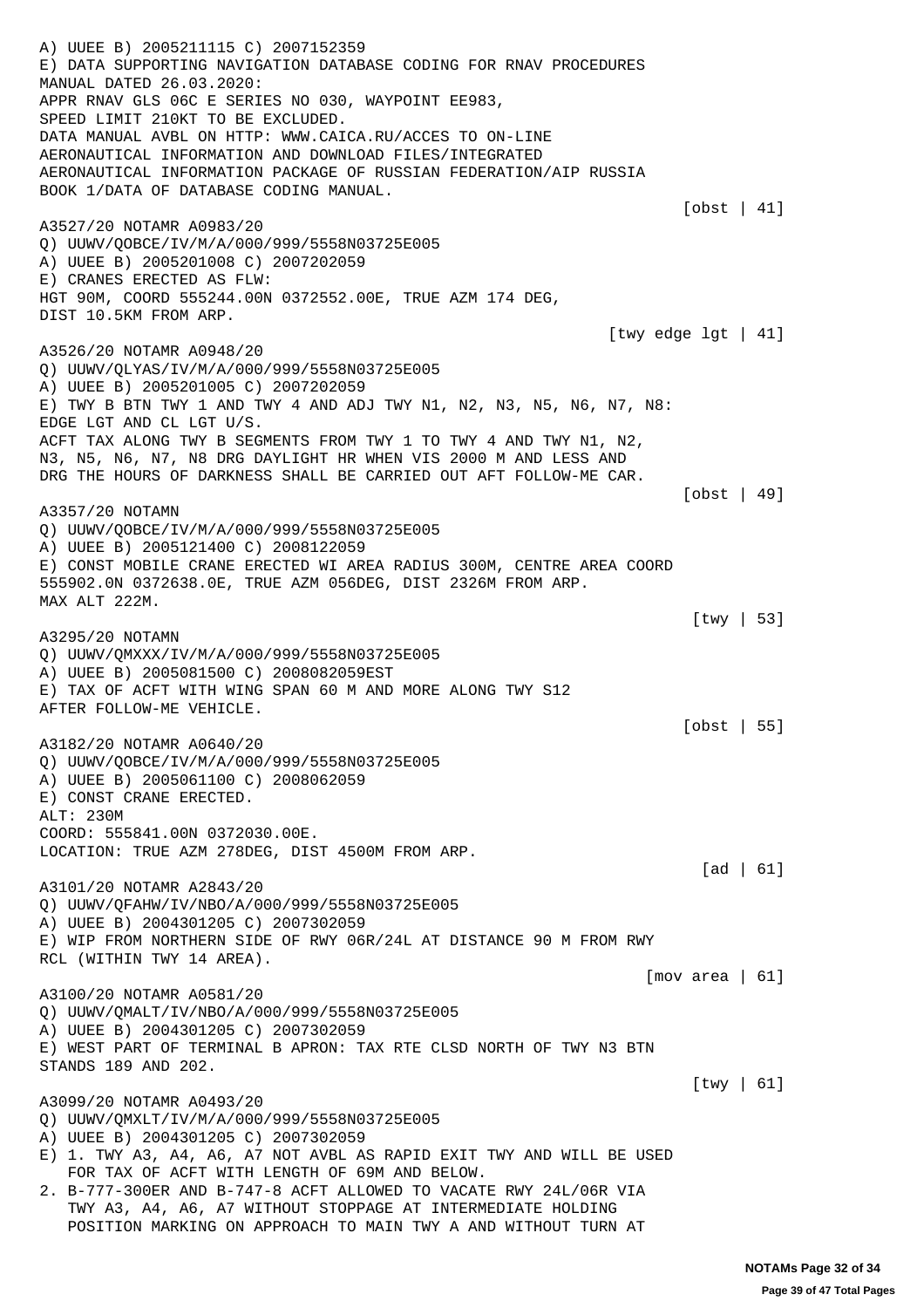OBTUSE ANGLE ON MAIN TWY A, SUBJ TO ATS AUTHORIZATION. [acft stand | 70] A2808/20 NOTAMR A0354/20 Q) UUWV/QMPXX/IV/BO/A/000/999/5558N03725E005 A) UUEE B) 2004210845 C) 2007212059 E) EXITING ACFT STANDS 98A, 100A, 102A AT TERMINAL B MUST BE CARRIED OUT UNDER OWN ENG PWR. [ad | 70] A2807/20 NOTAMR A0352/20 Q) UUWV/QFALT/IV/NBO/A/000/999/5558N03725E005 A) UUEE B) 2004210845 C) 2007212059 E) AD NOT AVBL AS ALTN EXC ACFT CARRYING OUT FLT TO/FM MOSCOW/ SHEREMETYEVO AD, INTL FLT, VIP FLT, MEDICAL AND SAR FLT, EMERG FLT. [obst | 76] A2640/20 NOTAMR A0247/20 Q) UUWV/QOBCE/IV/M/A/000/999/5558N03725E005 A) UUEE B) 2004151220 C) 2007152059 E) CONSTRUCTION CRANE ERECTED: ALT 235M, COORD: 555735.00N 0372436.00E, TRUE AZM 188DEG, DIST 1440M FROM ARP. [obst | 76] A2639/20 NOTAMR A0246/20 Q) UUWV/QOBCE/IV/M/A/000/999/5558N03725E005 A) UUEE B) 2004151220 C) 2007152059 E) CONST CRANE ERECTED: ALT 239M, COORD 555859.00N 0372552.00E, TRUE AZM 044DEG, DIST 1630M FROM ARP. [obst | 76] A2638/20 NOTAMR A0245/20 Q) UUWV/QOBCE/IV/M/A/000/999/5558N03725E005 A) UUEE B) 2004151220 C) 2007152059 E) CONST CRANE ERECTED: ALT 203M, COORD 555817.00N 0372241.00E, TRUE AZM 267DEG, DIST 2200M FROM ARP. [ad | 76] A2637/20 NOTAMR A0244/20 Q) UUWV/QFAHW/IV/NBO/A/000/999/5558N03725E005 A) UUEE B) 2004151219 C) 2007152059 E) CONST WIP WEST OF TWY 1, AT DIST 60M FROM TWY AXIS. [twy | 76] A2636/20 NOTAMR A0145/20 Q) UUWV/QMXLC/IV/M/A/000/999/5558N03725E005 A) UUEE B) 2004151218 C) 2007152059 E) TWY 2, 3, 4, 12, 13, 14 CLSD. [ils lo | 76] A2617/20 NOTAMR A0338/20 Q) UUWV/QIXAS/I/BO/A/000/999/5558N03725E005 A) UUEE B) 2004141857 C) 2011301100EST E) RWY 06C: LOM MR 700 KHZ U/S. RWY 24C: LOM AD 700 KHZ U/S. [ils lm | 76] A2616/20 NOTAMR A0337/20 Q) UUWV/QIYAS/I/BO/A/000/999/5558N03725E005 A) UUEE B) 2004141857 C) 2011301100EST E) RWY 06C LMM M 338KHZ U/S. RWY 24C LMM A 338KHZ U/S. [ils | 76] A2615/20 NOTAMR A0336/20 Q) UUWV/QICAS/I/NBO/A/000/999/5558N03725E005 A) UUEE B) 2004141856 C) 2011301100EST E) RWY 06C AND RWY 24C ILS U/S. [apron | 78] A2511/20 NOTAMN Q) UUWV/QMNLT/IV/NBO/A/000/999/5558N03725E005 A) UUEE B) 2004122100 C) 2007132059 E) TERMINAL D APRON: PORTION OF APRON WEST OF ACFT STANDS 2,3 UPTO HANGAR, PCN 66 R/B/W/T AVBL. ACFT TAX IN/OUT TO/FROM HANGAR SHALL BE PERFORMED WHEN STANDS 2,3 VACANT.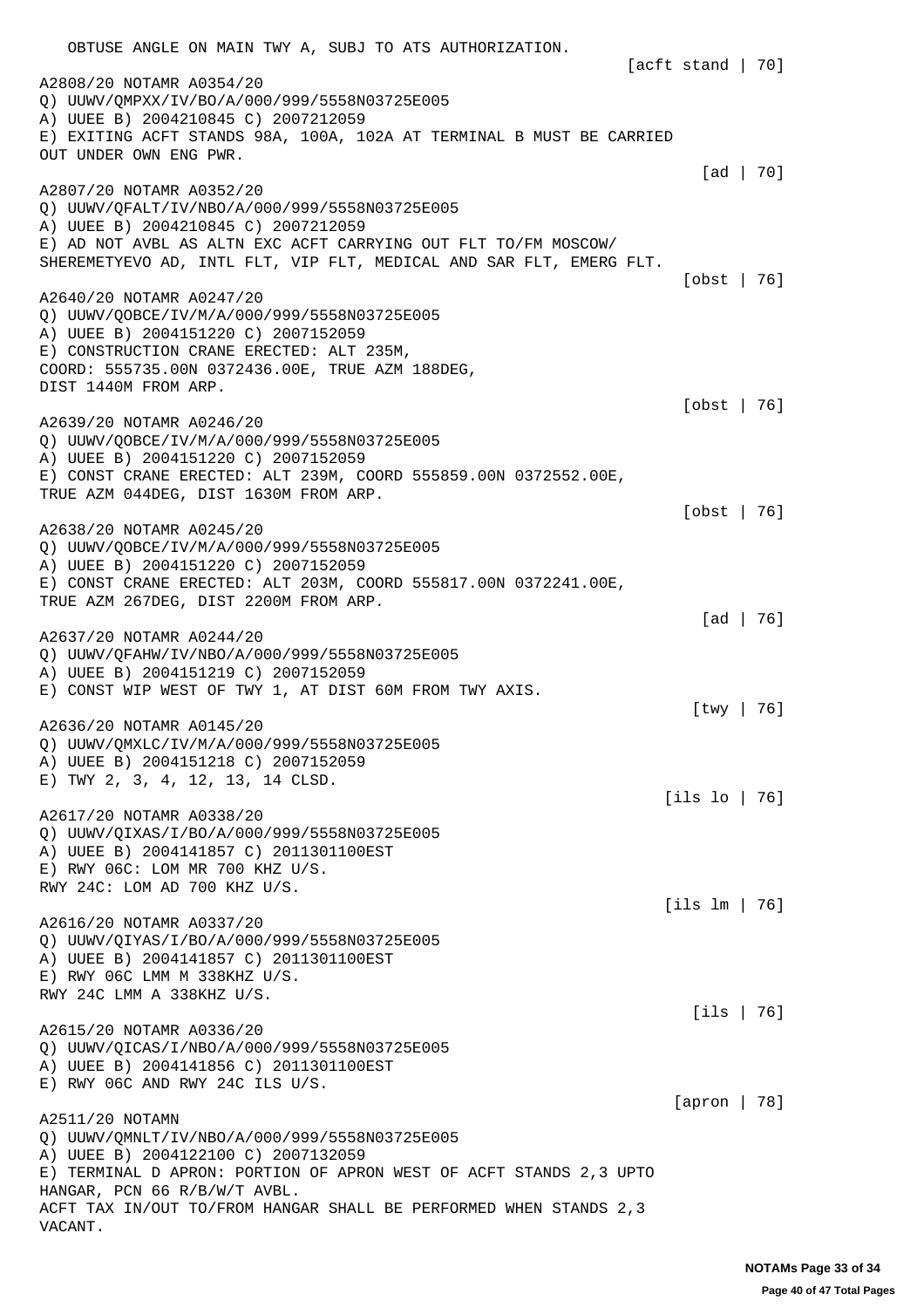[rwy | 85] A2243/20 NOTAMN Q) UUWV/QMRLC/IV/NBO/A/000/999/5558N03725E005 A) UUEE B) 2004061200 C) 2007061200EST E) RWY 06L/24R CLSD. [rwy | 154] A0438/20 NOTAMN Q) UUWV/QMRLC/IV/NBO/A/000/999/5558N03725E005 A) UUEE B) 2001281500 C) 2011301100EST E) RWY 06C/24C CLSD DUE TO RECONSTRUCTION. RWY 06C/RWY 24C APPROACH CHARTS (INDICATED IN AIP BOOK 1 PAGES AD 2.1 UUEE-99,100,103,104,113,114,115,116,159,160,165,166) SHALL NOT BE USED. [ad | 164] A0146/20 NOTAMN Q) UUWV/QFAXX/IV/NBO/A/000/999/5558N03725E005 A) UUEE B) 2001180700 C) 2011301100EST E) 1. TIME OF TAXIING BEFORE TKOF INCREASED BY 7 MIN DUE TO RWY 06C/24C RECONSTRUCTION. 2. AFTER LDG ON RWY 06R/24L: TIME OF TAXIING INCREASED BY 5 MIN. 3. AFTER LDG ON RWY 06L/24R: TIME OF TAXIING INCREASED BY 8 MIN. [gnss airfield | 76] G0070/20 NOTAMR G0023/20 Q) UUWV/QGAAU/I/NBO/A/000/999/5558N03725E005 A) UUEE B) 2004141852 C) 2011301100EST E) RWY 06C: GBAS CH 20593 U/S. RWY 24C: GBAS CH 21004 U/S.

> NOTAMs excluded in accordance with FSP LLC AVIART company policy FIR NOTAMs Purpose M excluded Military NOTAMs excluded

> > **End of NOTAMs information**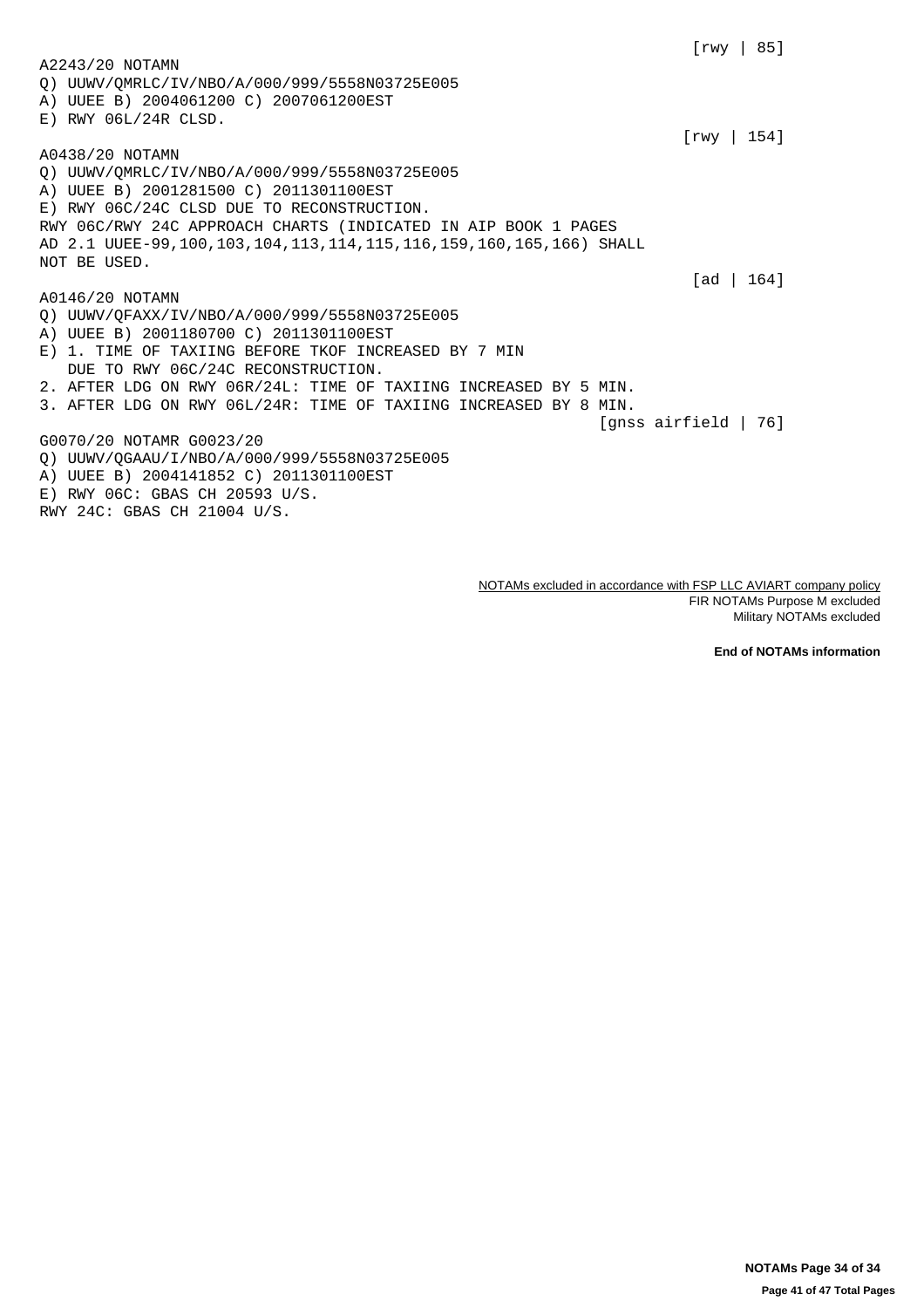

**Page 42 of 47 Total Pages**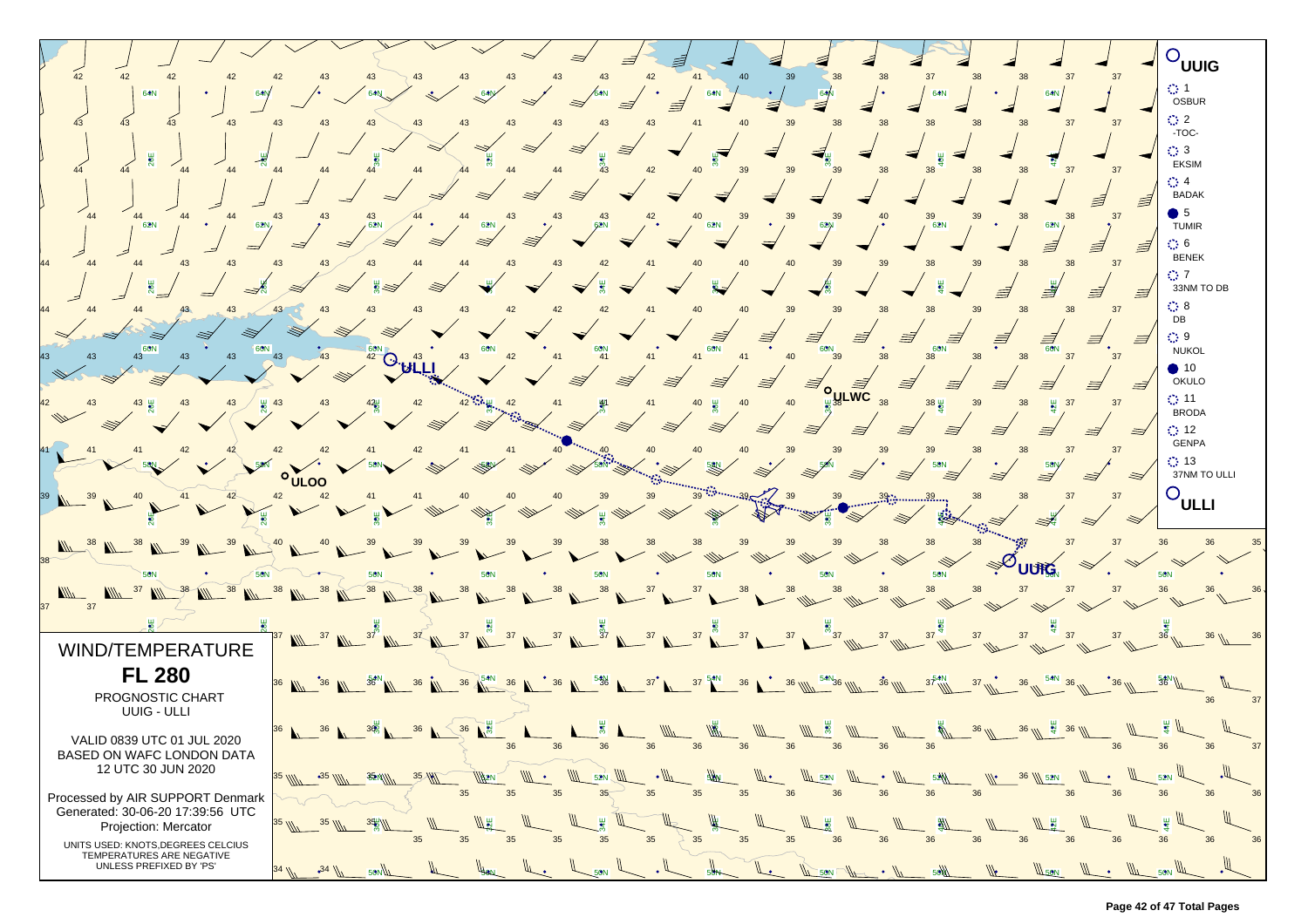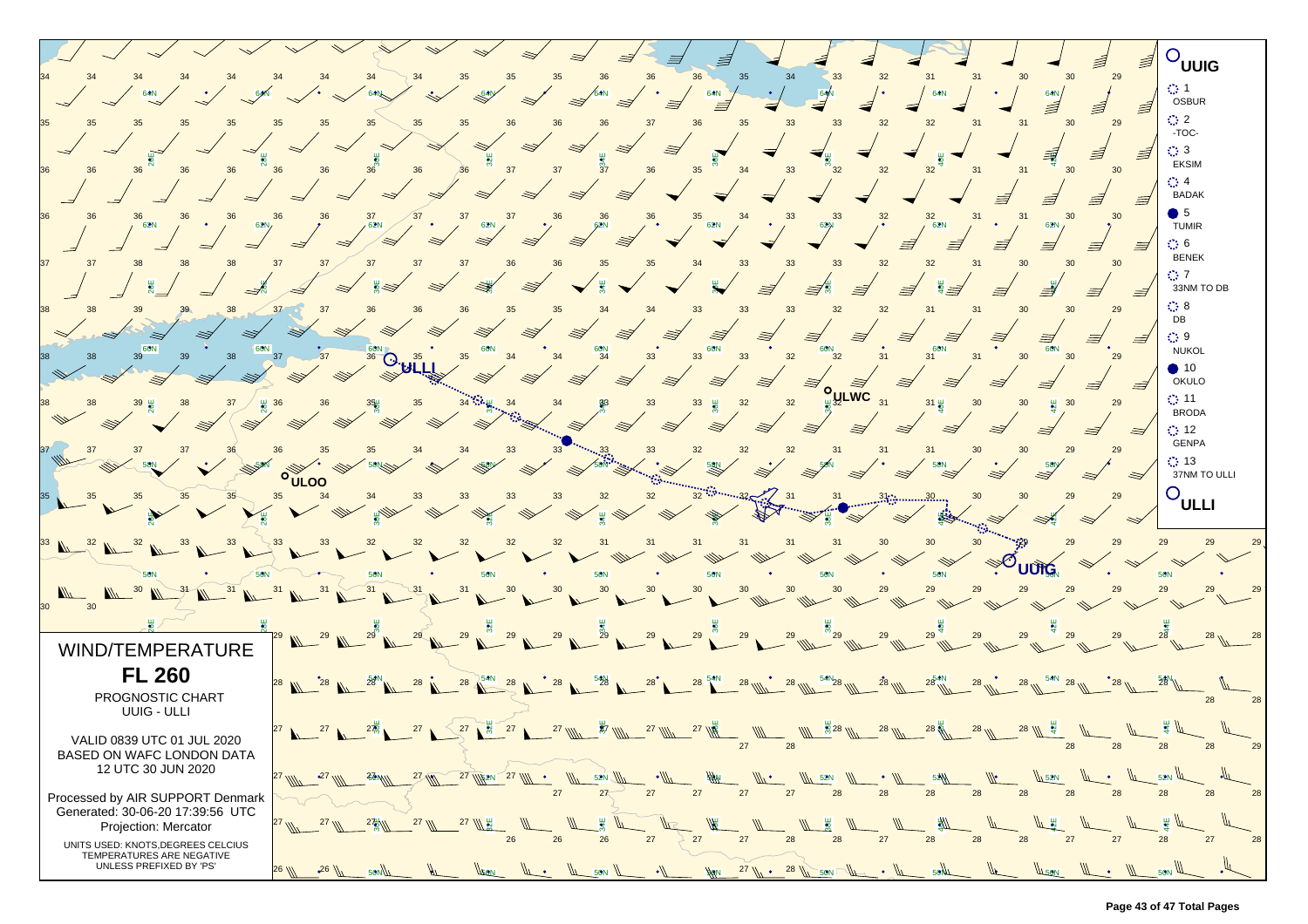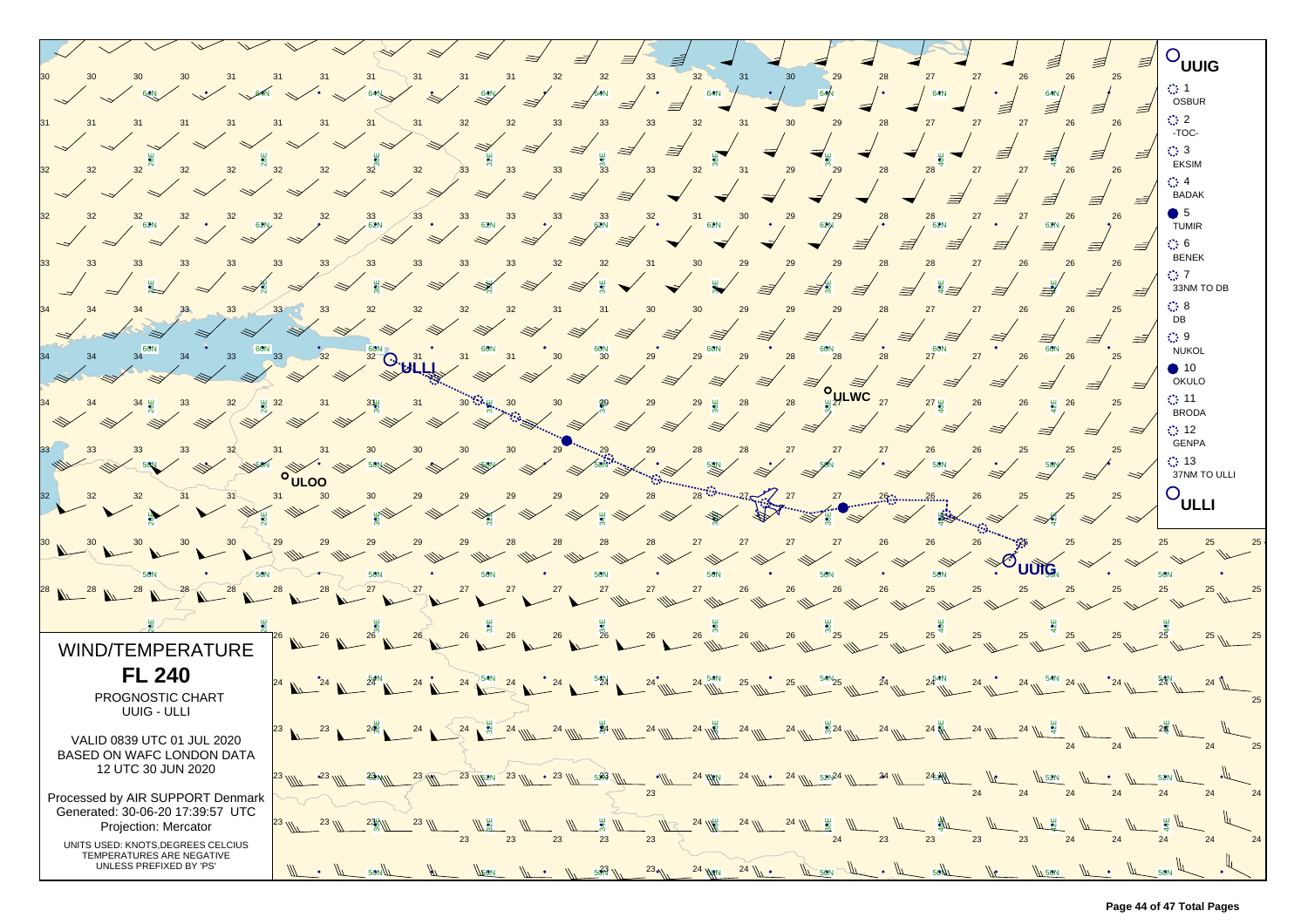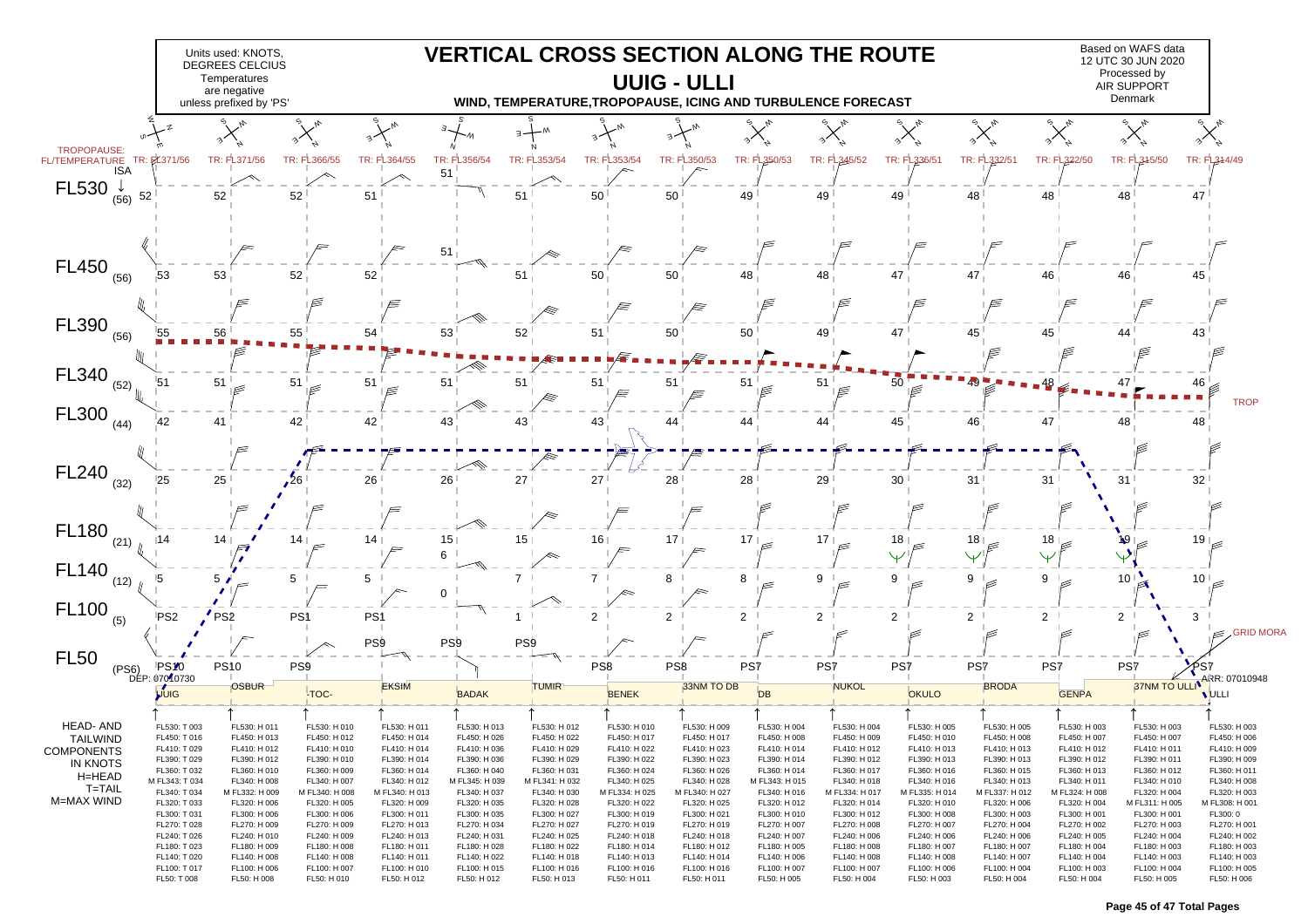